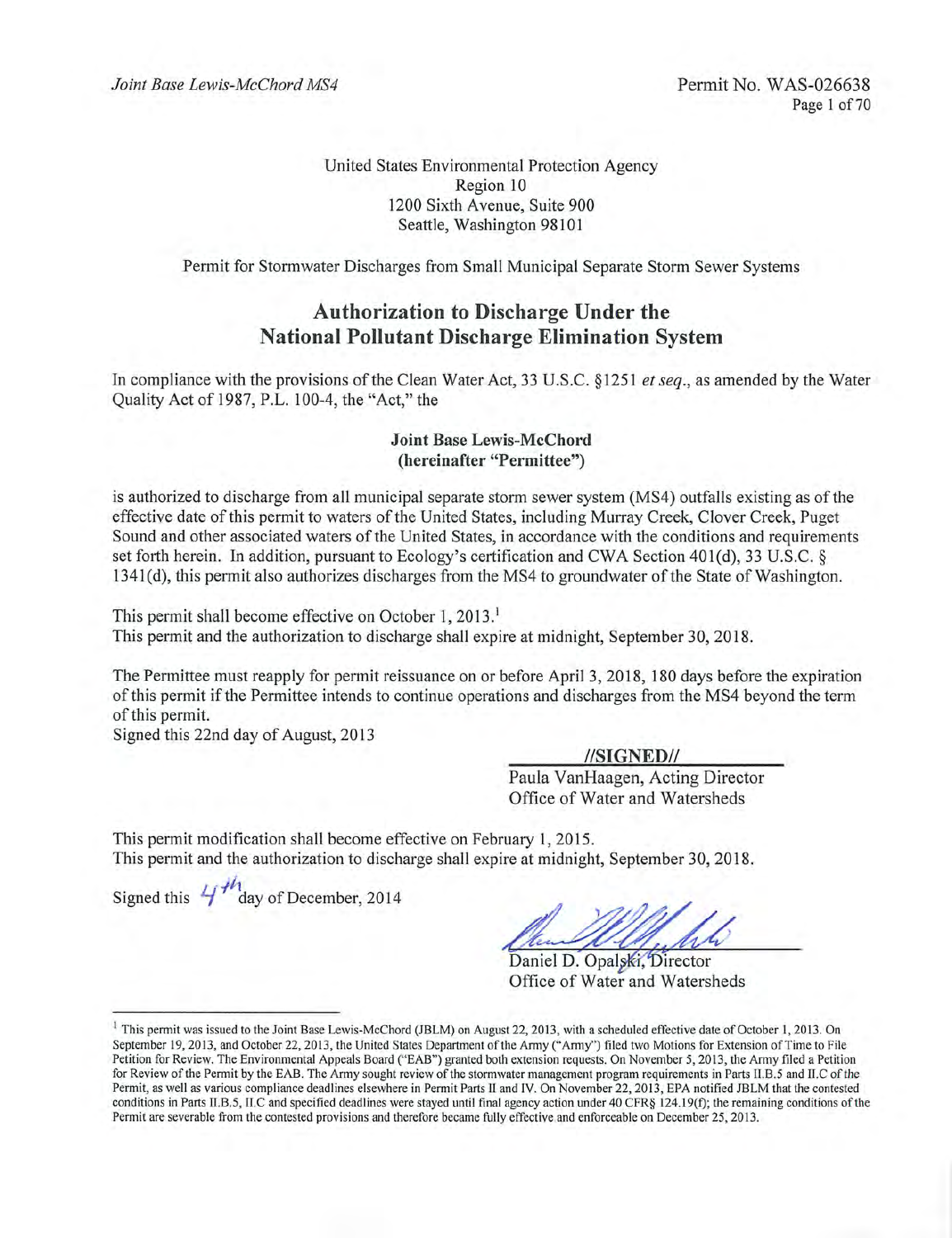## **Table of Contents**

| I.              |                                                                                       |    |
|-----------------|---------------------------------------------------------------------------------------|----|
| A.              |                                                                                       |    |
| <b>B.</b>       |                                                                                       |    |
| C.              |                                                                                       |    |
| II.             |                                                                                       |    |
| A.              |                                                                                       |    |
| <b>B.</b>       |                                                                                       |    |
| $\mathbf{C}$ .  | Stormwater Retrofit Report on Reduction of Pollutant Discharges to Impaired Receiving |    |
|                 |                                                                                       |    |
| D.              |                                                                                       |    |
| E.              |                                                                                       |    |
| F.              | Transfer of Ownership, Authority, or Responsibility for SWMP Implementation 29        |    |
| G.              |                                                                                       |    |
| III.            |                                                                                       |    |
| IV.             |                                                                                       |    |
| A.              |                                                                                       |    |
| <b>B.</b>       |                                                                                       |    |
| C.              |                                                                                       |    |
| D.              |                                                                                       |    |
| V.              |                                                                                       |    |
| A.              |                                                                                       |    |
| <b>B.</b>       |                                                                                       |    |
| $\mathcal{C}$ . |                                                                                       |    |
| D.              |                                                                                       |    |
| Ε.              |                                                                                       |    |
| $F_{\cdot}$     |                                                                                       | 43 |
| G.              |                                                                                       |    |
| Η.              |                                                                                       |    |
| I.              |                                                                                       |    |
| J.              |                                                                                       |    |
| K.              |                                                                                       |    |
| L.              |                                                                                       |    |
| VI.             |                                                                                       |    |
| A <sub>1</sub>  |                                                                                       |    |
| <b>B.</b>       |                                                                                       |    |
| C.              |                                                                                       |    |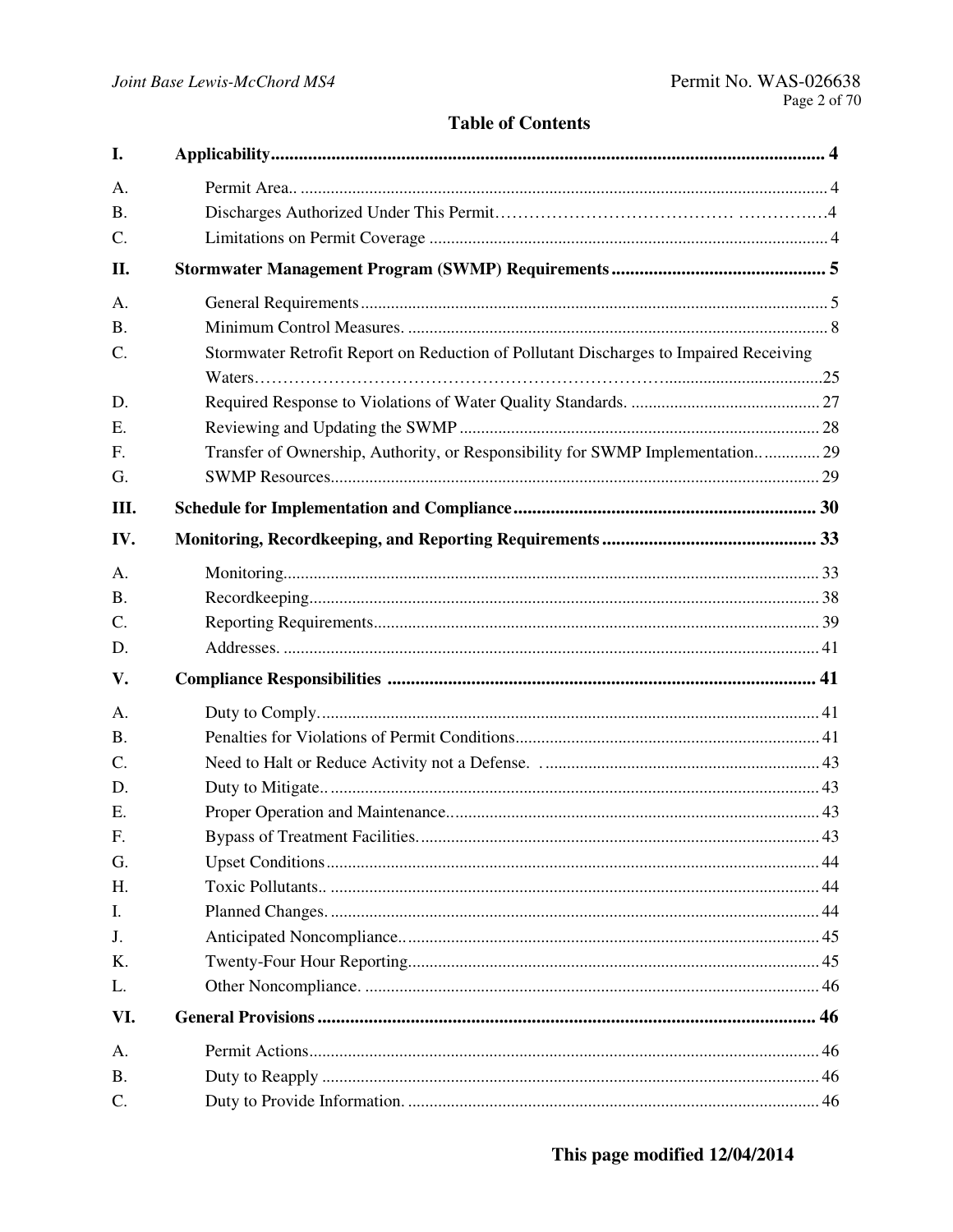| D.   |                                                                                                 |  |
|------|-------------------------------------------------------------------------------------------------|--|
| E.   |                                                                                                 |  |
| F.   |                                                                                                 |  |
| G.   |                                                                                                 |  |
| H.   |                                                                                                 |  |
| Ι.   |                                                                                                 |  |
| J.   |                                                                                                 |  |
| K.   |                                                                                                 |  |
| L.   |                                                                                                 |  |
| VII. |                                                                                                 |  |
|      |                                                                                                 |  |
|      | Appendix B - Runoff Treatment Requirements for New Development and Redevelopment Sites 62       |  |
|      | Appendix C -Exemptions from the New Development and Redevelopment Requirements of Part II.B.566 |  |
|      |                                                                                                 |  |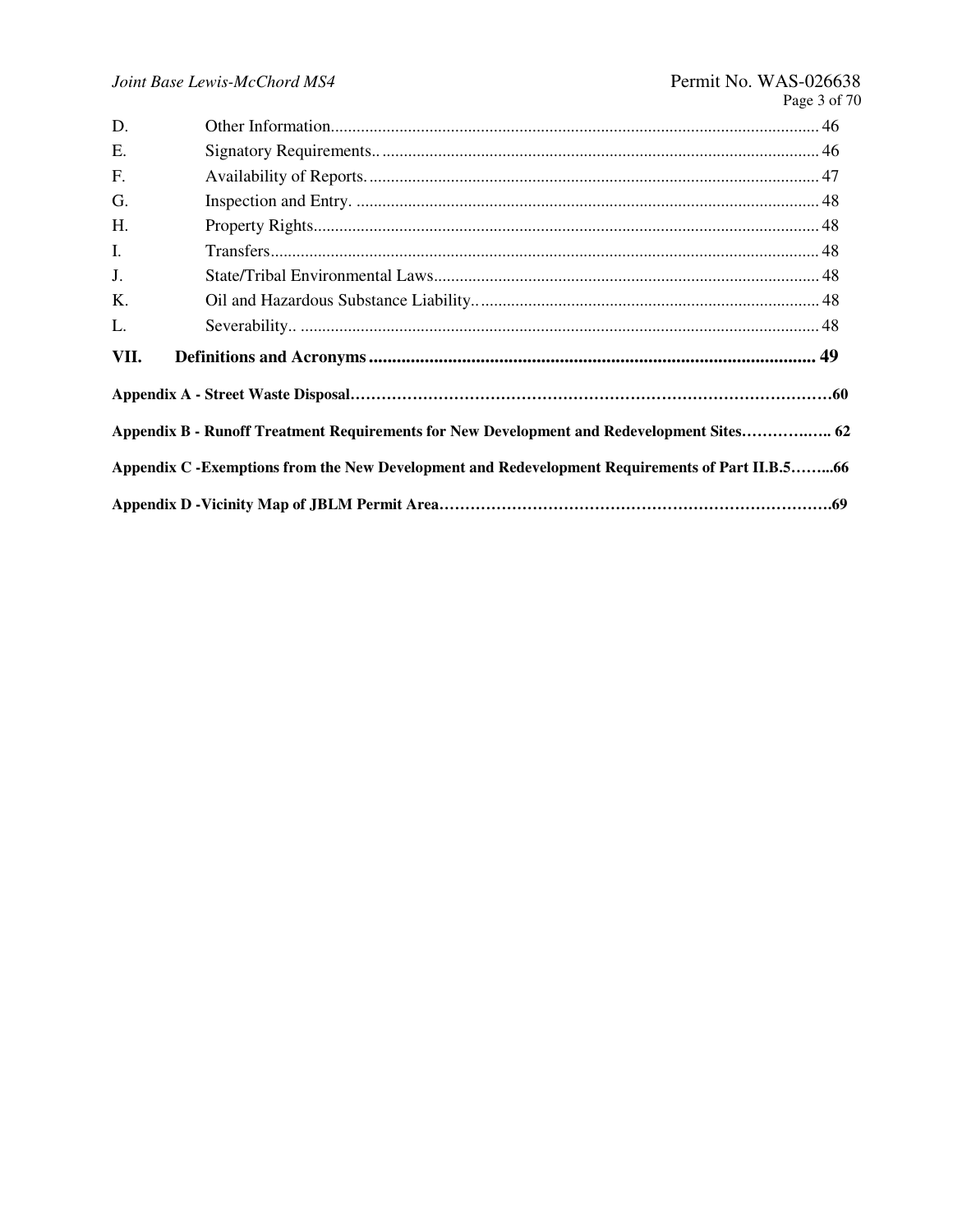## **I. Applicability**

**A. Permit Area.** This permit covers all geographic areas of the military installation located within Pierce and Thurston Counties, Washington, which are owned or operated by the Joint Base Lewis-McChord (JBLM), hereafter also referred to as "Permittee." The Permit Area includes but is not limited to the cantonment areas (comprised of and referred to as JBLM-Main, JBLM-North, and/or JBLM-McChord Field) and all military training areas. See Appendix D.

**B. Discharges Authorized Under This Permit.** During the effective dates of this permit, the Permittee is authorized to discharge stormwater to waters of the United States and to groundwater of the State of Washington from all portions its municipal separate storm sewer system (MS4) located within the boundaries the Permit Area described in Part I.A, subject to the conditions set forth herein. This permit also authorizes the discharge of flows categorized as allowable non-stormwater discharges in Part I.C.1.d of this permit.

#### **C. Limitations on Permit Coverage**

- **1. Non-Stormwater Discharges.** The Permittee is authorized to discharge nonstormwater from the MS4, only where such discharges satisfy one of the following conditions:
	- a) The non-stormwater discharges are in compliance with a separate NPDES permit;
	- b) The discharges originate from emergency firefighting activities;
	- c) The non-stormwater discharges result from a spill and:
		- are the result of an unusual and severe weather event where reasonable and prudent measures have been taken to minimize the impact of such discharge; or
		- consist of emergency discharges required to prevent imminent threat to human health or severe property damage, provided that reasonable and prudent measures have been taken to minimize the impact of such discharges;

or

- d) The non-stormwater discharges consist of one or more flows listed below, and such flows are managed by the Permittee in accordance with Parts II.B.3.c and II.B.6 of this permit.
	- potable water sources, including but not limited to, water line flushing, hyperchlorinated water line flushing, fire hydrant flushing, and pipeline hydrostatic test water;
	- Landscape watering and other irrigation runoff;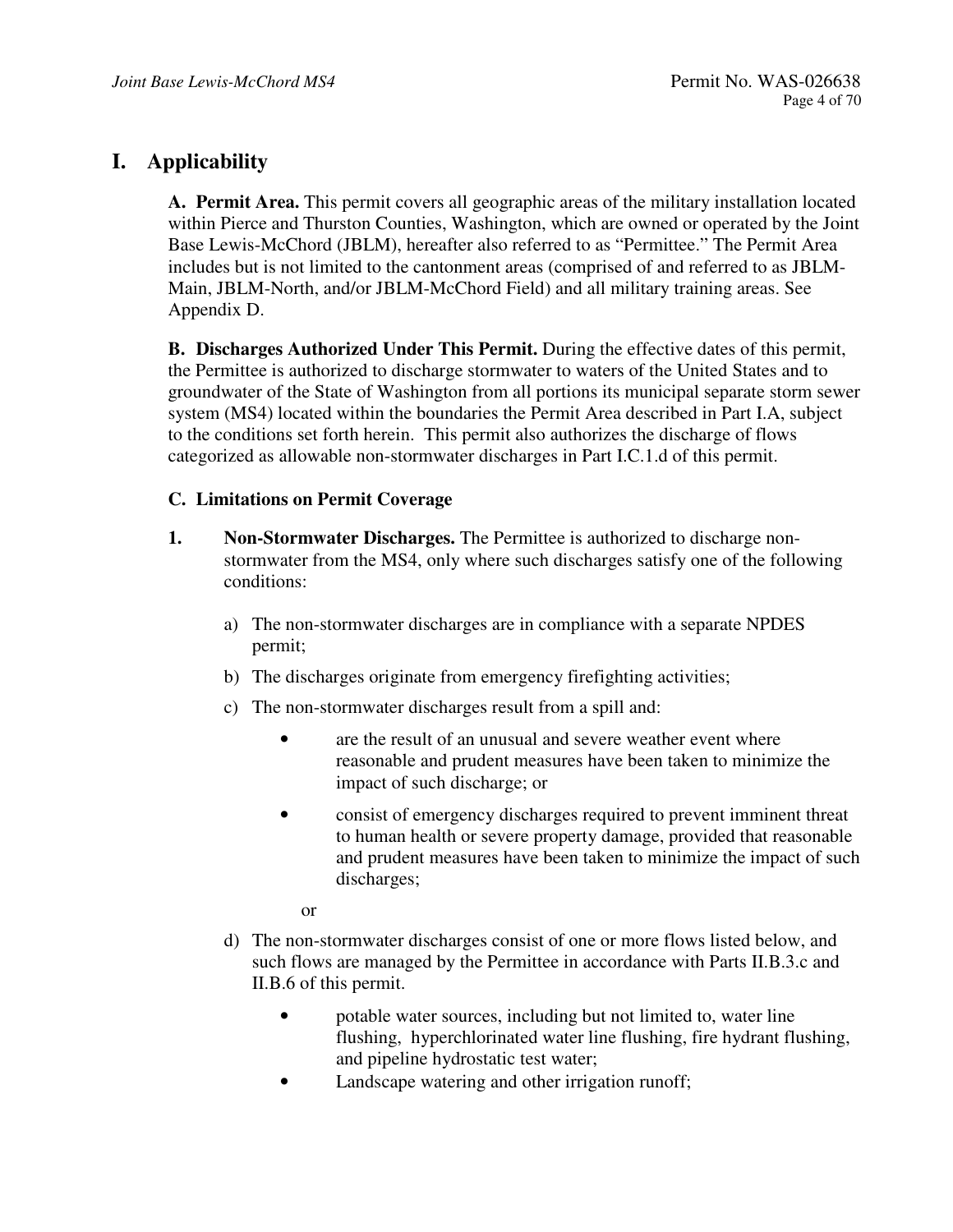- Dechlorinated swimming pool, spa, and hot tub discharges;
- Street and sidewalk wash water, water used to control dust, and routine external building wash down that does not use detergents;
- Diverted stream flows:
- Rising ground waters;
- Uncontaminated ground water infiltration (as defined at 40 CFR  $35.2005(20)$ ;
- Uncontaminated pumped ground water;
- Foundation drains;
- Air conditioning condensation;
- Irrigation water from agricultural sources that is commingled with urban stormwater;
- Springs;
- Uncontaminated water from crawl space pumps;
- Footing drains; and/or
- Flows from riparian habitats and wetlands.
- **2. Discharges Threatening Water Quality**. The Permittee is not authorized to discharge stormwater that will cause, or have the reasonable potential to cause or contribute to an exceedance above the State of Washington water quality standards [including, but not limited to, those standards contained in Chapters 173-201A (surface water quality), 173-204 (sediment management) and 173-200 (groundwater) of the Washington Administrative Code]. The required response to such exceedances of these standards is defined in Part II.D.
- **3. Snow Disposal to Receiving Waters.** The Permittee is not authorized to dispose of snow directly to waters of the United States or directly to the MS4(s). Discharges from Permittee-owned or operated snow disposal sites, and the Permittee's snow management practices, are authorized under this permit when such sites/practices are operated using Best Management Practices (BMPs) as required in Part II.B.6. Such BMPs must be designed to prevent pollutants in the runoff and prevent violations of the applicable water quality standards.
- **4. Stormwater Discharges Associated with Industrial and Construction Activity.**  The Permittee is authorized to discharge stormwater associated with industrial and construction activity through the MS4, only when such discharges are otherwise authorized under an appropriate NPDES permit.

## **II. Stormwater Management Program (SWMP) Requirements**

## **A. General Requirements**

**1. Implement a SWMP**. The Permittee must develop, implement and enforce a Stormwater Management Program (SWMP) designed to reduce the discharge of pollutants from the MS4 to the maximum extent practicable, and protect water quality in receiving waters. The SWMP must be implemented throughout the permit area described in Part I.A.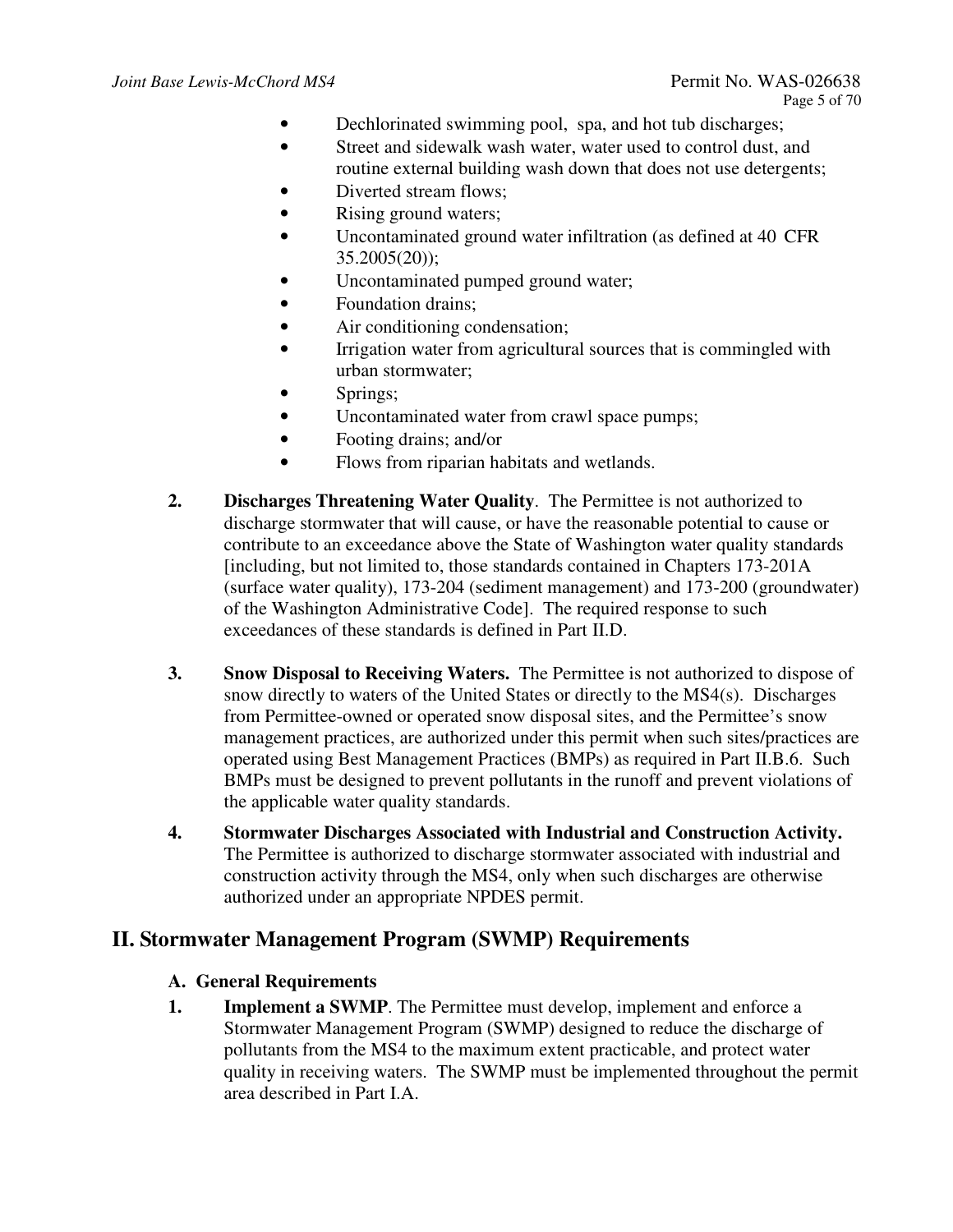- **2. Control Discharges of Pollutants from the MS4 to the Maximum Extent Practicable**. The Permittee must comply with the SWMP actions and activities outlined in Parts II.B and II.C, the required response provisions of Part II.D, and the assessment/monitoring requirements described in Part IV. The SWMP actions and activities require the Permittee to use BMPs, control measures, system design, engineering methods, and other provisions appropriate to control discharges of pollutants from the MS4 to the maximum extent practicable.
- **3. SWMP Document.** The Permittee must prepare written documentation of its SWMP no later than July 25, 2016. The SWMP documentation must be organized according to the program components in Parts II.B and II.C, and the assessment/monitoring requirements of Part IV. The SWMP document must be submitted with the subsequent Annual Report, and updated at least annually thereafter. The SWMP document must include:
	- a) A summary of the legal authorities which enable the Permittee to control discharges to and from the Permittee's MS4 as required by this Permit;
	- b) A description of each minimum program control measure in Parts II.B and II.C;
	- c) Any additional actions implemented by the Permittee pursuant to Parts II.B and II.C; and
	- d) A description of the monitoring activity pursuant to Part IV.
- **4. SWMP Information.** The Permittee's SWMP must include an on-going means for gathering, tracking, maintaining, and using information in order to evaluate SWMP development and implementation, permit compliance, and to set priorities.
	- a) No later than one year from permit effective date, the Permittee must track the cost, or estimated cost, to develop and implement each program component of the SWMP. A summary of costs and funding sources, by program component, must be included in each Annual Report.
	- b) The Permittee must track the number of inspections, official enforcement actions, types of public education activities, etc., as stipulated by the respective program component. Information summarizing these activities during the previous reporting period must be included in the Annual Report(s).
- **5. SWMP Modification.** Modifications to the SWMP requirements must be made in accordance with Part II.E of this permit.
- **6. Shared Implementation**. Implementation of one or more of the minimum control measures may be shared with, or delegated to, another entity other than the Permittee. The Permittee may rely on another entity only if:
	- a) The other entity, in fact, implements the control measure;
	- b) The control measure, or component of that control measure, is at least as stringent as the corresponding permit requirement; and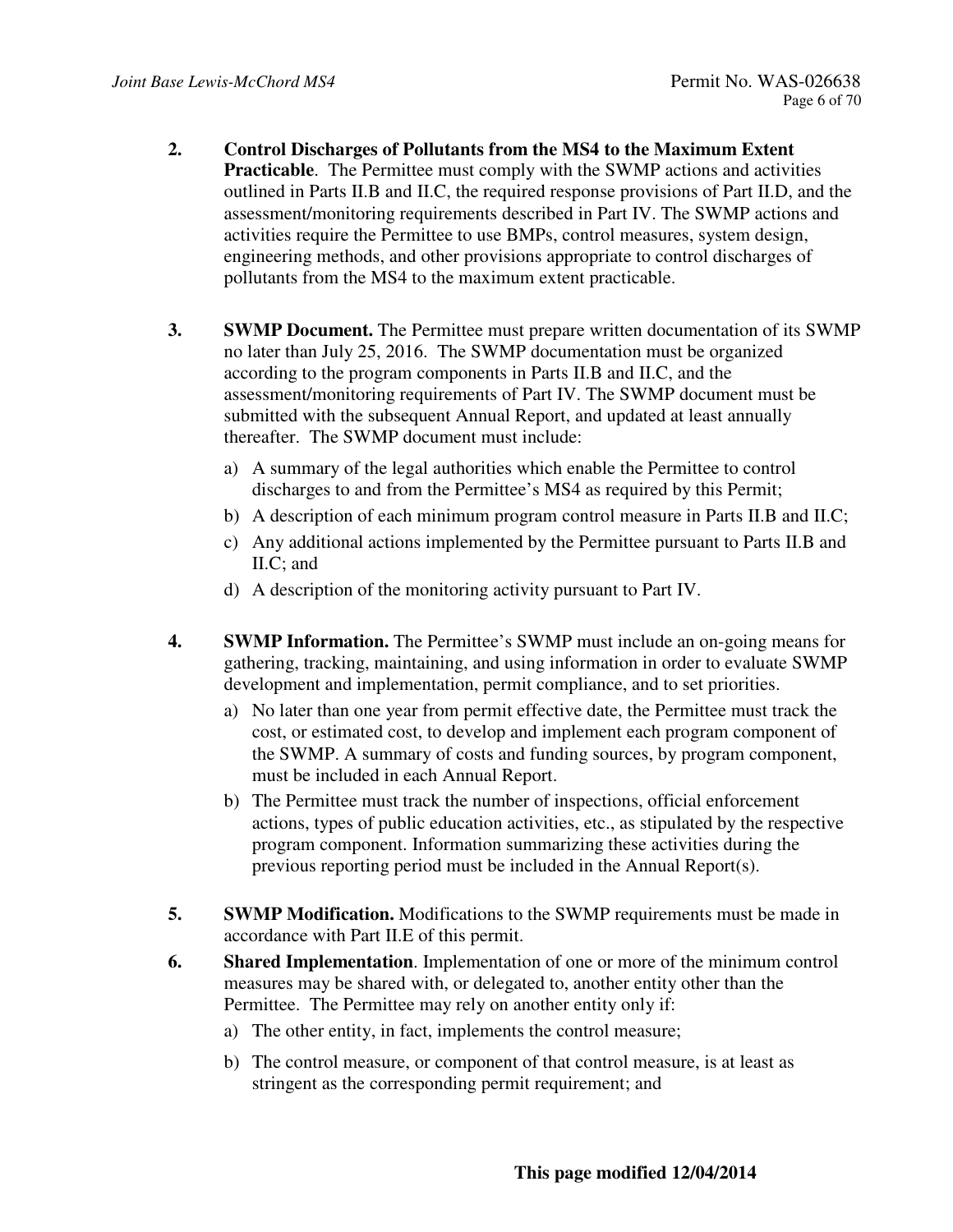c) The other entity agrees to implement the control measure on the Permittee's behalf. A binding written acceptance of this obligation is required. The Permittee must maintain this written obligation as part of the SWMP. If the other entity agrees to report on the minimum control measure, the Permittee must supply the other entity with the reporting requirements in Part IV.C of this permit. The Permittee remains responsible for compliance with the permit obligations if the other entity fails to implement the control measure

#### **7. Equivalent Documents, Plans or Programs**.

The Permittee may submit to EPA any documents, plans, or programs that the Permittee believes is equivalent to a required SWMP minimum control measure or component specified in this Permit. Such documents, plans or programs must be individually submitted to EPA pursuant to Parts II.E and IV.D for review at least six months prior to the compliance date of the required SWMP minimum control measure or component. If the EPA determines that the Permittee's document, plan or program is equivalent to the required SWMP minimum control measure or component, EPA will commence a permit modification procedure pursuant to 40 CFR §§122.62 and 124.5 if necessary. In determining whether a permit modification is needed, EPA will look at whether the equivalent document, plan or program needs to be cited in the Permit. As specified in Part VI.A, the filing of a request by the Permittee for a permit modification does not stay any permit condition. The Permittee must submit to EPA as specified in Parts II.E and IV.D the following documentation with each individual request for review:

- a) A complete copy of the relevant document, plan or program, (or applicable section of such documentation, provided the Permittee provides the full citation of the source material); and
- b) A detailed written overview identifying the required SWMP program component addressed by the submittal, and the reasons, citations and references sufficient to demonstrate that the submitted material meets or exceeds the required SWMP program component.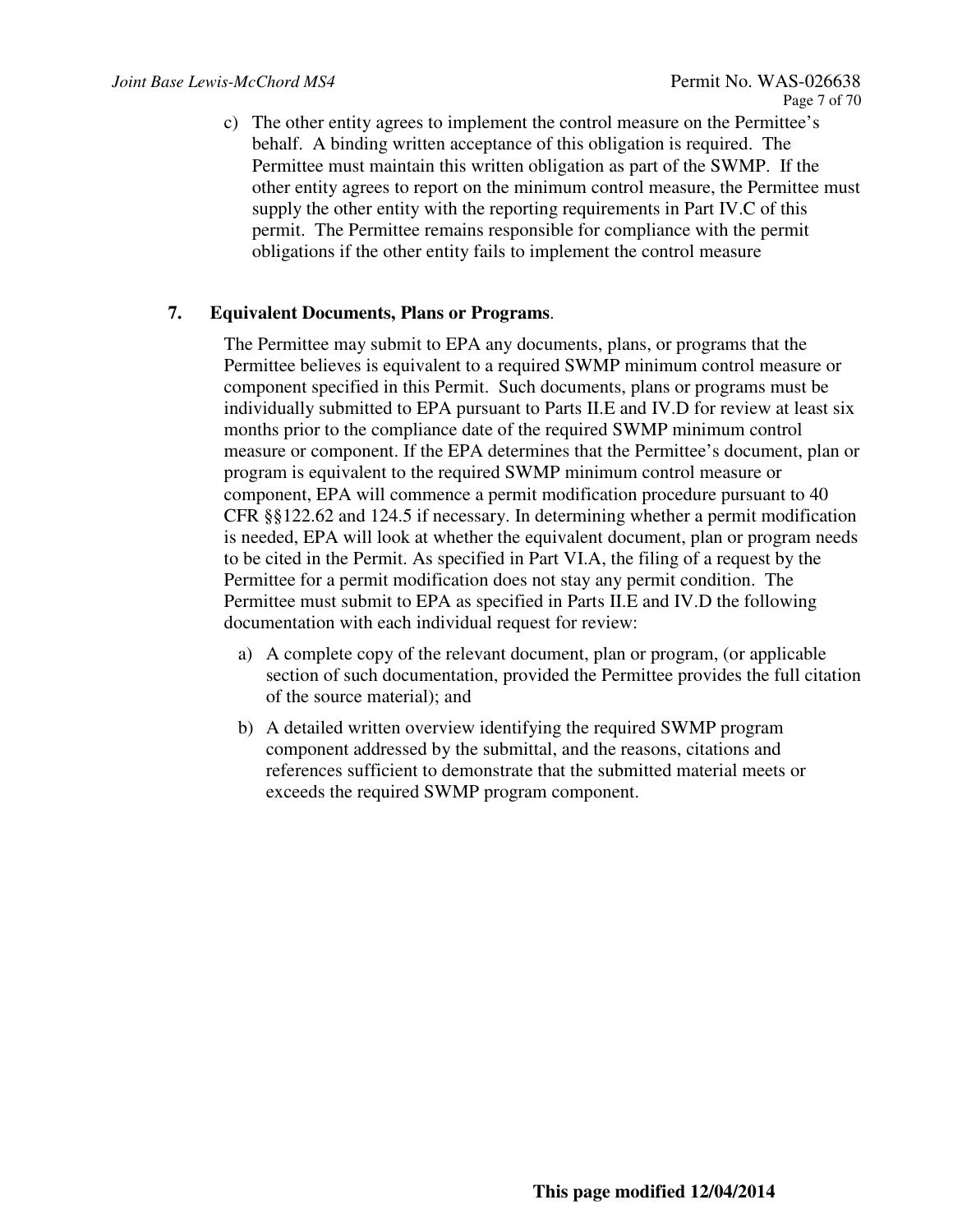**B. Minimum Control Measures.** The following minimum control measures must be accomplished through the Permittee's Stormwater Management Program:

## **1. Education and Outreach on Stormwater Impacts.**

- a) Within two years of the effective date of this permit, the Permittee must develop, implement, and evaluate an on-going program to educate targeted audiences about the adverse impacts of stormwater discharges on local water bodies and the steps that they can take to reduce pollutants in stormwater runoff. The Permittee must target its education and outreach program activities to reach the following audiences as appropriate:
	- project managers;
	- contractors:
	- tenants;
	- environmental staff; and
	- business owners and operators.
- b) The primary goal of the education and outreach program is to reduce or eliminate behaviors and practices that cause or contribute to adverse stormwater impacts. Using the topics listed in Part II. B.1.c, the Permittee may develop a prioritized schedule and plan to reach the target audiences through the on-going education effort.
- c) The Permittee must select from the following topics to affect behavior change through its education and outreach program:
	- Proper use, storage and disposal of household hazardous waste;
	- Proper recycling;
	- Appropriate stormwater management practices for commercial, food service, and automotive activities, including carpet cleaners, homebased or mobile businesses;
	- Appropriate yard care techniques for protecting water quality, including proper timing and use of fertilizers;
	- Proper pet waste management;
	- Appropriate spill prevention practices;
	- Proper management of street, parking lot, sidewalk, and building wash water;
	- Proper methods for using water for dust control;
	- Proper design and use of Low Impact Development (LID) techniques at new development and redevelopment sites; and
	- Impacts of illicit discharges and how to report them.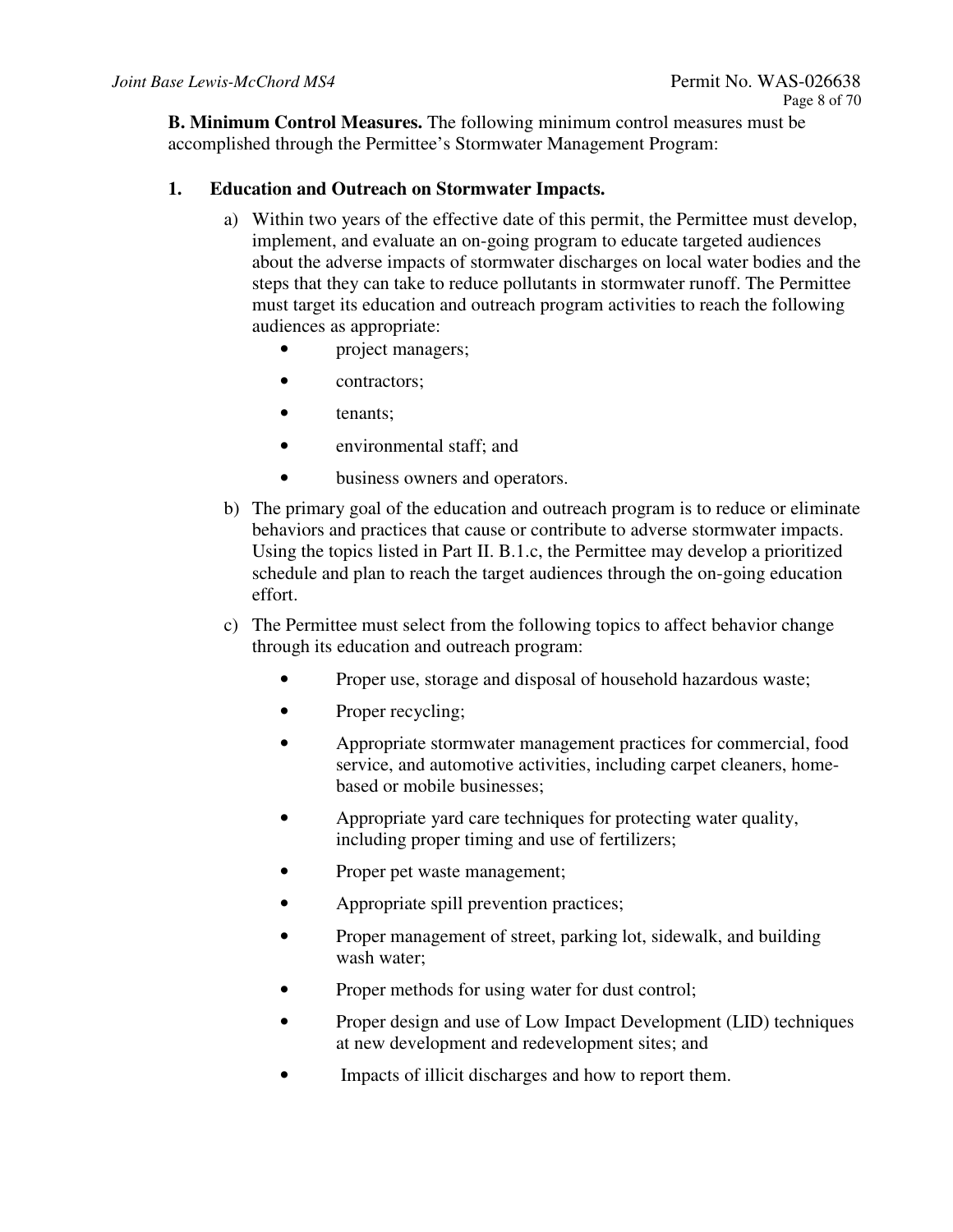d) Beginning two years from the effective date of this permit, the Permittee must measure and document the understanding and adoption of the targeted behavior[s] for at least one audience in at least one subject area listed above. The resulting measurements must be used to direct education and outreach resources most effectively through the remainder of the Permit term, The Permittee must evaluate and summarize resulting changes in adoption of the targeted behavior(s). The Permittee may meet this requirement individually or through cooperation with other entities.

e) The Permittee must document the specific education program goals, and track and maintain records of public education and outreach activities in the SWMP document.

## **2. Public Involvement/Participation.**

- a) The Permittee must comply with applicable federal, state and local public notice requirements when implementing a public involvement/participation program.
- b) Within six months of the effective date of this permit, and at a regular schedule at least annually thereafter, the Permittee must conduct at least one of the following activities within the permit area throughout the permit term:
	- Convene meeting(s) with the Environmental Division Chief  $\&$ Environmental Compliance Program Manager, and/or other JBLM organizations as appropriate, to discuss and coordinate effective SWMP implementation, or
	- Convene a JBLM Water Council or organize other means to provide opportunity for the military community to participate in development and implementation of SWMP activities.
- c) No later than July 25, 2016, and annually thereafter, the Permittee must make the updated SWMP document required by Part II.A.3 available to the public on the Permittee's website.
- d) At least once per year, the Permittee must provide one or more on-going volunteer activities as practicable to help actively engage residents and personnel at JBLM in understanding water resources and how their activities can affect water quality. In the SWMP document, the Permittee must maintain a log of public participation activities performed.
	- Volunteer activities may include, but are not limited to, storm drain stenciling or marking program; establishing a website, email address and/or hotline for citizens to report pollution concerns; establishing a pet waste management program at American Lake or other resource areas.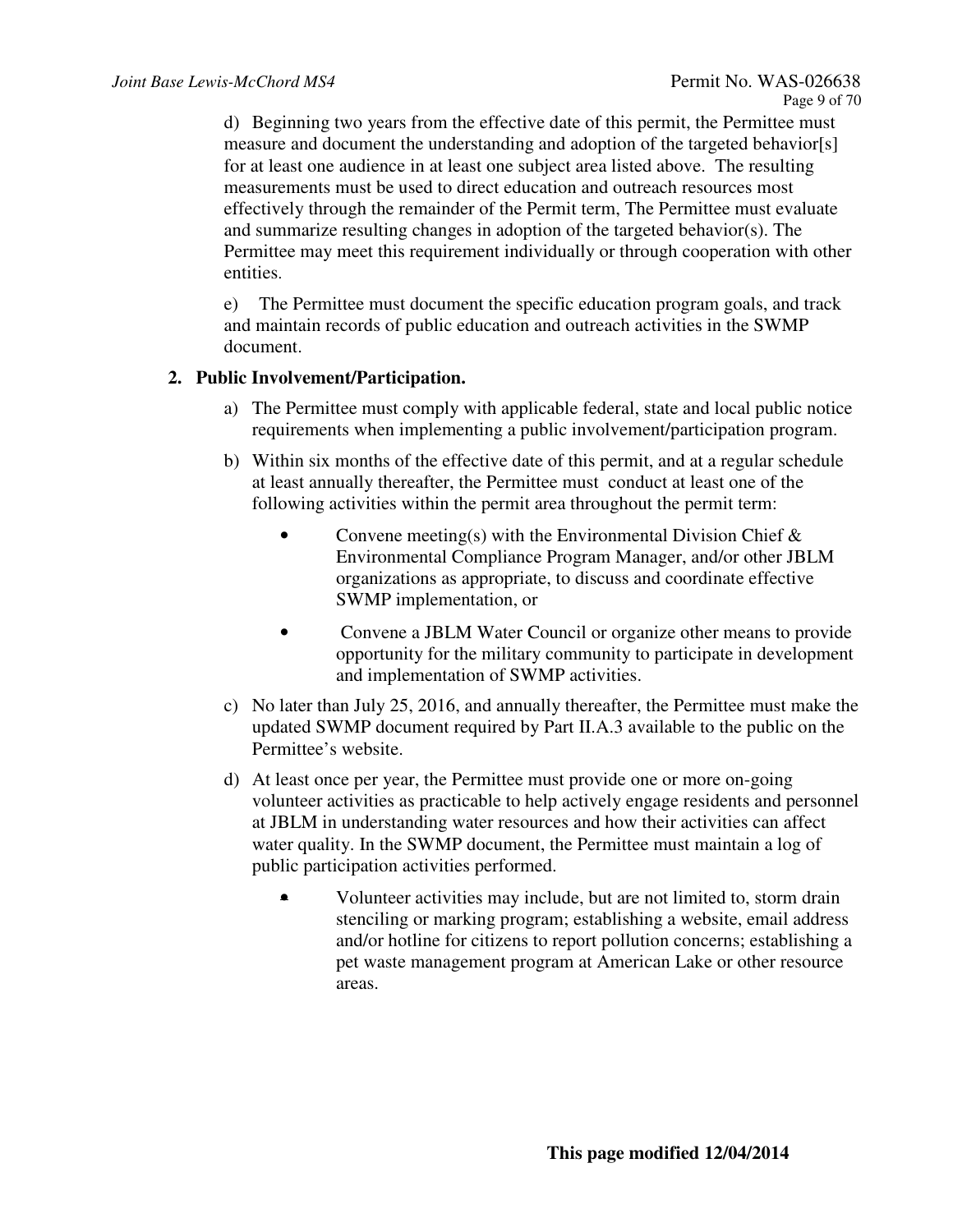#### **3. Illicit Discharge Detection and Elimination (IDDE).**

An illicit discharge is any discharge to a MS4 that is not composed entirely of stormwater as defined in 40 CFR § 122.26(b)(2). The Permittee's SWMP must include an on-going program to detect and remove illicit connections and discharges into the MS4. The Permittee must include a written description of the program in the SWMP document. No later than 180 days prior to the expiration date of this permit, the Permittee must implement an IDDE program which fully addresses each of the following components:

- a) **Map of Cantonment Areas.** Within two years from the effective date of this permit, the Permittee must update and maintain a map of the MS4 located within the JBLM cantonment area. At a minimum, the cantonment area map must be periodically updated and include the following information:
	- jurisdictional boundaries;
	- known MS4 outfalls,
	- receiving waters, other than groundwater;
	- Tributary conveyances for all known MS4 outfalls. The following attributes must be mapped for all known outfalls:
		- (i) tributary conveyances (type, material and size where known);

(ii) associated drainage areas; and

(iii) land use;

- Stormwater treatment and flow control BMPs/facilities owned, or operated, by the Permittee, including information about type, and design capacity.
- Geographic areas served by the Permittee's MS4 that do not discharge stormwater to surface waters;
- Points at which the Permittee's MS4 is interconnected with other MS4s or other storm/surface water conveyances; and
- Locations of all Permittee owned or operated industrial facilities, maintenance/storage facilities and snow disposal sites that discharge directly to the Permittee's MS4, and/or waters of the State.

The Permittee must maintain updated cantonment area MS4 maps. As necessary the Permittee must add data regarding any new connections to the MS4 which are allowed by the Permittee after the effective date of this permit. A copy of the completed MS4 map, as both a report and as an electronic file via Arc GIS compatible format, must be submitted to EPA upon request and as part of the Permit renewal application required in Part IV.B.

Consistent with national security laws and directives, the Permittee must provide mapping information to operators of adjacent regulated MS4s upon request.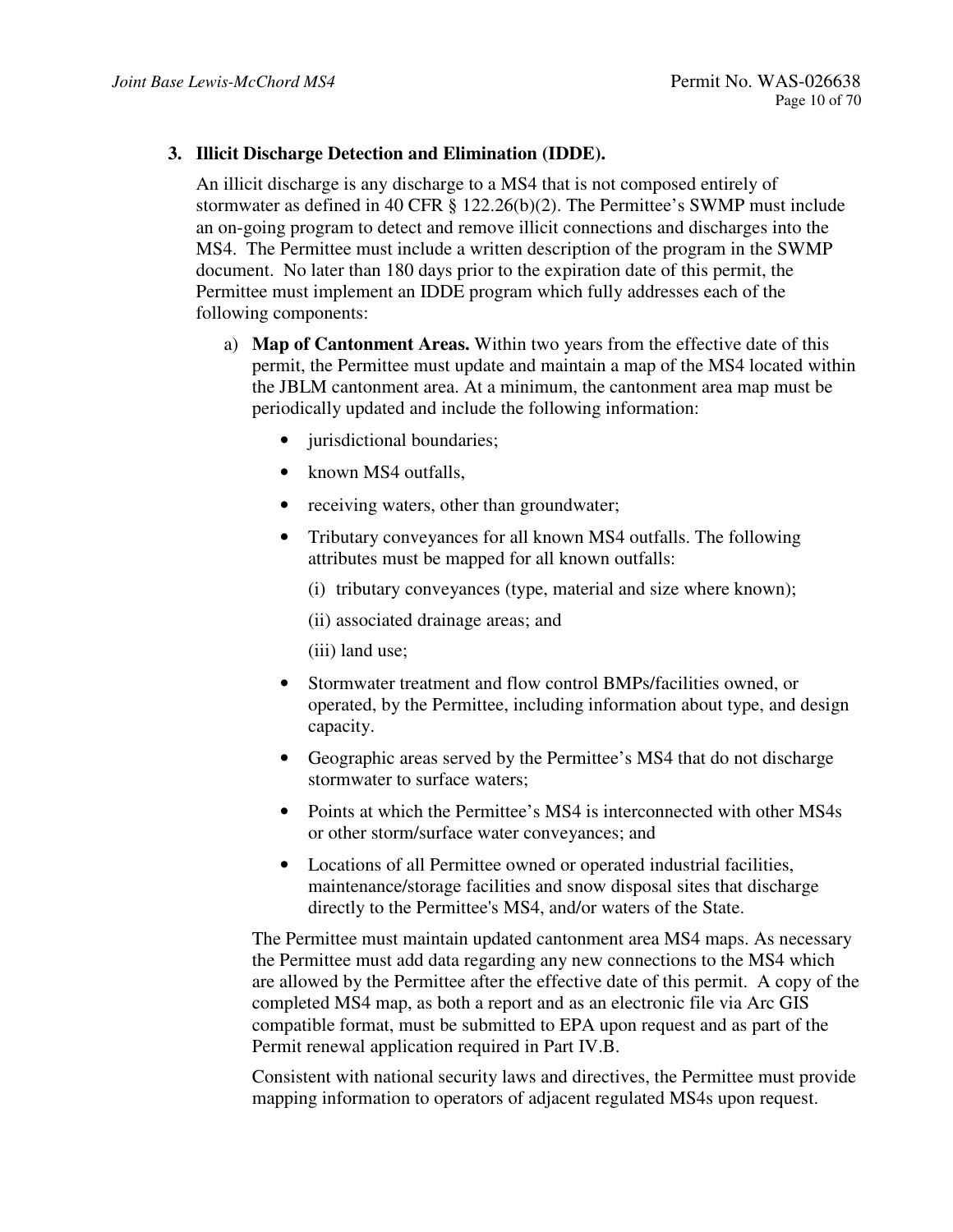- b) **Map of Training Areas.** No later than 180 days prior to the expiration date of this permit, the Permittee must develop and submit to EPA a preliminary map identifying the presence of MS4 infrastructure located outside the cantonment area. The Permittee must prioritize the development of a training area MS4 map within the Muck Creek watershed/basin. The map must include the information items listed in Part II.B.3.a. A copy of the preliminary map, as both a report and as an electronic file via Arc GIS compatible format, must be submitted to EPA as part of the permit renewal application required in Part IV.B.
- c) **Ordinance**. The Permittee must effectively prohibit, through ordinance or other regulatory mechanism, all illicit discharges into the MS4 to the maximum extent allowable under the legal authorities of JBLM. The ordinance or regulatory mechanism must be adopted, or existing mechanism amended, to comply with this Permit no later than thirty months from the effective date of this Permit.

The Permittee must implement appropriate enforcement procedures and actions associated with the ordinance or regulatory mechanism, including a written policy of enforcement escalation procedures for recalcitrant or repeat offenders.

*Allowable Discharges:* The regulatory mechanism does not need to prohibit the following categories of non-stormwater discharges, consistent with Part I.C.1.d:

- Diverted stream flows;
- Rising ground waters;
- Uncontaminated ground water infiltration (as defined at 40 CFR  $35.2005(20)$ ;
- Uncontaminated pumped ground water;
- Foundation drains;
- Air conditioning condensation;
- Irrigation water from agricultural sources that is commingled with urban stormwater;
- Springs:
- Uncontaminated water from crawl space pumps
- Footing drains;
- Flows from riparian habitats and wetlands;
- Non-stormwater discharges covered by another NPDES permit; and/or
- Discharges from emergency firefighting activities in accordance with Part 1.C.b.

*Conditionally Allowable Discharges*: The regulatory mechanism may allow the following categories of non-stormwater discharges, only if the stated conditions are met:

• *Discharges from potable water sources, including but not limited to water line flushing, hyperchlorinated water line flushing, fire hydrant system flushing, and pipeline hydrostatic test water:* Planned discharges must be dechlorinated to a total residual chlorine concentration of 0.1 parts per million (ppm) or less, pH-adjusted, if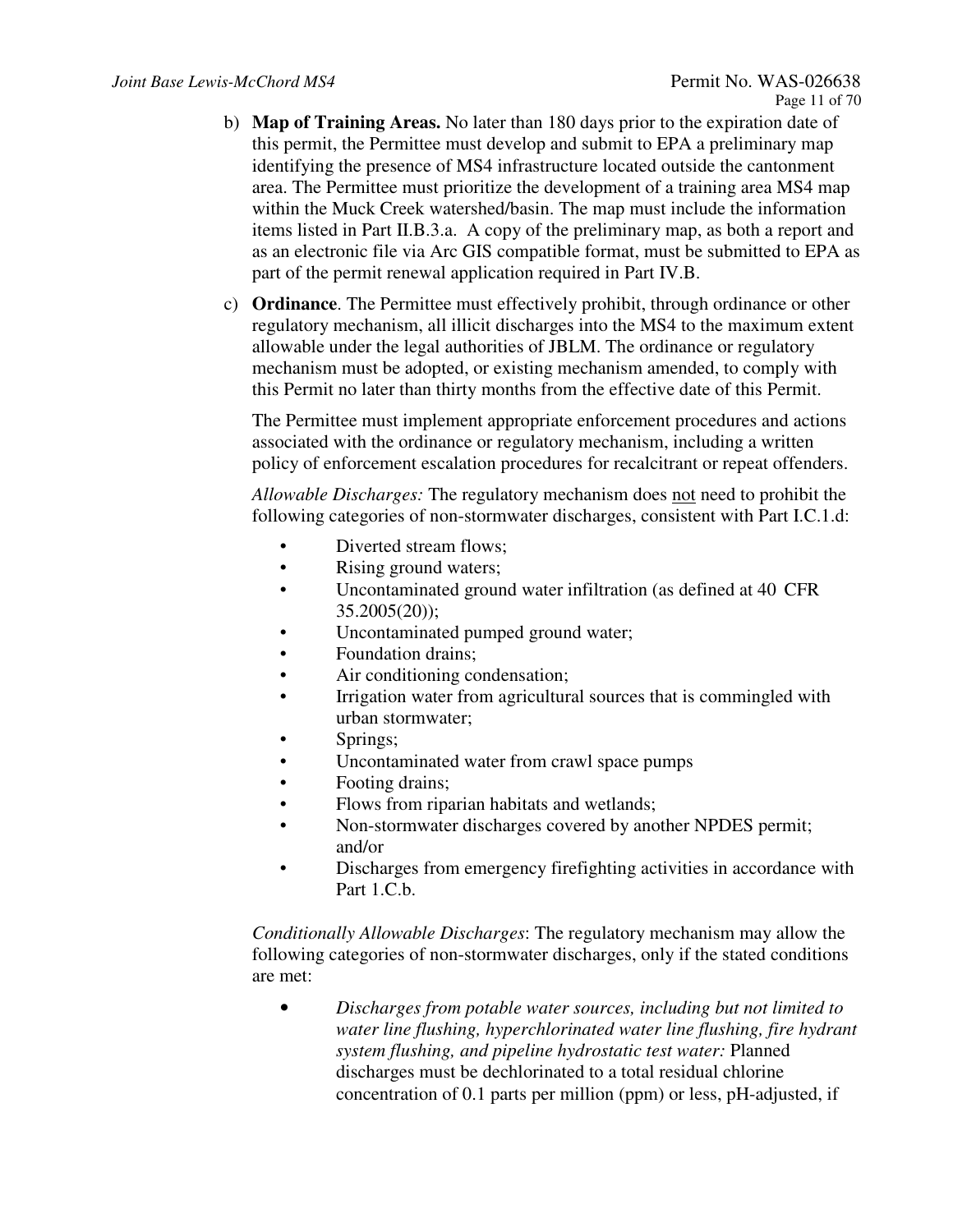necessary, and volumetrically and velocity controlled to prevent resuspension of sediments in the MS4.

- *Discharges from lawn watering and other irrigation runoff:* These discharges must be minimized through, at a minimum, public education activities (see Part II.B.2.a) and water conservation efforts.
- *Dechlorinated swimming pool, spa, and hot tub discharges:* The discharges must be dechlorinated to a total residual chlorine concentration of 0.1 ppm or less, pH-adjusted and reoxygenized if necessary, and volumetrically and velocity controlled to prevent resuspension of sediments in the MS4. Discharges must be thermally controlled to prevent an increase in temperature of the receiving waters. Swimming pool cleaning wastewater and filter backwash must not be discharged to the MS4.
- *Street and sidewalk wash water, water used to control dust, and routine external building wash down that does not use detergents*: The Permittee must reduce these discharges through, at a minimum, public education activities (see Part II.B.2.a ) and/or water conservation efforts. To avoid washing pollutants into the MS4, the Permittee must minimize the amount of street wash and dust control water used. At active construction sites, street sweeping must be performed prior to washing the street.
- *Other non-stormwater discharges.* The discharges must be in compliance with the requirements of a pollution prevention plan reviewed by the Permittee which addresses control of such discharges.
- d) **Detection and Elimination.** No later than thirty months from the effective date of this permit, the Permittee must develop and implement an on-going program to detect and address non-stormwater discharges, spills, and illicit connections into their MS4. This program must be described within the SWMP document and include:
	- *Procedures for locating priority areas likely to have illicit discharges,* including areas where complaints have been recorded in the past, and areas with storage of large quantities of materials that could result in spills;
	- *Field assessment activities*, including visual inspection of outfalls draining priority areas during dry weather and for the purposes of verifying outfall locations, identifying previously unknown outfalls, and detecting illicit discharges. The dry weather screening activities may include field tests of parameters selected by the Permitee as being indicators of discharge sources. The Permittee may utilize less expensive "field test kits," and test methods not approved by EPA under 40 CFR Part 136, provided the manufacturer's published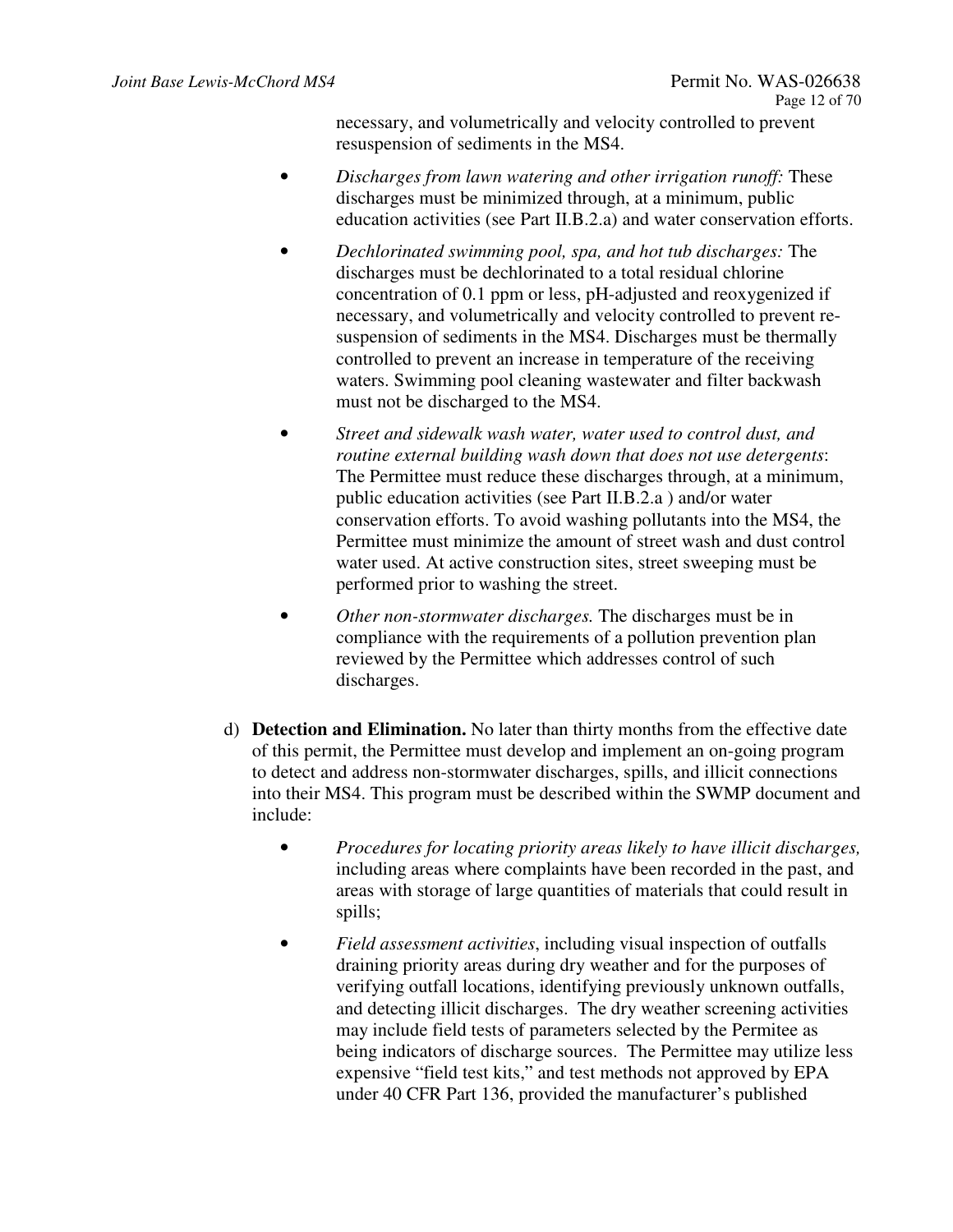detection ranges are adequate for the illicit discharge detection purposes;

- i) No later than thirty months from the effective date of this permit, the Permittee must begin dry weather field screening for non-stormwater flows from stormwater outfalls.
- ii) No later than 180 days prior to the permit expiration date, the Permittee must complete field screening of at least 75% of all MS4 outfalls located within the cantonment area;
- iii) Screening for illicit connections may be conducted in accordance with *Illicit Discharge Detection and Elimination: A Guidance Manual for Program Development and Technical Assessments*, Center for Watershed Protection, October 2004, or another methodology of comparable effectiveness;
- *Procedures for characterizing the nature of, and potential public or environmental threat posed by, any illicit discharges which are found by or reported to the Permittee*. Procedures must address the evaluation of whether the discharge must be immediately contained and steps to be taken for containment of the discharge;

i) Compliance with this provision will be achieved by immediately responding to all illicit discharges including spills which are determined to be constitute a threat to human health or the environment; investigating (or referring to the appropriate agency), within seven (7) days, any complaints, reports or monitoring information that indicates a potential illicit discharge, including spills; and immediately investigating (or referring) problems and violations determined to be emergencies or otherwise judged to be urgent or severe;

- *Procedures for tracing the source of an illicit discharge;* including visual inspections, and when necessary, opening manholes, using mobile cameras, collecting and analyzing water samples, and/or other detailed inspection procedures; and
- *Procedures for eliminating the discharge*; including notification of appropriate authorities; notification of the responsible operator or organization; technical assistance; follow-up inspections; and escalating enforcement and legal actions if the discharge is not eliminated.

i) Compliance with this provision will be achieved by initiating an investigation within twenty one (21) days of a report or discovery of a suspected illicit connection to determine the source of the connection, the nature and volume of discharge through the connection, and the party responsible for the connection. Upon confirmation of the illicit nature of a storm drain connection, the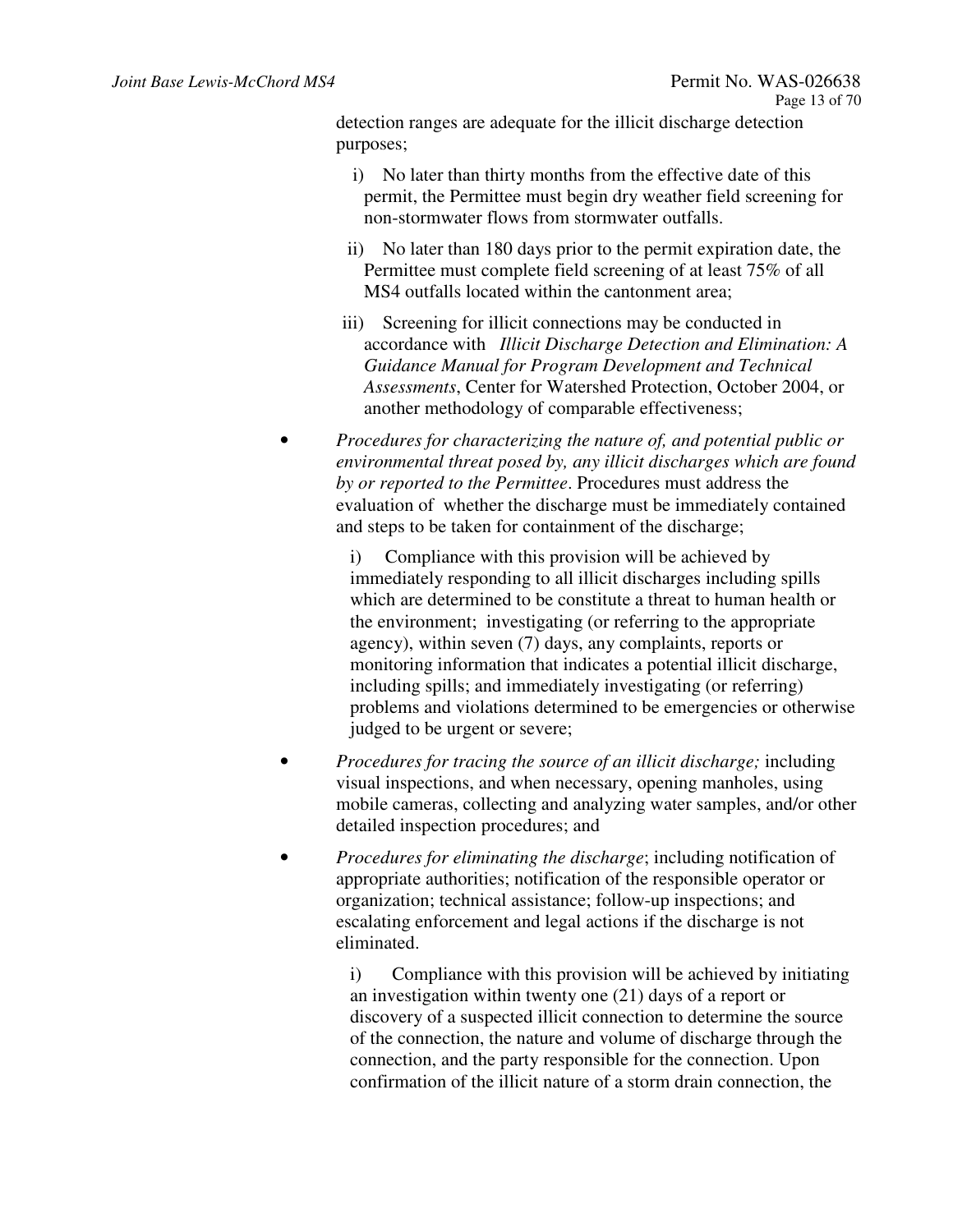Permittee must take action in a documented effort to eliminate the illicit connection within forty five (45) days.

- e) **Tracking.** The Permittee must implement a means of program evaluation and assessment which tracks the number and type of illicit discharges identified, dry weather screening efforts, and the location and any remediation efforts to address identified illicit discharges.
- f) **Education**. Within two years from the effective date of this permit, the Permittee must inform employees, businesses, and the general public within the permit area of hazards associated with illegal discharges and improper disposal of waste. This program must be conducted in concert with the public education requirements outlined in Part II.B.1.
	- No later than one year from the effective date of this permit, the Permittee must list and publicize a hotline or other local means for the public and JBLM personnel to report spills and other illicit discharges. The Permittee must maintain a record of calls received and follow-up actions taken in accordance with II.B.3.d above and include a summary in the Annual Report.
- g) **Training.** The Permittee must ensure that all staff responsible for the identification, investigation, termination, clean up and reporting of illicit discharges, including spills and illicit connections, are trained to conduct these activities. Orientation and training concerning the JBLM stormwater management program must be accomplished within the first six months of employment for new staff who work directly on stormwater management issues. Follow-up training must be provided as necessary to address changes in procedures, techniques or requirements. The Permittee must maintain records of relevant training provided or obtained, and the staff members trained. A summary of this training must be included in each Annual Report.
- **4. Construction Site Stormwater Runoff Control.** Throughout the permit area, the Permittee must implement and enforce a program to reduce pollutants in stormwater runoff to the MS4 from construction activities resulting in land disturbance of greater than or equal to 5,000 square feet or more. The Permittee must include a written description of the construction site runoff control program in the SWMP document. At a minimum the program must include the following components:
	- a) **Oversight**. The Permittee must provide adequate direction and over**s**ight to ensure that entities responsible for regulated construction activities within the permit area obtain authorization to discharge as necessary under the NPDES General Permit for Stormwater Discharges for Construction Activity for Federal Facilities in Washington, Permit #WAR12000F (Construction General Permit or CGP).
	- b) **Ordinance**. The Permittee must use an ordinance or other regulatory mechanism available under the legal authorities of JBLM to require erosion and sediment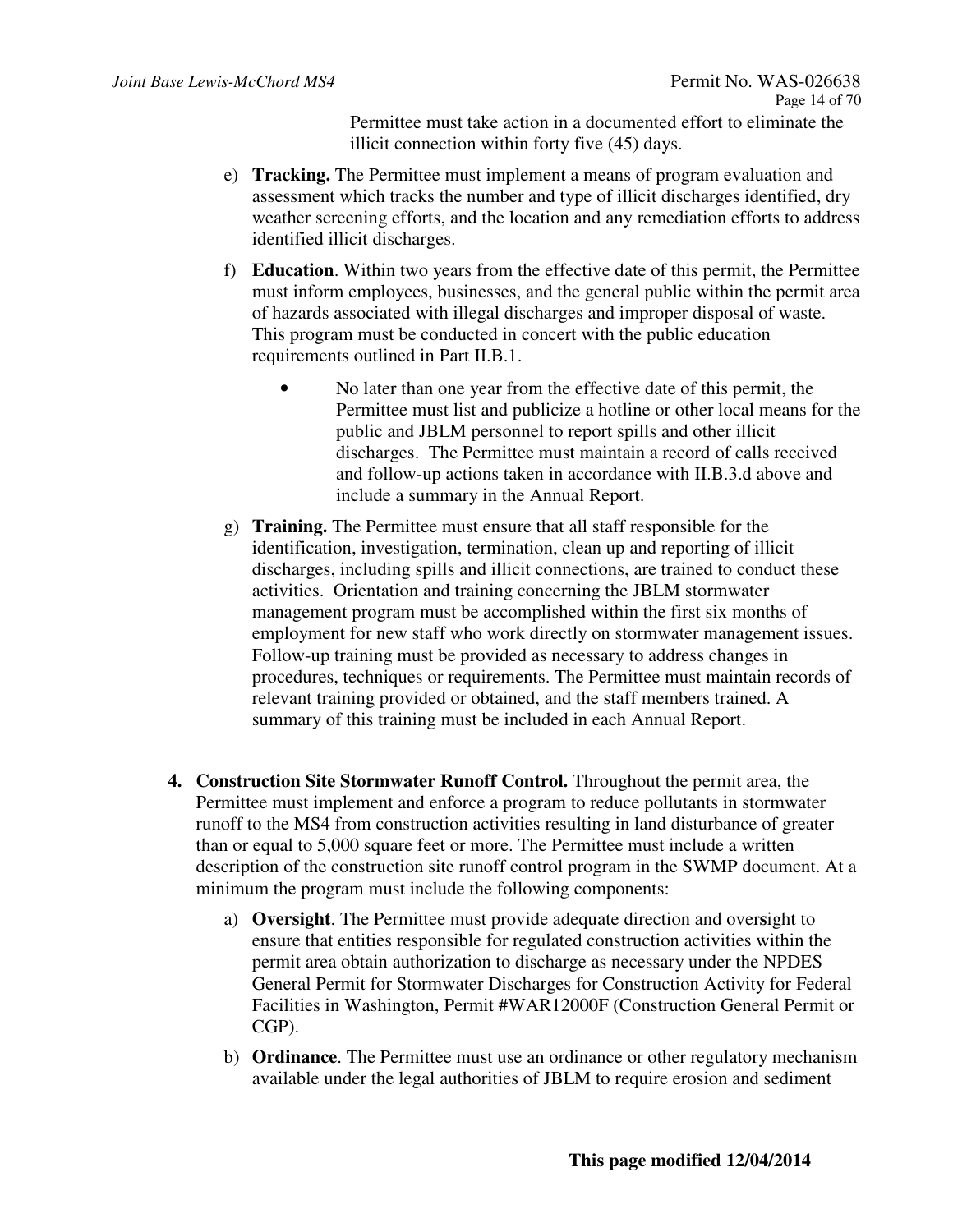controls, onsite materials management and sanctions to ensure compliance with the terms of the SWMP and the CGP.

- c) **Enforcement.** The Permittee must maintain a list of policies and procedures which can be used to enforce construction site compliance within JBLM independent of EPA staff directly enforcing the CGP. No later than two years from the effective date of this permit, the Permittee must include this list of policies and procedures in the SWMP document, and must update the list as necessary at least annually. The Permittee must summarize in each Annual Report any enforcement actions taken at construction sites during the previous reporting period.
- d) **Construction Site BMPs.** The Permittee must maintain (or incorporate by reference) a list of appropriate construction site BMPs in the SWMP document; such a list must include associated criteria for maintenance and installation of each specific practice.
- e) **Contractual Language.** The Permittee must work with other responsible organizations to ensure that all Requests For Proposal (RFPs) and construction contracts for new construction proje**c**ts which will disturb 5,000 square feet or more within the permit area include specifications requiring compliance with the SWMP and, when applicable, the CGP. An example of such contract language must be included within the SWMP document.
- f) **Pre-construction Site Plan Review**. The Permittee must implement procedures for reviewing all pre-construction site plans for potential water quality impacts, appropriate erosion and sediment controls, and appropriate control of other construction site materials. These procedures must include provisions for receipt and consideration of information submitted by the public. Information summarizing the number of site plans reviewed during the previous reporting period must be submitted as part of the corresponding Annual Report.
- g) **Construction Site Inspection Plan**. No later than January 25, 2016, the Permittee must develop and implement a construction site inspection plan. The construction site inspection plan must describe the criteria which triggers a site inspection, and must include a mandatory timeframe within which construction sites meeting the criteria will be inspected by the Permittee's staff or its representatives.
	- The Permittee must develop methods for its staff or representatives to stop work on construction sites deemed to be in non-compliance with the construction site runoff control program.
	- The Permittee must develop and utilize a construction site inspection form to document all construction site inspections.
	- The written construction site inspection plan, and associated inspection form, must be included in the SWMP document.
	- Information summarizing the site inspections conducted by the Permittee during the previous reporting period, including the location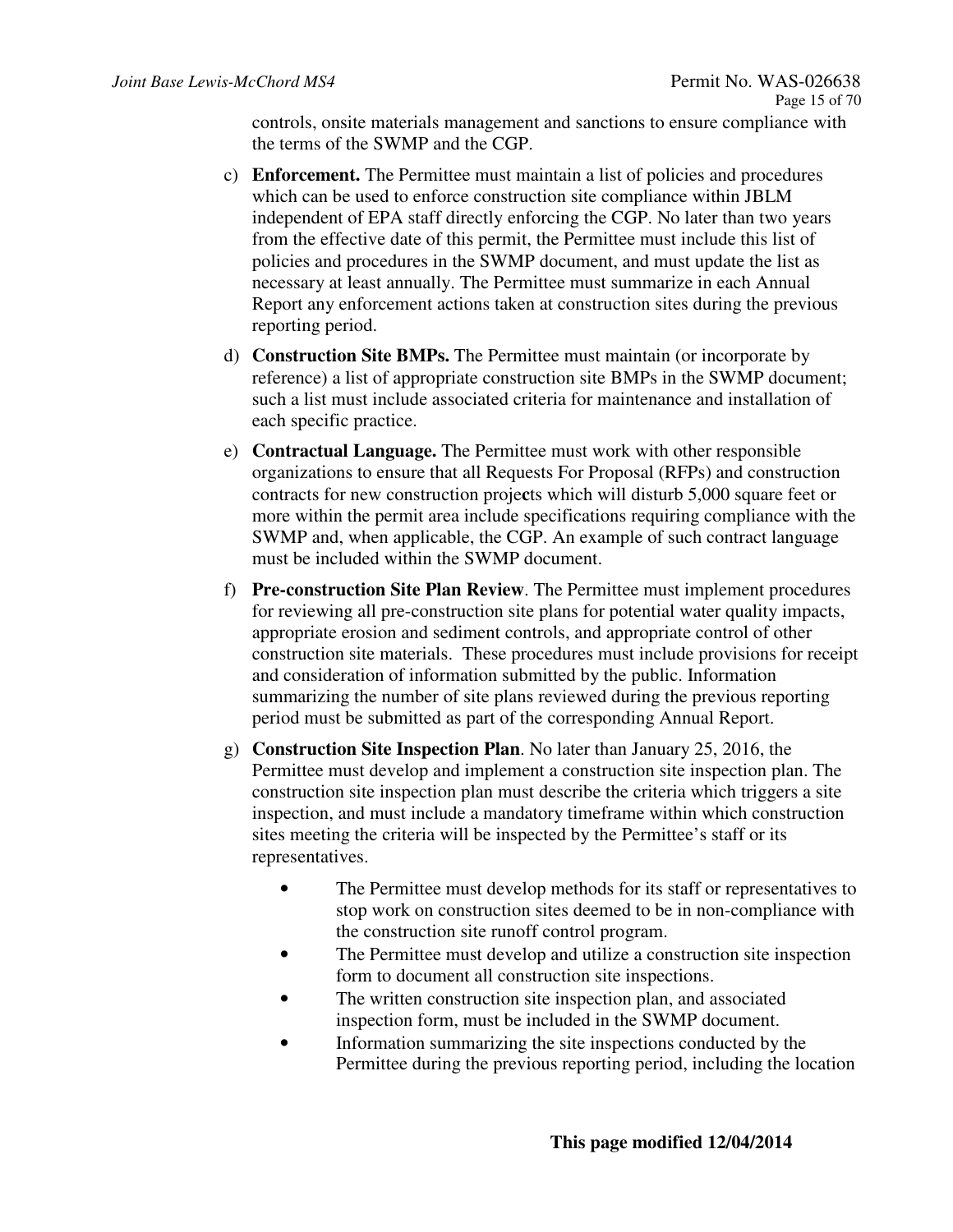and total number of such inspections, must be submitted as part of the corresponding Annual Report.

- At a minimum, all sites addressed by plan must be inspected by the Permittee or their representatives at least quarterly.
- h) **Training**. The Permittee must ensure that all staff responsible for preconstruction site plan review, construction site inspections (or are otherwise implementing the construction site runoff control program) are adequately trained to conduct such activities. Orientation and training concerning the JBLM stormwater management program must be accomplished within the first six months of employment for new staff who work directly on stormwater management issues. Follow-up training must be provided as necessary to address changes in procedures, techniques or requirements. The Permittee must maintain records of relevant training provided or obtained, and the staff members trained. A summary of this training occurring within the reporting period must be included in each Annual Report.
- **5. Stormwater Management for Areas of New Development and Redevelopment.** The Permittee must use an ordinance (or other regulatory mechanism available under the legal authorities available to JBLM) to implement and enforce a program to control stormwater runoff from all public and private new development or redevelopment project sites that will disturb 5,000 square feet or more of land area.

The Permittee must include a written description of the program within the SWMP document. In each Annual Report, the Permittee must summarize the implementation status of these requirements for all new development and redevelopment project sites occurring during the relevant reporting period.

Certain projects may be exempt from specific provisions of this Part, as defined in Appendix C.

Pursuant to the procedures in Part II.A.7, the Permittee may submit to EPA for approval an alternative document, plan or program that describes functionally equivalent run-off controls to the 2012 *Stormwater Management Manual for Western Washington* and other manual provisions cited below.

At a minimum, within one year of the permit effective date, the Permittee must implement the following program components:

- a) **Site Planning Procedures.** For all new development and redevelopment project sites disturbing 5,000 square feet or more, the Permittee must adopt and implement a project site planning process, including criteria for BMP selection and design; the site planning procedures must be implemented to protect water quality, and reduce the discharge of pollutants to the maximum extent practicable.
- b) **Preparation of a Stormwater Site Plan.** For all new development and redevelopment project sites disturbing 5,000 square feet or more, the Permittee must require a project-specific stormwater site plan. Stormwater site plans must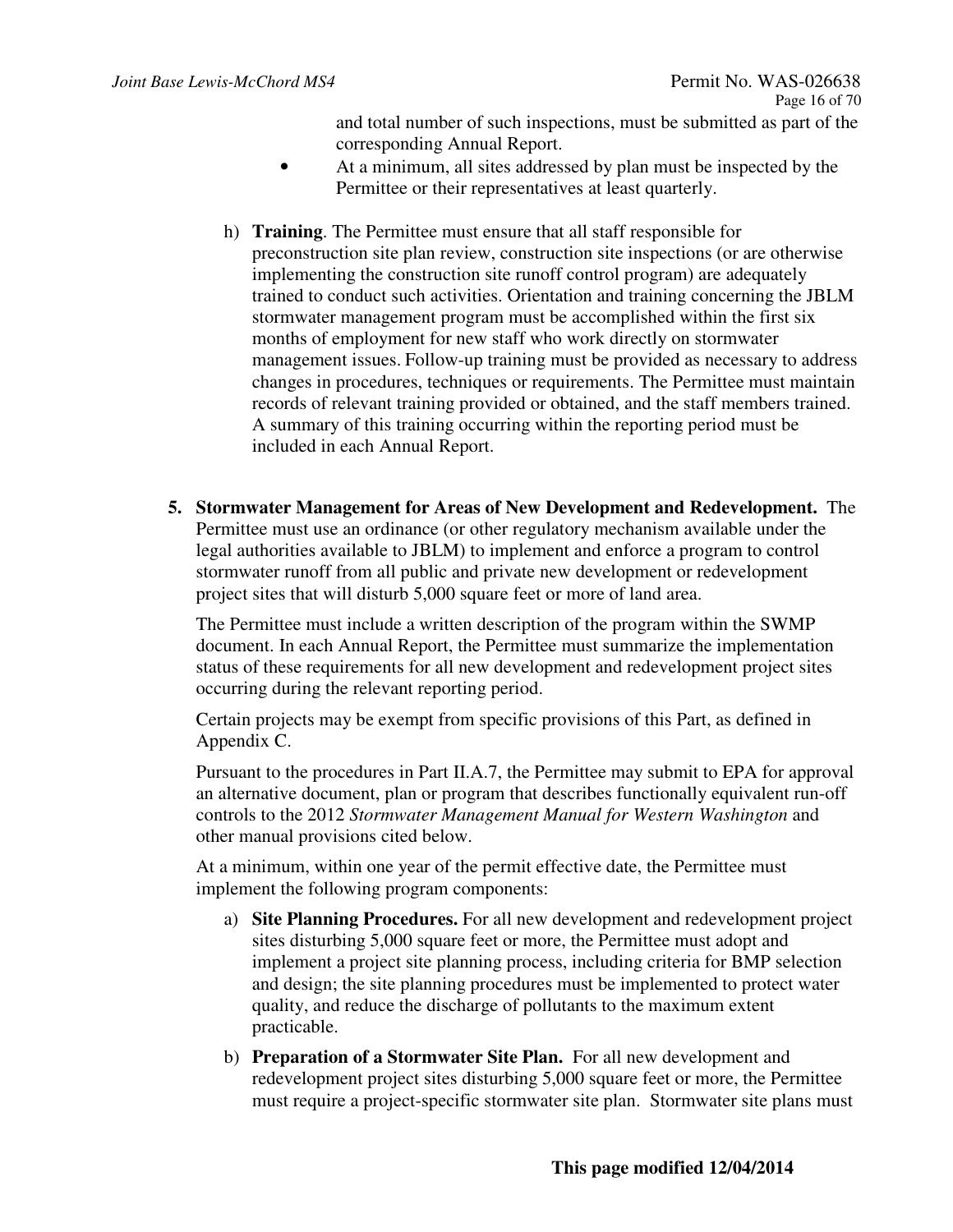be prepared consistent with Chapter 3, Volume 1-*Minimum Technical Requirements and Site Planning* of the 2012 *Stormwater Management Manual for Western Washington;* and with Chapter 3 of the *Low Impact Development Technical Guidance Manual for the Puget Sound (2012);* or an alternative document approved pursuant to Part II.A.7. For new development or redevelopment sites disturbing 5,000 square feet or more within Airport Operations Areas (AOA), stormwater site plans must be prepared consistent with the *Aviation Stormwater Design Manual (2008)* or an alternative document approved pursuant to Part II.A.7.

- c) **Source Control of Pollution**. The Permittee must require the use of available and reasonable source control BMPs at all new development and redevelopment project sites disturbing 5,000 square feet or more. Source control BMPs must be selected, designed, and maintained consistent with Volume IV-*Source Control BMP*s of the 2012 *Stormwater Management Manual for Western Washington* or an alternative document approved pursuant to Part II.A.7*.* For new development or redevelopment sites disturbing 5,000 square feet or more within Airport Operations Areas (AOA), source control BMPs must be selected, designed and maintained consistent with the *Aviation Stormwater Design Manual (2008)* or an alternative document approved pursuant to Part II.A.7.
- d) **New Development and Redevelopment Site Design to Minimize Impervious Areas, Preserve Vegetation, and Preserve Natural Drainage Systems**. For all new development and redevelopment project sites disturbing 5,000 square feet or more, the Permittee must ensure such projects are designed to minimize impervious surfaces, retain vegetation, restore native vegetation, preserve natural drainage systems considering the techniques in the 2012 *Stormwater Management Manual for Western Washington* or an alternative document approved pursuant to Part II.A.7, and meet the following requirements to the extent feasible:
	- The Permittee must require site design that minimizes the project's roadway surfaces and parking areas, incorporates clustered development, and ensures that vegetated areas are designed to receive stormwater dispersion from all developed project areas;
	- The Permittee must ensure that natural drainage patterns of the project site are maintained, and that discharge from the new development or redevelopment project site occurs at the natural location;
	- The Permittee must ensure that the manner by which runoff is discharged from the new development project site does not cause a significant adverse impact to downstream receiving waters and/or down gradient properties; and
	- The Permittee must ensure that all outfalls utilize dissipation devices.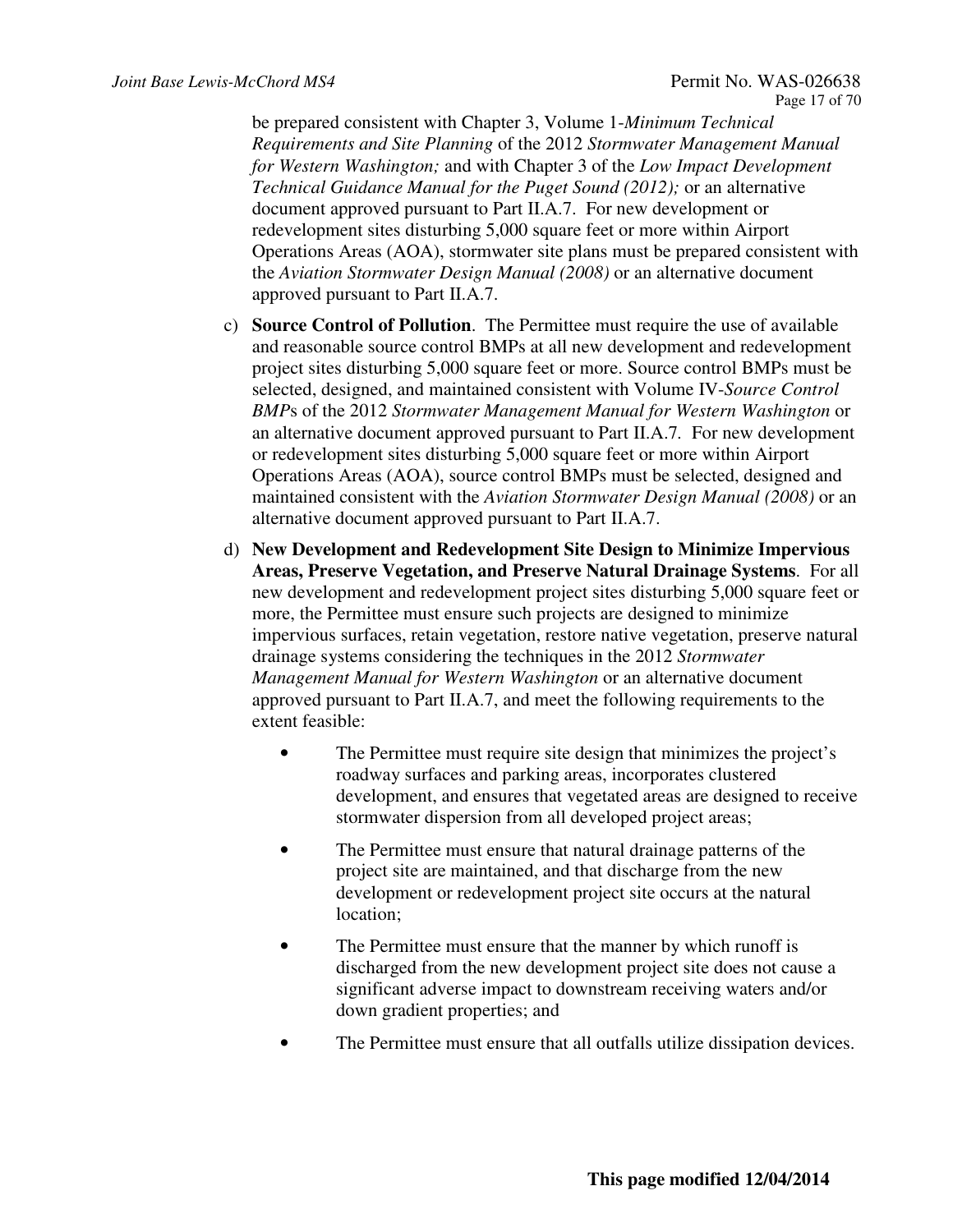- e) **Hydrologic Performance Requirement for On-site Stormwater Management.** For all new development or redevelopment project sites disturbing 5,000 square feet or more, the Permittee must require the use of onsite stormwater management practices intended to infiltrate, disperse, retain, and/or harvest and reuse stormwater runoff as follows:
	- *i) For lawn and landscape areas on the new development or redevelopment project site*, the Permittee must ensure the soil quality meets the specifications within BMP T5.13 (Post-Construction Soil Quality and Depth) in Chapter 5 of Volume V-*Runoff Treatment BMPs* of the 2012 *Stormwater Management Manual for Western Washington (2012)* or an alternative document approved pursuant to Part II.A.7*.* Lawn and landscape areas associated with project sites occurring within Airport Operations Areas must ensure the soil quality meets specifications in accordance with the *Aviation Stormwater Design Manual (2008)* or an alternative document approved pursuant to Part II.A.7.
	- *ii*) For new or redevelopment project sites creating or replacing  $2,000 \geq 0$ *4,999 square feet of hard surfaces,* To the extent feasible, the Permittee must use stormwater dispersion or infiltration BMPs consistent with: Chapter 5 of Volume V of the 2012 *Stormwater Management Manual for Western Washington;* Chapter 3 of Volume III of the 2012 *Stormwater Management Manual for Western Washington;* the *Low Impact Development Technical Guidance Manual for the Puget Sound (2012);* or an alternative document approved pursuant to Part II.A.7. Such project sites within Airport Operations Areas must ensure that stormwater dispersion or infiltration BMPs are used consistent with those specified in the *Aviation Stormwater Design Manual (2008)* or an alternative document approved pursuant to Part II.A.7.
	- *iii) For new development or redevelopment project sites creating or replacing 5,000 square feet or more of hard surfaces*:

(1) The Permittee must ensure the post-development stormwater discharge flows from the project site do not exceed the predevelopment discharge flows for the range of 8% of the 2-year peak flow to 50% of the 2-year peak flow, as calculated by using the Western Washington Hydrology Model (or other continuous runoff model). For the purposes of Western Washington Hydrology Model, the pre-development condition for all new development and redevelopment project sites must be "forested land cover" (with applicable soil and soil grade), unless reasonable historic information indicates the site was prairie prior to settlement (and may be modeled as "pasture" when using the Western Washington Hydrology Model);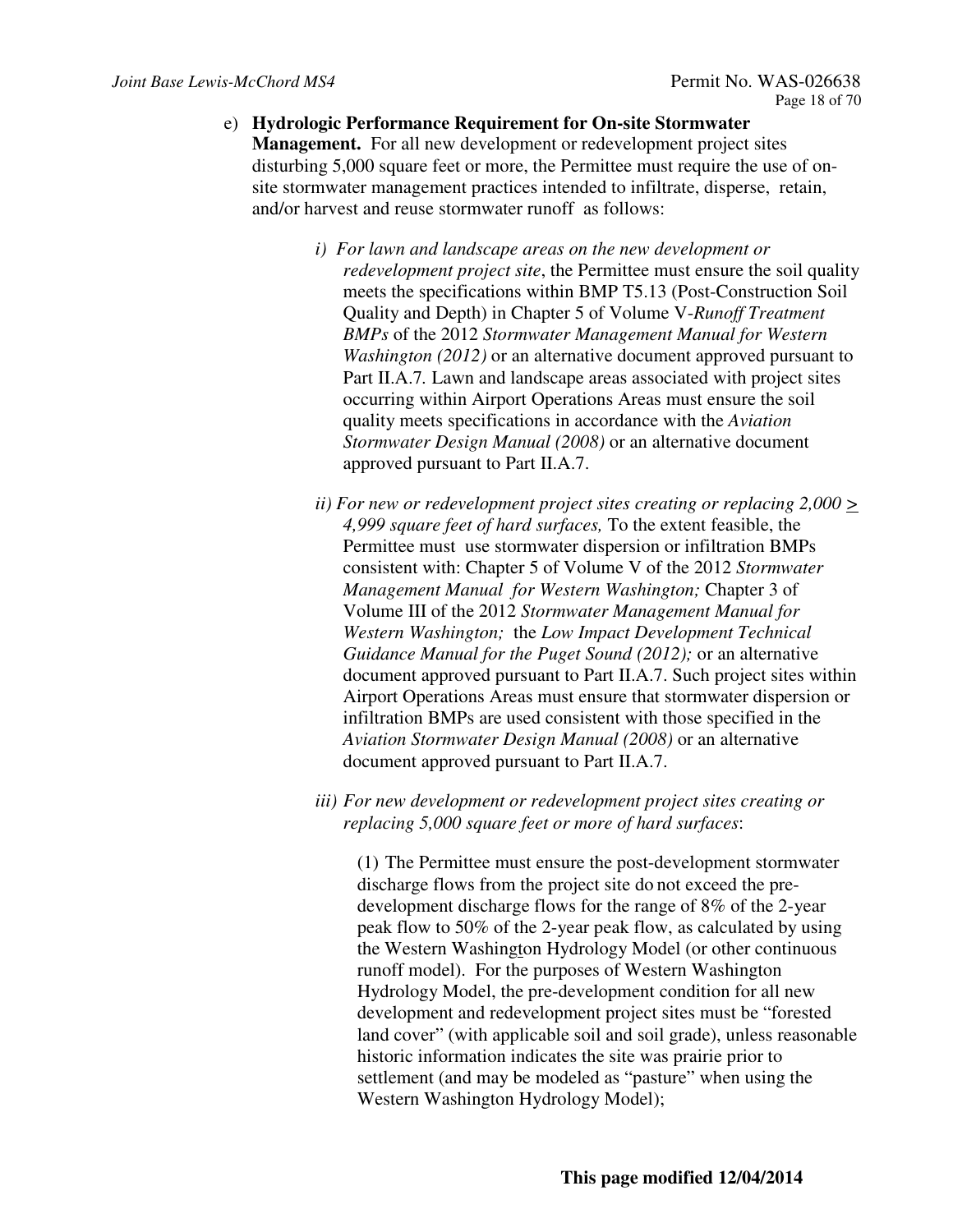or

(2) The Permittee must ensure the controls for post-development stormwater discharge flows from the project site meet the requirements for onsite stormwater management BMPs cited in List #2 of Minimum Requirement #5 in Volume 1 of the 2012 *Stormwater Management Manual for Western Washington*.

> (a) The Permittee must keep written records for each new development or redevelopment project site summarizing the BMPs selected from List #2 of Minimum Requirement #5 in Volume 1 of the 2012 *Stormwater Management Manual for Western Washington,* and any feasibility determinations for not selecting higher priority BMPs from List #2;

or

(3) The Permittee must ensure the controls for post-development stormwater discharge flows from the project site are designed to retain onsite the volume of stormwater produced from the 95<sup>th</sup> percentile rainfall event.

- (a) The Permittee may exempt a new development or redevelopment project site from retaining the total volume of runoff calculated to meet the  $95<sup>th</sup>$  percentile rainfall event, provided the Permittee fully documents its determination that compliance with the performance standard is not feasible. Feasibility must be determined by evaluation against design criteria, limitations, and infeasibility criteria identified for each stormwater best management practice in the 2012 *Stormwater Management Manual for Western Washington* starting with the BMP list hierarchy in List #2 and the competing needs criteria listed in Chapter 5 of Volume V of the *2012 Stormwater Management Manual for Western Washington).*
- (b) The Permittee must keep written records of all exempt project determinations. The following information regarding each exempt project identified during an annual reporting period must be included in the corresponding Annual Report:
	- (i) Name, location and identifying project description;
	- (ii) Reasons why full retention of the total volume of runoff calculated to meet the 95<sup>th</sup> percentile rainfall event is not feasible, including supporting documentation and all relevant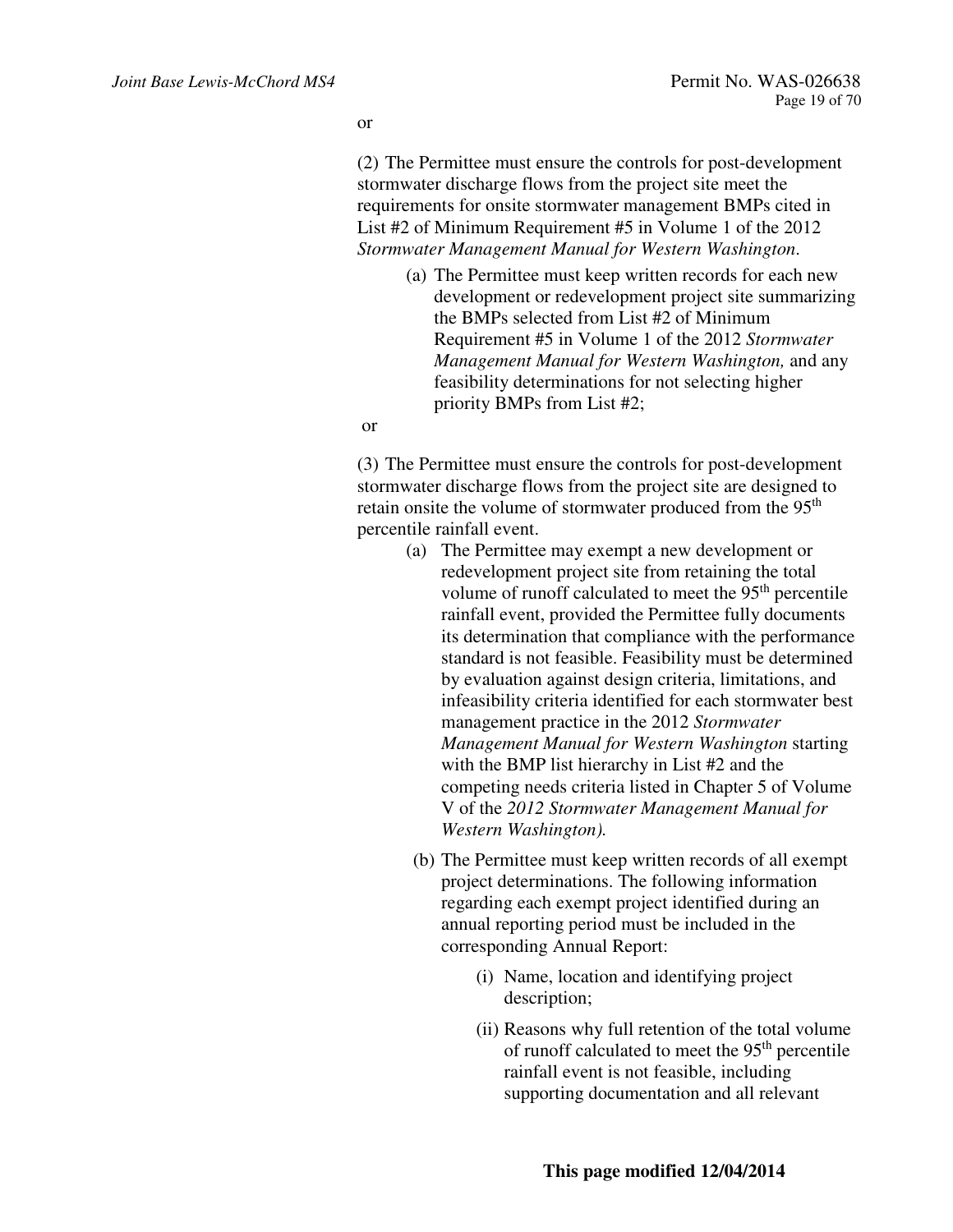engineering calculations, geologic reports and/or hydrologic analysis; and

- (iii) The estimated annual runoff volume that can/will be successfully managed on site and the remaining annual runoff volume for which it is deemed not feasible to successfully manage onsite.
- f) **Hydrologic Performance Requirement for Flow Control.** The Permittee must ensure that new development and redevelopment project sites are designed to control post development discharge flows where such sites: create >10,000 square feet effective impervious surface area; convert ¾ acres or more from native vegetation to lawn/landscaping, and from which there is a surface discharge to a natural or manmade conveyance system; and/or, convert 2.5 acres or more of native vegetation to pasture, and from which there is a surface discharge to a natural or manmade conveyance system. For these new development or redevelopment project sites, post-development stormwater discharge flows must not exceed the pre-development discharge flows for the range of 50% of the 2-year peak flow to 100% of the 50-year peak flow, as calculated by using the Western Washington Hydrology Model (or other continuous runoff model). For the purposes of the Western Washington Hydrology Model, the pre-development condition for all new development and redevelopment project sites must be "forested land cover" (with applicable soil and soil grade), unless reasonable historic information indicates the site was prairie prior to settlement (and may be modeled as "pasture" when using the Western Washington Hydrology Model).
- The Permittee must prioritize the use of small scale dispersion or infiltration practices, or other appropriate Low Impact Development practices to meet this flow control requirement. The Permittee may not design new development or redevelopment sites to meet this hydrologic performance requirement for flow control solely through the use of large scale retention or detention practices.
- New development or redevelopment project sites that will discharge directly to the JBLM Canal, or indirectly through Outfalls #OF-4 or #OF-5, are exempt from this hydrologic performance requirement for flow control.
- Pursuant to the procedures in Appendix C.6, the Permittee may exempt a project site from full compliance with the performance standards cited above if the severe economic cost criteria referenced in Appendix C.6 prevent use of any BMPs to attain the performance standards.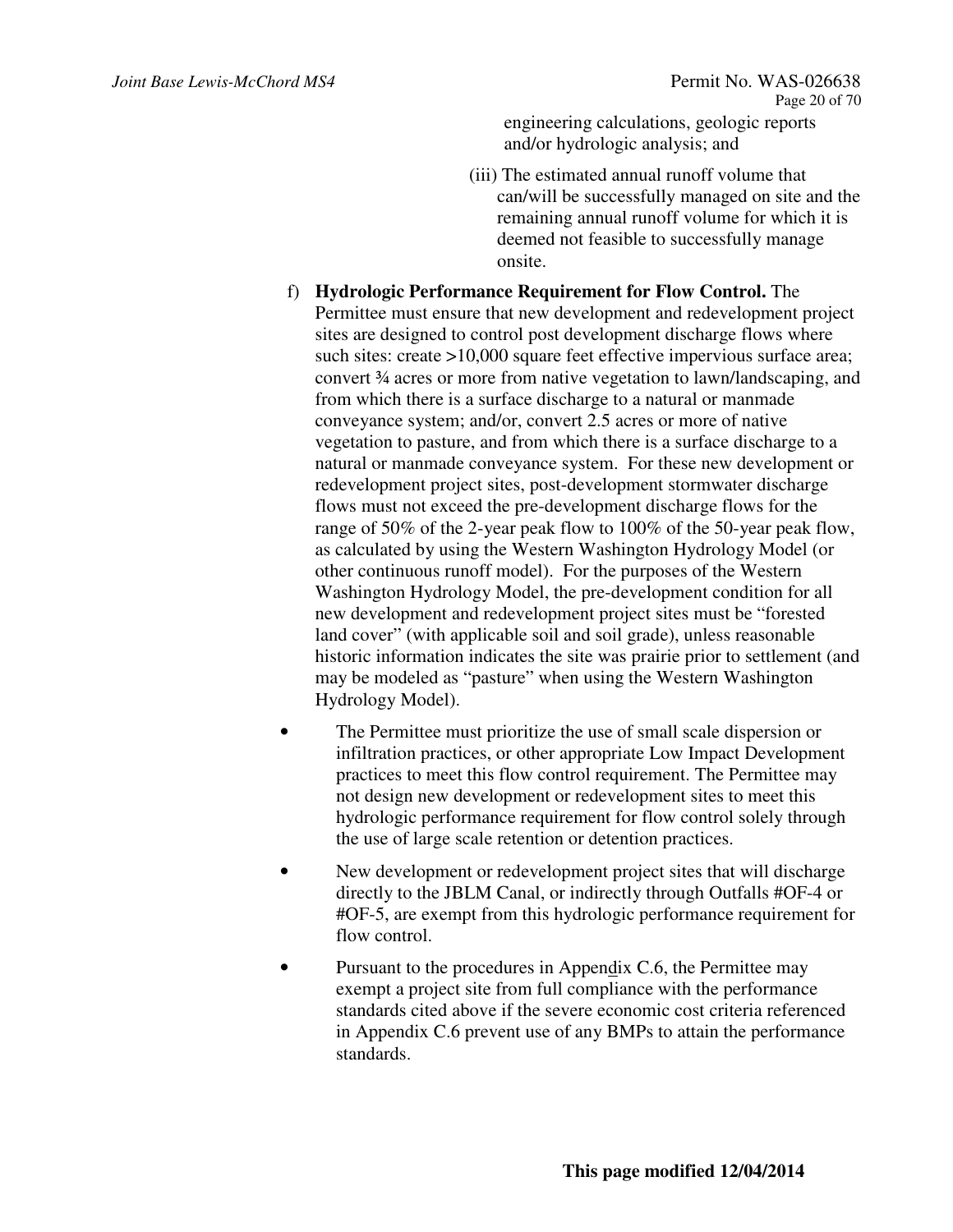- g) **Runoff Treatment.** The Permittee must ensure the proper construction of stormwater treatment facilities for all new development or redevelopment sites in accordance with Appendix B of this permit.
- h) **Wetlands Protection.** The Permittee must ensure that discharges to wetlands from new development or redevelopment project sites maintain the hydrologic conditions, hydrophytic vegetation, and substrate characteristics necessary to support existing and designated uses. The hydrologic analysis must use the existing land cover condition to determine the existing hydrologic conditions, unless directed otherwise by a regulatory agency with jurisdiction.
- i) **Inspections**. No later than January 25, 2016, the Permittee must develop an inspection program intended to verify that the permanent stormwater facilities used for onsite management, flow control and treatment as required by this Part are properly installed and operational. The inspection plan must describe the criteria which the Permittee will use to trigger a post-construction site inspection, timeframes within which sites meeting the criteria will be inspected, and the anticipated response to address any deficiencies identified.
	- The Permittee must develop and utilize a site inspection form to document all post-construction site inspections required by this subpart.
	- The written post-construction site inspection plan, and associated inspection form, must be included in the SWMP document no later than two years from the effective date of this permit.
	- Beginning with the  $2<sup>nd</sup>$  Year Annual Report, and annually thereafter, information summarizing all inspections conducted by the Permittee during the previous reporting period, including the locations and total number of such site inspections, and resulting actions to address any deficiencies, must be submitted as part of the corresponding Annual Report.
- j) **Operation and Maintenance.** The Permittee must ensure long term operation and maintenance (O&M) of all permanent stormwater facilities used for onsite management, flow control, and treatment. No later than three years from the effective date of this permit, the Permittee must implement O&M standards (in the form of a manual or other specific reference[s]) to address all permanent stormwater facilities used for onsite stormwater management, flow control and treatment and which are installed at new development and redevelopment project sites after the effective date of this permit. The O&M standards for all permanent stormwater facilities must be consistent with Chapter 4, Volume V*-Runoff Treatment BMPs* of the 2012 *Stormwater Management Manual for Western Washington* or an alternative document approved pursuant to Part II.A.7.
	- To ensure long term O&M of stormwater facilities, the Permittee must require all entities responsible for such O&M to use the referenced maintenance standards/manual required in this Part.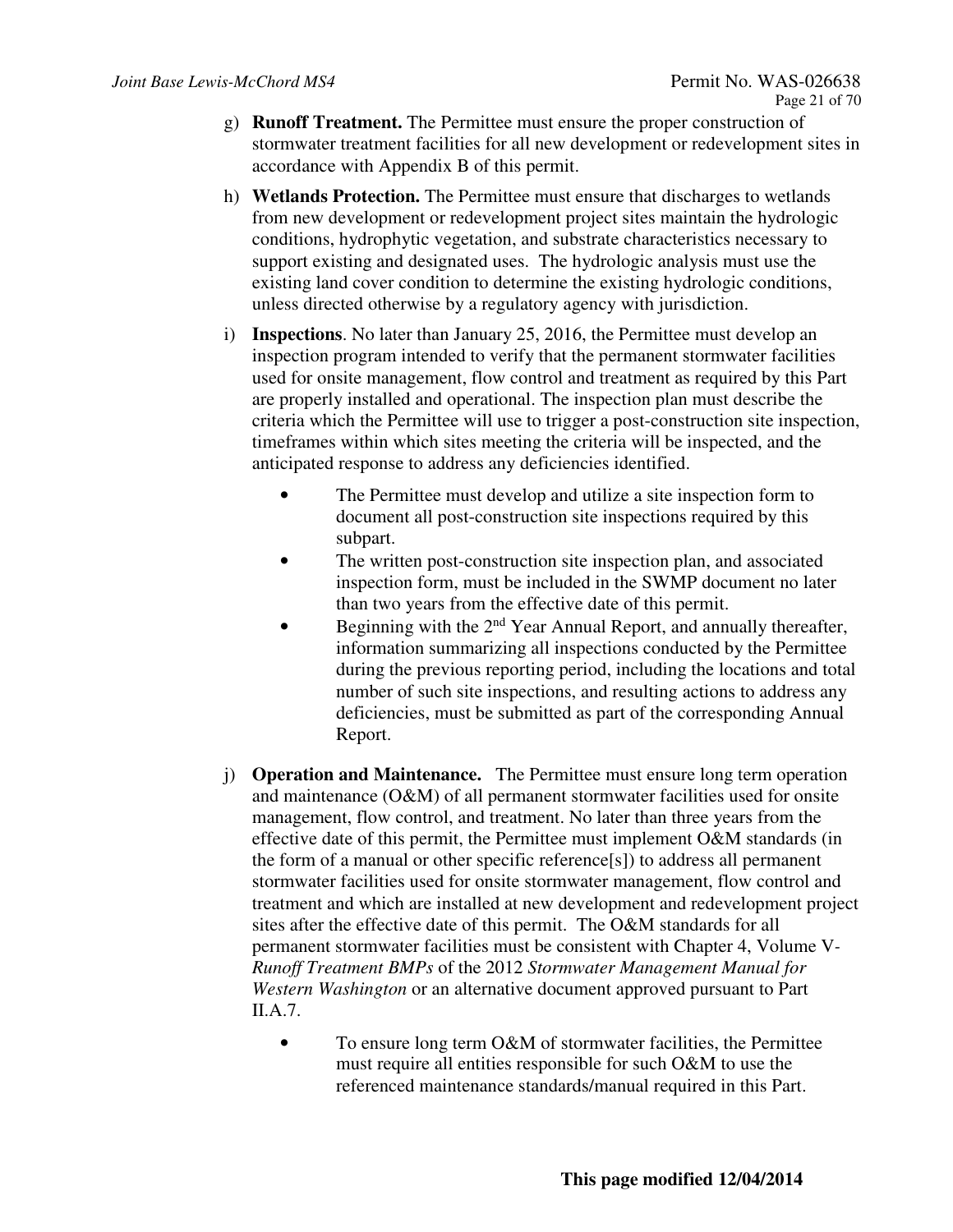- The Permittee must maintain an inventory of all permanent stormwater facilities which are used for onsite stormwater management, flow control, and treatment, consistent with Part II.B.3.a of this permit, and must maintain records of all related maintenance activity.
- A summary of anticipated annual maintenance activity, by type and number of facilities, must be included in the SWMP documentation.
- A summary of facility maintenance activity accomplished during the previous reporting period must be included in the corresponding Annual Report
- k) **Training**. The Permittee must ensure all staff responsible for plan review, hydrologic modeling, site inspections and enforcement necessary to implement the program outlined in Part II.B.5, are adequately trained to conduct these activities. Orientation and training concerning the JBLM stormwater management program must be accomplished within the first six months of employment for new staff who work directly on stormwater management issues. Follow-up training must be provided as necessary to address changes in procedures, techniques or requirements. The Permittee must maintain records of relevant training provided, or obtained, and the staff members trained. A summary of this training occurring within the reporting period must be included in each Annual Report.
- **6. Pollution Prevention and Good Housekeeping for Municipal Operations & Maintenance.** Within two years from the effective date of this permit, the Permittee must update and implement its operations and maintenance (O&M) program to prevent or reduce pollutants in runoff from the Permittee's MS4 and from ongoing municipal operations. The written description of the program must be included in the SWMP document. At a minimum, the O&M program must address each of the following program components:
	- a) **Maintenance Standards for Permanent Stormwater Facilities**. The Permittee must establish maintenance standards for its permanent stormwater facilities used for onsite management, flow control and treatment that are protective of facility function. The purpose of a maintenance standard is to determine if maintenance of a stormwater facility is required. The maintenance standard is not a measure of the facility's required condition at all times between inspections. Exceeding the maintenance standard between inspections is not a permit violation*.*

Unless there are circumstances beyond the Permittee's control, if an inspection required in Part II.B.6.b identifies that a facility's maintenance standard has been exceeded, the Permittee must perform appropriate maintenance as follows:

- Within 1 year for most facilities, except catch basins;
- Within 6 months for catch basins; and/or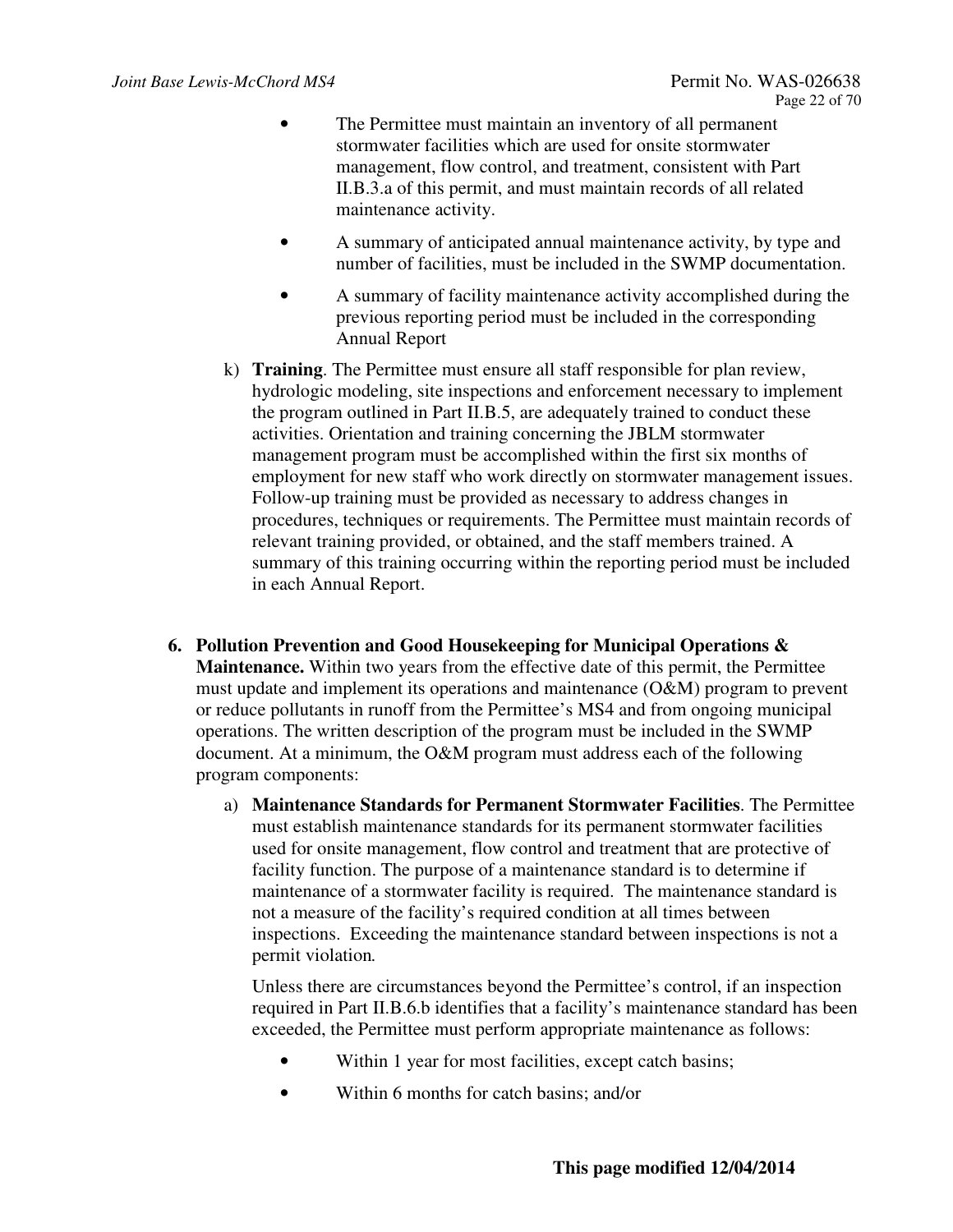• Within 2 years for maintenance that requires capital construction of less than \$25,000.

Where circumstances beyond the Permittee's control prevent the maintenance activity from occurring, the Permittee must document within the corresponding Annual Report the circumstances and how they were outside the Permittee's control. Circumstances beyond the Permittee's control may include, but are not limited to: denial or delay of access by property owners; denial or delay of necessary permit approvals; and unexpected reallocations of maintenance staff or resources to perform emergency work.

- b) **Inspection of Permanent Stormwater Facilities**. No later than two years from the effective date of this permit, the program must include annual inspection of all Permittee owned or operated permanent stormwater facilities used for flow control and treatment, other than catch basins. The Permittee must take appropriate maintenance actions in accordance with its adopted maintenance standards.
	- The Permittee may reduce the inspection frequency based on maintenance records of double the length of time of the proposed inspection frequency. In the absence of maintenance records, the Permittee may substitute written statements to document a specific less frequent inspection schedule. Written statements shall be based on actual inspection and maintenance experience and shall be included within the SWMP document and certified in accordance with Part VI.E*.*
	- As part of the  $2<sup>nd</sup>$  Year Annual Report, the Permittee must document the total number of Permittee-owned or operated permanent stormwater facilities used for flow control and treatment to be inspected in compliance with this Part. Subsequent Annual Reports must document summarize the Permittee's inspection and maintenance of those permanent stormwater facilities.
- c) **Spot Check Inspection of Permanent Stormwater Facilities**. The Permittee must conduct spot checks of potentially damaged permanent stormwater control facilities (other than catch basins) after major storm events. For the purposes of this permit, a major storm event is rainfall greater than the 24-hour, 10 year recurrence interval. The Permittee must conduct repairs or take appropriate maintenance action in accordance with maintenance standards established above, based on the results of the spot check inspections*.*
- d) **Inspections of Catch Basins**. The Permittee must inspect all catch basins and inlets owned or operated by the Permittee at least once before the end of the permit term. The Permittee must clean catch basins if inspection indicates cleaning is needed. Decant water and solids must be disposed of in accordance with Appendix A of this permit.
	- As part of the 2<sup>nd</sup> Year Annual Report, the Permittee must report the total number of Permittee-owned or operated catchbasins to be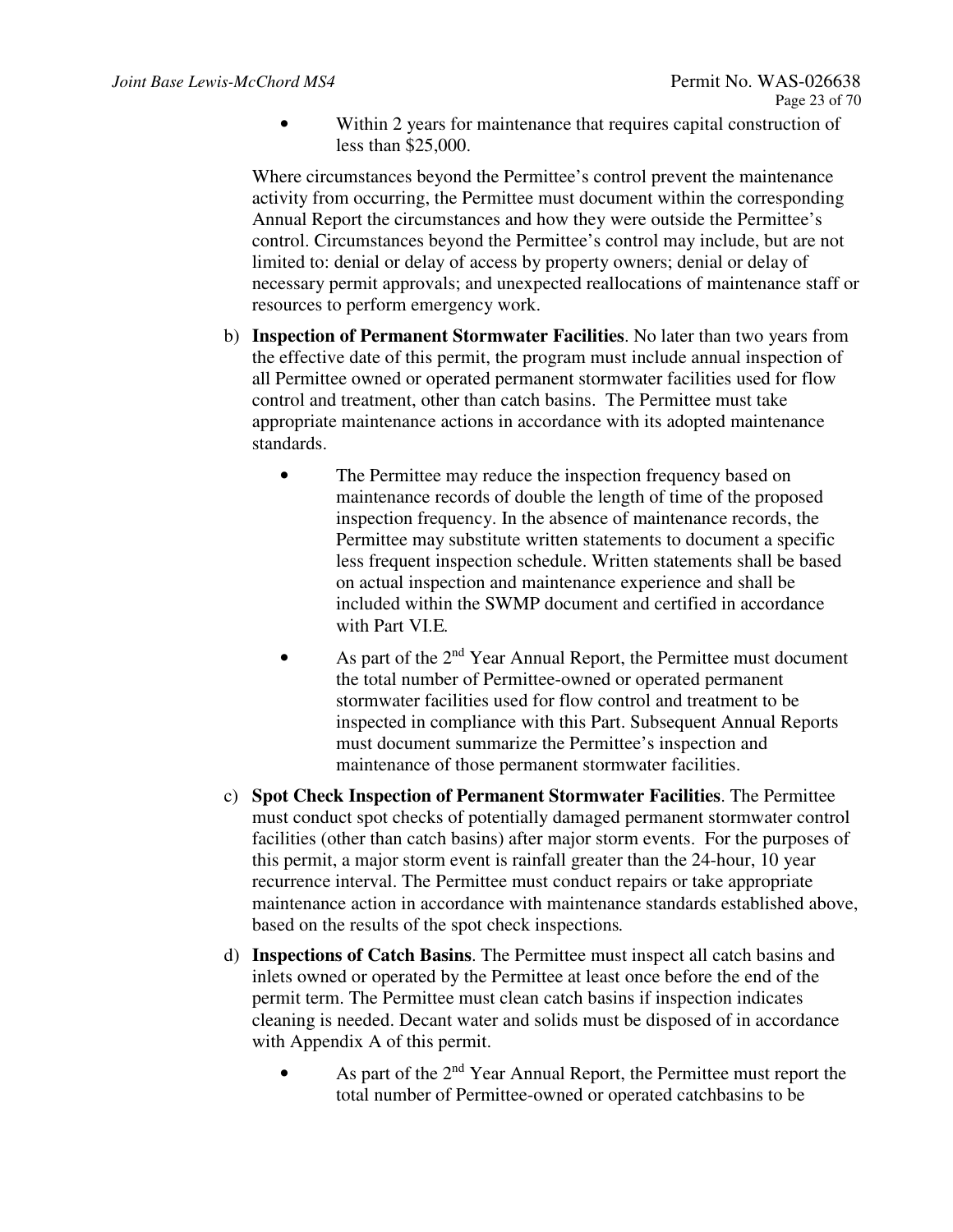inspected annually in compliance with this Part; subsequent Annual Reports must document the Permittee's progress toward inspecting and maintaining all catchbasins prior to the permit expiration date.

- e) **Compliance**. Compliance with the inspection requirements in Parts II.B.6.b, c. and d. above will be determined by evaluating Permittee records of an established stormwater facility inspection program. The Permittee must inspect at least 95% of the total universe of identified permanent stormwater facilities used for flow control and treatment, and 95% of all catchbasins, by the expiration date of the permit
- f) **Maintenance Practices.** The Permittee must document and implement maintenance practices to reduce stormwater impacts associated with runoff from streets, parking lots, roads or highways, parks, open space, road right-of- way, maintenance yards, stormwater facilities used for flow control and treatment and from road maintenance activities located or conducted within the permit area by the Permittee or other entities. The Permittee must ensure that the following activities are conducted in a manner that is protective of receiving water quality:
	- Pipe cleaning;
	- Cleaning of culverts that convey stormwater in ditch systems;
	- Ditch maintenance;
	- Street cleaning;
	- Road repair and resurfacing, including pavement grinding;
	- Snow and ice control:
	- Utility installation;
	- Pavement striping maintenance;
	- Maintaining roadside areas, including vegetation management; and
	- Dust control.
	- Application of fertilizer, pesticides, and herbicides, including the development of nutrient management and integrated pest management plans;
	- Sediment and erosion control;
	- Landscape maintenance and vegetation disposal;
	- Trash management; and
	- Building exterior cleaning and maintenance.
- g) **Training.** The Permittee must develop and implement an on-going training program for JBLM facility maintenance staff, contracted companies, environmental project officers, or other staff whose construction, operations or maintenance job functions may impact stormwater quality. The training program must address the importance of protecting water quality; the requirements of this permit; operation and maintenance standards, inspection procedures; selection of appropriate BMPs as required in this Part; ways to perform their job activities to prevent or minimize impacts to water quality; and procedures for reporting water quality concerns, including potential illicit discharges. Orientation and training concerning the JBLM stormwater management program must be accomplished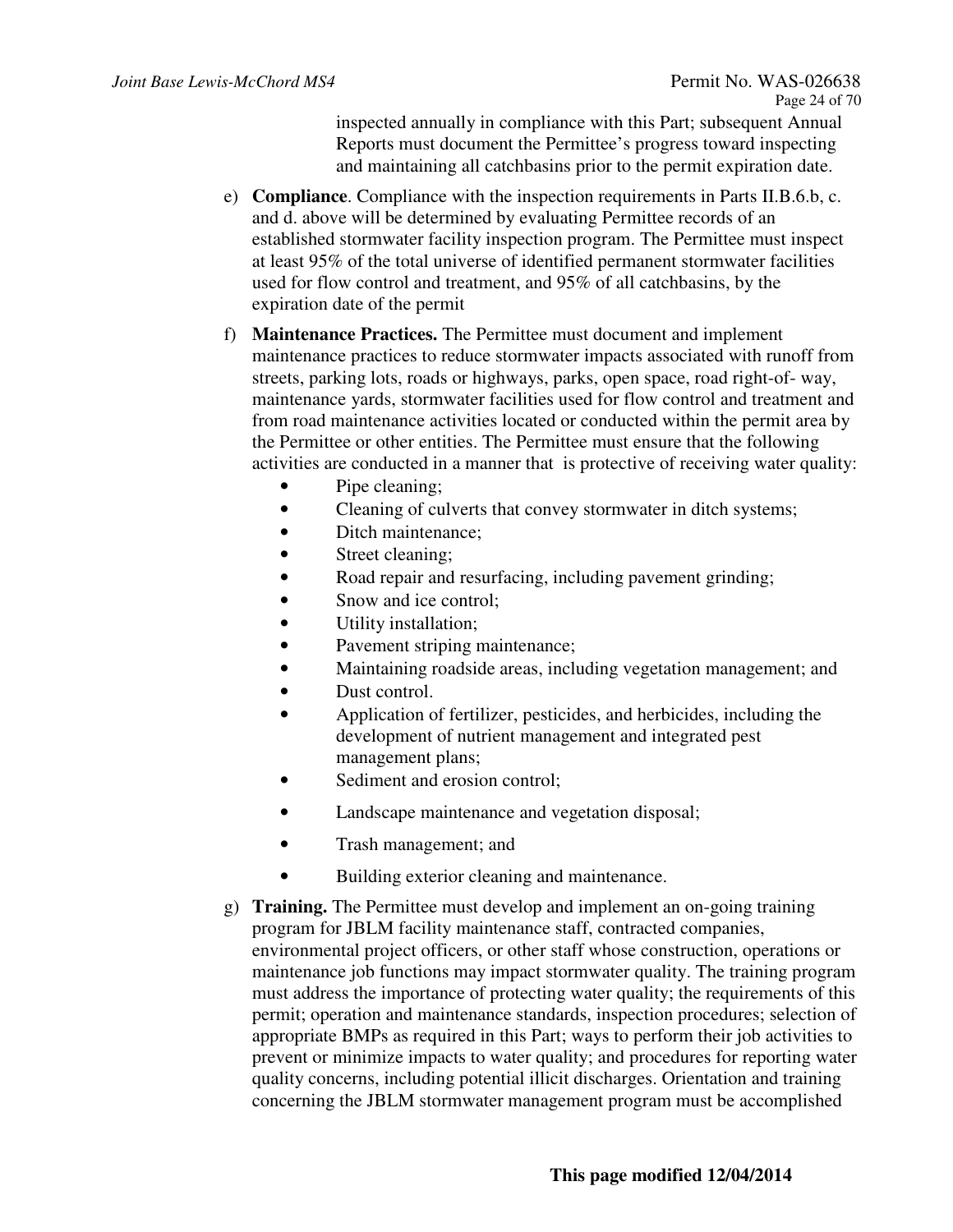within the first six months of employment for new staff who work directly on stormwater management issues. Follow-up training must be provided as needed to address changes in procedures, techniques, or requirements. The Permittee must maintain records of relevant training provided or obtained, and the staff members trained. A summary of this training must be included in each Annual Report.

- h) **Stormwater Pollution Prevention Plans for Equipment Maintenance /Material Storage Yards.** Within two years of the effective date of this permit, the Permittee must develop and implement Stormwater Pollution Prevention Plans (SWPPP) for all heavy equipment maintenance or storage yards, and/or material storage facilities owned or operated by the Permittee within the permit area, which are not already regulated under the NPDES Multi-Sector General Permit for Stormwater Discharges Associated with Industrial Activities, #WAR05-000F or another NPDES permit. Implementation of non-structural BMPs must begin immediately after the SWPPP is developed. A schedule for installation of any necessary structural BMPs must be included in the SWPPP. The Permittee may use generic SWPPPs that can be tailored to multiple similar activity sites to comply with this requirement. The SWPPP(s) must include a summary of BMPs expected to be utilized at the site and periodic visual observation of discharges from the facility by responsible staff to verify the effectiveness of BMPs used to reduce pollutants in runoff.
- i) **Documentation.** Records of all permanent stormwater facility inspections, catch basin inspections, maintenance, or repair activities conducted by the Permittee must be maintained in accordance with Part IV.C of this permit, and summarized for the preceding reporting period within the corresponding Annual Report.

## **C. Stormwater Retrofit Report on Reduction of Pollutant Discharges to Impaired Receiving Waters.**

- **1.** The Permittee must conduct stormwater discharge, water quality and biological assessment monitoring as required in Part IV.
- **2.** The Permittee must characterize the MS4 discharges to Clover Creek and must develop a stormwater retrofit report as described below.
	- a) The retrofit report must evaluate the monitoring data collected under Parts II.C.1 and IV of this Permit, and take into consideration any other relevant monitoring data available from the Washington Department of Ecology, Pierce County, or other neighboring jurisdictions, and the recommendations contained in the August 2005 *Clover Creek Basin Plan* and the 2008 *Chambers-Clover Creek Watershed Action Plan.*
	- b) To the extent that information evaluated in Part II.C.2.a indicates that the Permittee's MS4 discharges impact water quality, including beneficial uses, in Clover Creek, the Permittee must analyze potential locations to reduce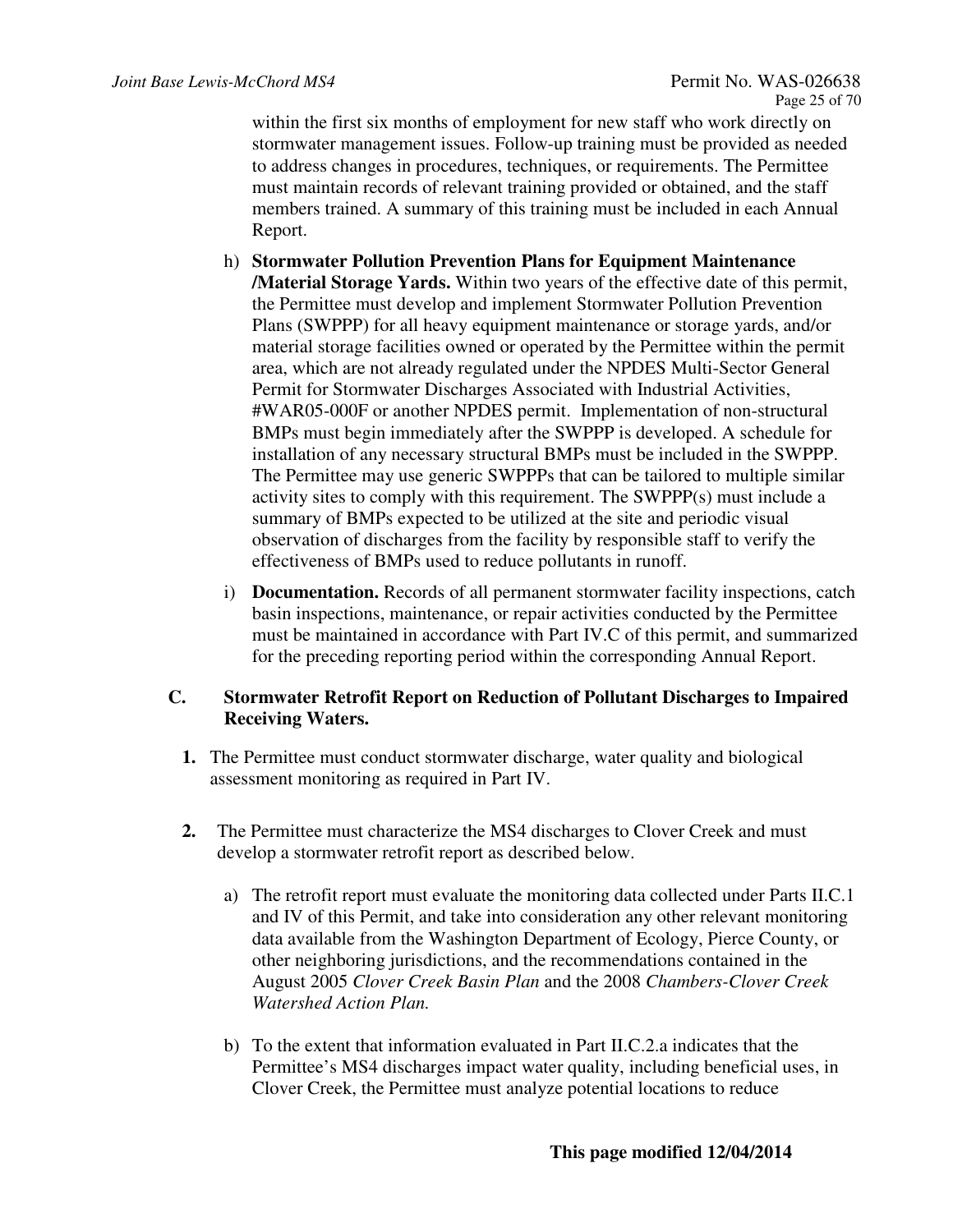stormwater pollutant loadings, including sediment loadings and bank scouring caused by MS4 stormwater discharges from cantonment area sub-basins draining to Clover Creek.

- c) For each potential location, the retrofit report must evaluate the feasibility of using low impact development techniques, and other controls that infiltrate, evapotranspire, harvest and re-use stormwater runoff, or which otherwise eliminate stormwater pollutant loadings, including sediment loadings and bank scouring caused by MS4 stormwater discharges, from existing surfaces discharging to Clover Creek.
- d) The retrofit report will include evaluation of existing building locations where the disconnection of existing flows from rooftop downspouts into the MS4 and/or into Clover Creek could be feasible and will contribute to water quality improvement, including support of beneficial uses. The Permittee may consider using such techniques as full dispersion; downspout full infiltration systems; rain gardens; and/or other appropriate practices, as described in the 2012 *Stormwater Management Manual for Western Washington*.
- e) The retrofit report must evaluate potential projects and project locations to mitigate water quality impacts identified therein based on the following considerations:
	- Monitoring data and watershed/basin plans for Clover Creek cited in Part II.C.2.a and Part IV;
	- Effectiveness in improving water quality in the receiving water, including support of beneficial uses;
	- Feasibility:
	- Cost effectiveness;
	- Pollutant removal effectiveness: and
	- Long term maintenance requirements.
- f) The Permittee must submit the retrofit report to EPA as part of the  $4<sup>th</sup>$  Year Annual Report.
- g) To the extent practicable the Permittee should coordinate with Pierce County in developing the retrofit report.
- h) Consistent with Part II.G and prior to the expiration date of this permit, the Permittee must initiate at least one retrofit project identified in the report and based on the evaluation cited in Part II.C.2.e above. Said retrofit project may be satisfied in connection with a redevelopment project as defined in Part II.B.5 of this permit.
- **3.** Prior to the expiration date of this permit, the Permittee will schedule a meeting with EPA to discuss the results of the report and determine whether any specific permit terms should be included in the reissuance of the permit.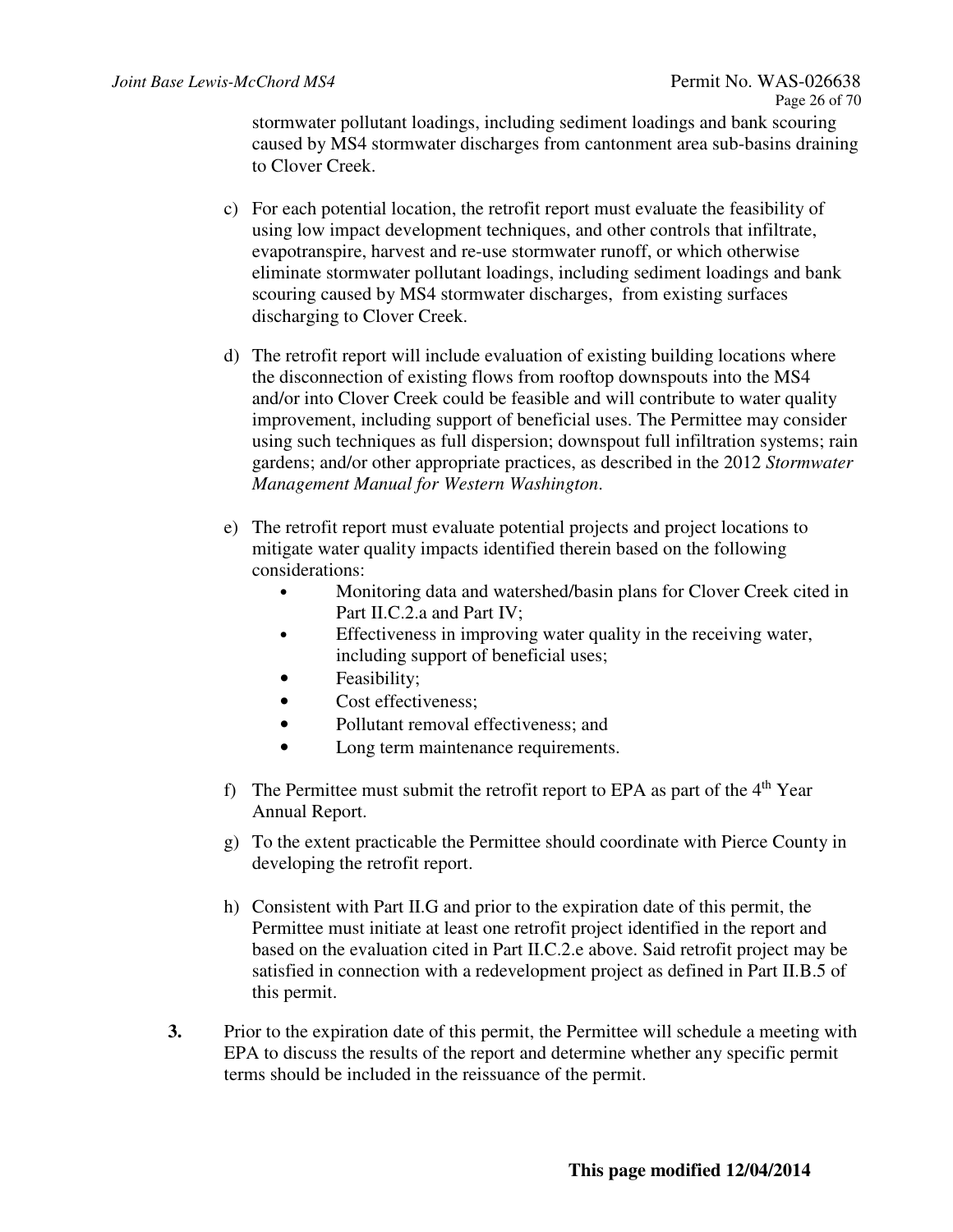#### **D. Required Response to Violations of Water Quality Standards***.*

- 1. The Permittee must notify EPA in writing at the EPA address listed in Part IV.D within 30 days of becoming aware that, based on credible site-specific information, a discharge from the MS4 owned or operated by the Permittee is causing or contributing to a known or likely violation of water quality standards in the receiving water. Written notification provided under this Part must, at a minimum, identify the source of the site-specific information; describe the location, nature and extent of the known or likely water quality standard violation in the receiving water; and explain the reasons why the MS4 discharge is believed to be causing or contributing to the problem. For on-going or continuing violations, a single written notification to EPA will fulfill this requirement.
- 2. In the event that EPA determines, based on a notification from the Permittee as provided under Part II.D.1 or through any other means, that a discharge from the MS4 owned or operated by the Permittee is causing or contributing to a violation of water quality standards in a receiving water, EPA will notify the Permittee in writing that an adaptive management response outlined in Part II.D.4 below is required.
- 3. EPA may elect not to require an adaptive management response from the Permittee if:
	- a) EPA determines that the violation of water quality standards is already being addressed by a Total Maximum Daily Load (TMDL) implementation plan or other enforceable water quality cleanup plan; or
	- b) EPA concludes the MS4 contribution to the violation will be eliminated through implementation of other permit requirements, regulatory requirements, or Permittee actions.
- 4. Adaptive Management Response:
	- a) Within 60 days of receiving a notification under Part II.D.2, or by an alternative date established by EPA, the Permittee must review its Stormwater Management Program and submit a report to EPA. The Adaptive Management Response Report must include:
		- A description of the operational and/or structural BMPs that are currently being implemented at the location to prevent or reduce any pollutants that are causing or contributing to the violation of water quality standards, including a qualitative assessment of the effectiveness of each BMP.
		- A description of potential additional operational and/or structural BMPs that will or may be implemented in order to prevent or reduce to the maximum extent practicable any pollutants that are causing or contributing to the violation of water quality standards.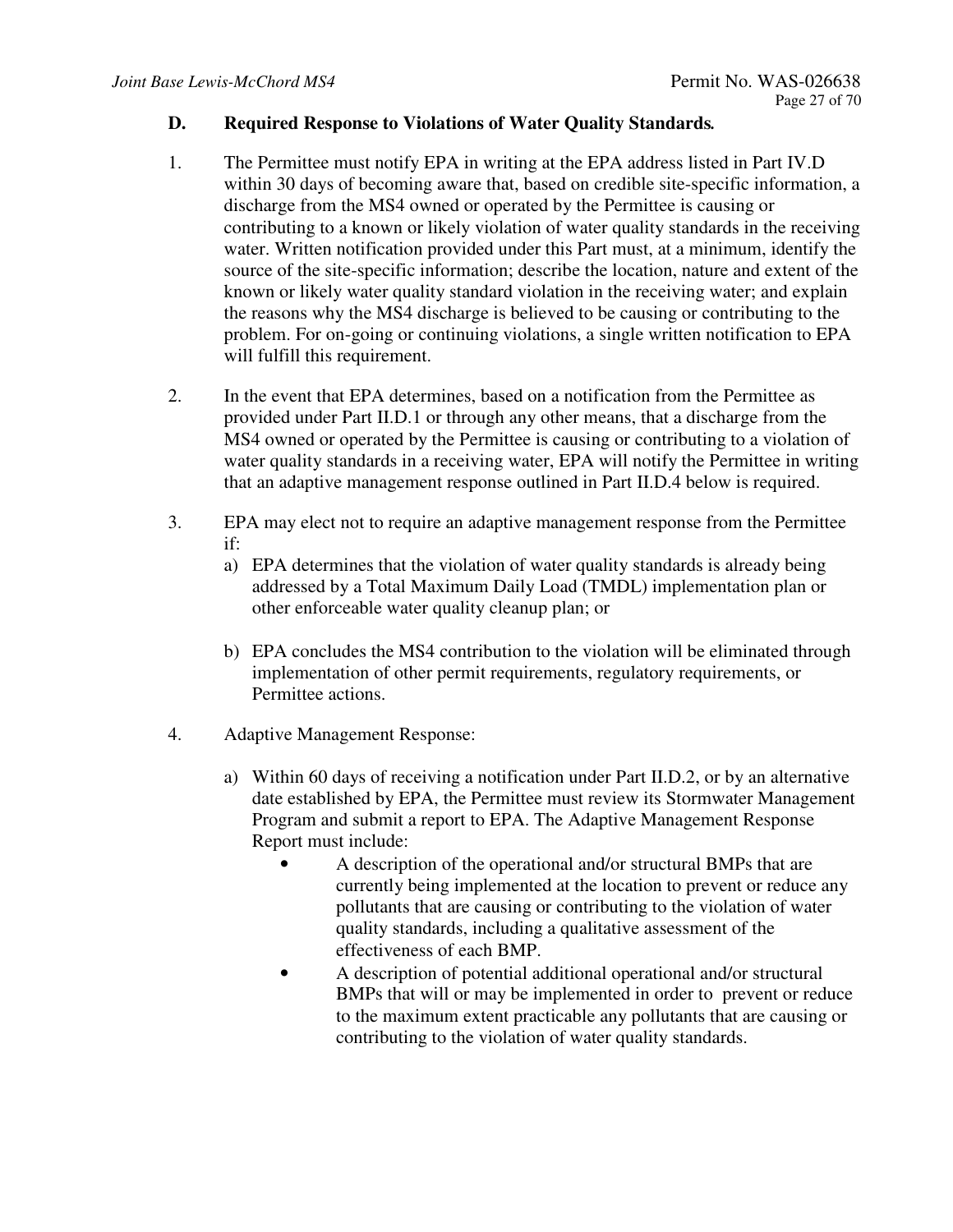- A description of the potential monitoring or other assessment and evaluation efforts that will or may be implemented to monitor, assess, or evaluate the effectiveness of the additional BMPs.
- A schedule for implementing the additional BMPs including, as appropriate: funding, training, purchasing, construction, monitoring, and other assessment and evaluation components of implementation.
- b) EPA will, in writing, acknowledge receipt of the Adaptive Management Response Report within a reasonable time and notify the Permittee when it expects to complete its review of the report. EPA will either approve the additional BMPs and implementation schedule or require the Permittee to modify the report as needed. If modifications are required, EPA will specify a reasonable time frame in which the Permittee must submit and EPA will review the revised report.
- c) The Permittee must implement the additional BMPs, pursuant to the schedule approved by EPA, beginning immediately upon receipt of written notification of approval.
- d) The Permittee must include with each subsequent Annual Report a summary of the status of implementation and the results of any monitoring, assessment or evaluation efforts conducted during the reporting period. If, based on the information provided under this Part, EPA determines that modification of the BMPs or a specific implementation schedule is necessary EPA will notify the Permittee in accordance with Parts II.E.4, II.E.5 and/or VI.A.

## **E. Reviewing and Updating the SWMP**

- **1.** The Permittee must annually review their SWMP actions and activities as part of the preparation of the Annual Report required in Part IV.C
- **2.** The Permittee may request changes to any SWMP action or activity specified in this permit in accordance with the following procedures:
	- a) Changes to delete or replace an action or activity specifically identified in this permit with an alternate action or activity may be requested at any time. Modification requests to EPA must include:
		- An analysis of why the original actions or activity is ineffective, infeasible, or cost prohibitive;
		- Expectations on the effectiveness of the replacement action or activity; and
		- An analysis of why the replacement action or activity is expected to better achieve the permit requirements.
	- b) Change requests must be made in writing and signed by the Permittee in accordance with Part VI.E.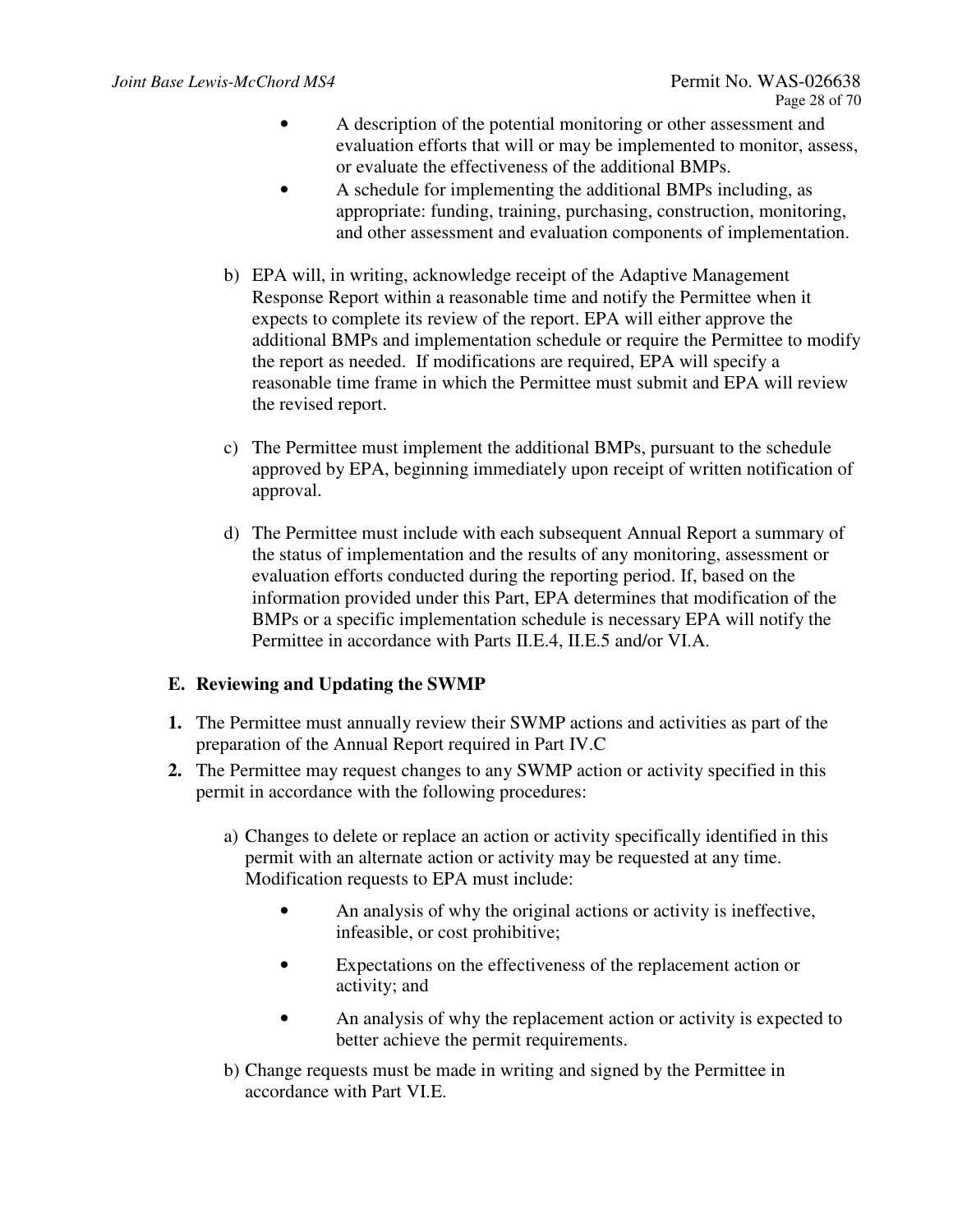- 3. The Permittee may request EPA review and approval of any existing program or document deemed to be equivalent to a specific SWMP program component required by this permit in accordance with Part II.A.7.
- 4. Documentation of any of the actions or activities required by this permit must be submitted to EPA upon request.
	- a) EPA may review and subsequently notify the Permittee that changes to the SWMP are necessary to:
		- Address discharges from the MS4 that are causing or contributing to adverse water quality impacts;
		- Include more stringent requirements necessary to comply with new federal or state statutory or regulatory requirements; or
		- Include other conditions deemed necessary by EPA to comply with water quality standards, and/or other goals and requirements of the CWA.
	- b) If EPA notifies the Permittee that changes to the SWMP are necessary pursuant to Part II.E.4.a, the notification will offer the Permittee an opportunity to propose alternative program changes to meet the objectives of the requested modification. Following this opportunity, the Permittee must implement any required changes according to the schedule set by EPA.
- 5. Any formal modifications to this permit will be accomplished according to Part VI.A of this permit.
- **F. Transfer of Ownership, Operational Authority, or Responsibility for SWMP Implementation.** The Permittee must implement the actions and activities of the SWMP in all areas which are added or transferred to the Permittee's MS4 (or for which the Permittee becomes responsible for implementation of stormwater quality/quantity controls) as expeditiously as practicable, but not later than one year from the date upon which the new areas were added. A summary of areas added to the Permittee's MS4, and schedules for SWMP implementation, must be documented in the next Annual Report following the transfer.
- **G. SWMP Resources.** The Permittee must provide adequate finances, staff, equipment and other support capabilities to implement the SWMP actions and activities outlined in this permit. Consistent with Part II.A.4.a, the Permittee must provide a summary of estimated SWMP implementation costs in each Annual Report. Provisions herein should not be interpreted to require obligations or payment of funds in violation of the Anti-Deficiency Act, 31 U.S.C. § 1341.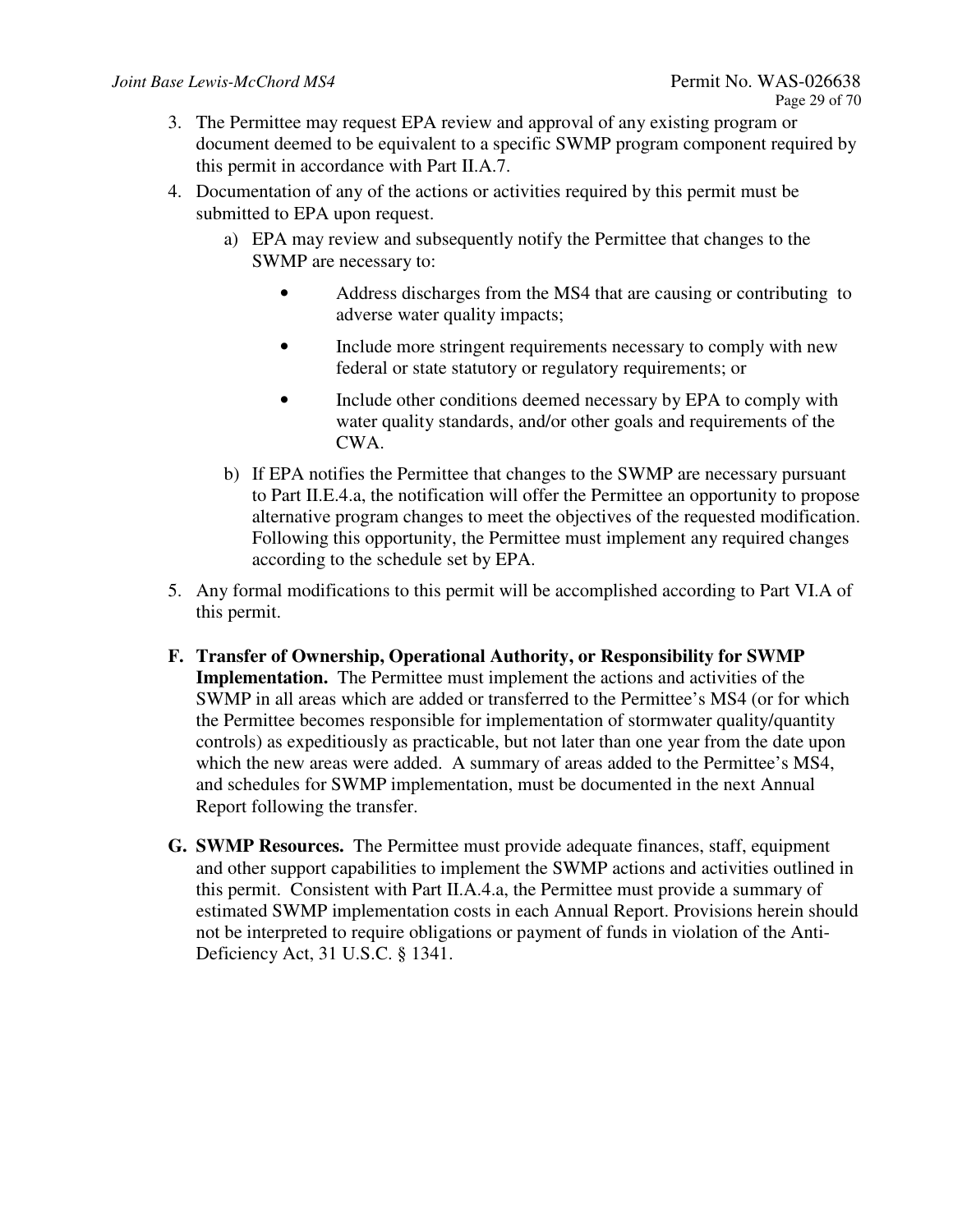Г

 $\overline{\phantom{0}}$ 

**III. Schedule for Implementation and Compliance.** This table summarizes required compliance dates as contained in this permit. The Permittee must complete SWMP actions, and/or submit documentation to EPA, as summarized below. Annual Reports must document interim and completed status of required activities, and include program summary statistics, copies of interim or final documents, etc. relevant to the reporting period.

| Table III. Schedule for Implementation and Compliance as Modified 12/04/2014 |                                                                                               |                                                               |                                                   |                                                                           |
|------------------------------------------------------------------------------|-----------------------------------------------------------------------------------------------|---------------------------------------------------------------|---------------------------------------------------|---------------------------------------------------------------------------|
| <b>Permit</b><br><b>Citation</b>                                             | <b>Description of Action</b>                                                                  | <b>Due Date</b>                                               | Include in the<br><b>SWMP</b><br>Document?        | <b>Include In</b><br><b>Annual Report</b><br>(AR)?                        |
|                                                                              |                                                                                               | <b>General Requirements</b>                                   |                                                   |                                                                           |
| II.A.3                                                                       | SWMP documentation                                                                            | July 25, 2016; update<br>annually as needed                   |                                                   | Yes; Submit with 3rd<br>Year Annual Report;<br>with each AR<br>thereafter |
| II.A.4                                                                       | Track SWMP info, costs & statistics                                                           | 1 year from Permit<br>effective date                          | <b>Update SWMP</b><br>annually                    | Submit w/each AR                                                          |
| II.A.7                                                                       | Submit equivalent documents for EPA<br>review & approval                                      | 6 months prior to<br>required due date                        | <b>Include EPA</b><br>approvals in SWMP           |                                                                           |
| VI.B                                                                         | Reapply for continued permit<br>coverage                                                      | Not later than 180 days<br>prior to permit expiration<br>date |                                                   |                                                                           |
| II.E.1,<br>IV.A.1,<br>IV.C.2                                                 | Review SWMP actions for compliance<br>with Permit                                             | Annually                                                      |                                                   | Document compliance<br>in each AR                                         |
| II.F                                                                         | Implement SWMP in all newly<br>acquired areas                                                 | 1 year from date of<br>acquisition                            |                                                   | Summarize in<br>subsequent AR                                             |
| II.G                                                                         | Summarize SWMP implementation<br>costs                                                        | Annually                                                      |                                                   | Summarize costs in<br>each AR                                             |
|                                                                              |                                                                                               | <b>Public Education and Outreach</b>                          |                                                   |                                                                           |
| II.B.1                                                                       | Conduct targeted education program;<br>Document audience understanding &<br>behavior adoption | 2 years from permit<br>effective date                         | Document goals,<br>record education<br>activities | Summarize activity in<br>each AR                                          |
|                                                                              |                                                                                               | <b>Public Involvement and Participation</b>                   |                                                   |                                                                           |
| II.B.2.b                                                                     | Convene coordination meetings to<br>ensure effective SWMP<br>implementation                   | 6 months from permit<br>effective date                        | Describe<br>coordination<br>activity              | Summarize activity in<br>each AR                                          |
| II.B.2.c                                                                     | Make SWMP available to public via<br>website                                                  | July 25, 2016; updates<br>posted annually as<br>needed        | Document website<br>in SWMP                       | Document website in<br>AR                                                 |
| II.B.2.d                                                                     | Coordinate volunteer activities                                                               | At least 1x per year                                          | Maintain log of<br>activities                     | Summarize activity in<br>AR                                               |
|                                                                              |                                                                                               | <b>Illicit Discharge Detection and Elimination (IDDE)</b>     |                                                   |                                                                           |
| II.B.3                                                                       | Implement comprehensive IDDE<br>program                                                       | Not later than 180 days<br>prior to permit expiration<br>date | Describe program<br>in SWMP                       | Summarize activity in<br>each AR                                          |
| II.B.3.a                                                                     | Update & maintain MS4 map of<br>cantonment areas                                              | 2 years from permit<br>effective date                         | Include reference in<br><b>SWMP</b>               | Submit upon request<br>and/or w/ permit<br>renewal application            |
| II.B.3.b                                                                     | Map the presence of any MS4 in the<br>training area, particularly in Muck<br>Creek watershed  | 180 days prior to permit<br>expiration date                   |                                                   | Submit map with<br>renewal application                                    |
| II.B.3.d                                                                     | Detect & address illicit discharges into<br>the MS4 through dry weather<br>screening          | 30 months from permit<br>effective date                       | Describe in SWMP                                  | Summarize screening<br>efforts in AR                                      |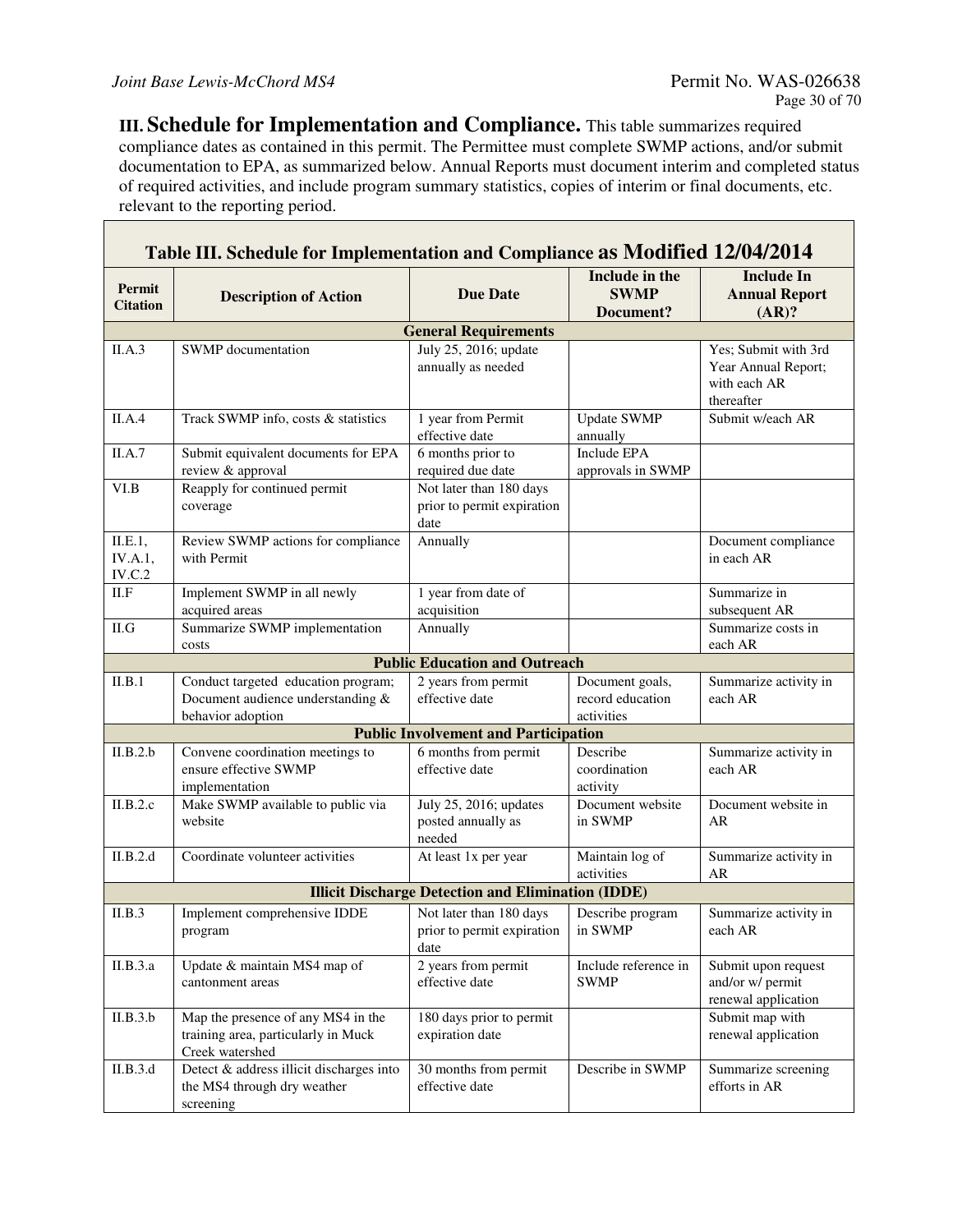|                                       | Table III. Schedule for Implementation and Compliance as Modified 12/04/2014                        |                                                                                                               |                                                                    |                                                                                   |
|---------------------------------------|-----------------------------------------------------------------------------------------------------|---------------------------------------------------------------------------------------------------------------|--------------------------------------------------------------------|-----------------------------------------------------------------------------------|
| Permit<br><b>Citation</b>             | <b>Description of Action</b>                                                                        | <b>Due Date</b>                                                                                               | Include in the<br><b>SWMP</b><br>Document?                         | <b>Include In</b><br><b>Annual Report</b><br>(AR)?                                |
|                                       |                                                                                                     | <b>Illicit Discharge Detection and Elimination (IDDE)</b> continued                                           |                                                                    |                                                                                   |
| II.B.3.d                              | Complete field screening of 75% of all<br>MS4 outfalls                                              | 180 days prior to permit<br>expiration date                                                                   | Describe in SWMP                                                   |                                                                                   |
| II.B.3.d                              | Procedures to characterize illicit<br>discharges                                                    | Respond to spills<br>Immediately;&<br>investigate complaints,<br>reports within 7 days                        |                                                                    | Summarize efforts in<br>AR                                                        |
| II.B.3.d                              | Procedures for source tracing, and<br>elimination of illicit discharge                              | Initiate investigation<br>within 21 days; take<br>action to eliminate illicit<br>connection within 45<br>days |                                                                    |                                                                                   |
| II.B.3.f                              | Educate employees businesses and                                                                    | 1 year from permit                                                                                            |                                                                    | Summarize # of calls,                                                             |
| II.B.3.g.                             | public; publicize hotline/reporting<br>Train responsible staff                                      | effective date<br>New staff trained within                                                                    |                                                                    | follow-up action taken<br>Summarize training in                                   |
|                                       |                                                                                                     | six months                                                                                                    |                                                                    | AR                                                                                |
|                                       |                                                                                                     | <b>Construction Site Stormwater Runoff Control</b>                                                            |                                                                    |                                                                                   |
| II.B.4                                | <b>Construction Site Runoff Control</b><br>Program                                                  | Ongoing                                                                                                       | Describe in SWMP                                                   |                                                                                   |
| II.B.4.c                              | Maintain policies/ procedures used to<br>enforce site controls                                      | 2 years from permit<br>effective date                                                                         | List policies and<br>procedures                                    | Summarize actions in<br>AR                                                        |
| II.B.4.d                              | Maintain list of construction site<br>BMPs to be used                                               |                                                                                                               | Reference<br>construction BMPs                                     |                                                                                   |
| II.B.4.e                              | Include appropriate language in all<br>contracts and requests for proposals                         |                                                                                                               | Provide example<br>contract language in<br><b>SWMP</b>             |                                                                                   |
| II.B.4.f                              | Conduct preconstruction review                                                                      | Ongoing                                                                                                       | Describe in SWMP                                                   | Summarize activity in<br>AR                                                       |
| II.B.4 g                              | Construction site inspection plan;<br>inspect prioritized sites at least<br>quarterly thereafter    | January 25, 2016                                                                                              | Include site<br>inspection plan in<br><b>SWMP</b>                  | Summarize inspections<br>& actions annually<br>beginning in 2 <sup>nd</sup> Yr AR |
| II.B.4.h                              | Train responsible staff                                                                             | New staff trained within<br>six months                                                                        |                                                                    | Summarize in each AR                                                              |
|                                       | <b>Stormwater Management for Areas of New Development and Redevelopment</b>                         |                                                                                                               |                                                                    |                                                                                   |
| II.B.5                                | Manage SW from developed areas&<br>new/redevelopment sites disturbing<br>5,00 sq feet or more       | 1 year from permit<br>effective date                                                                          | Describe in SWMP                                                   | Summarize status of<br>required program                                           |
| II.B.5.i                              | Develop site inspection program to<br>verify proper installation of<br>permanent SW facilities      | January 25, 2016                                                                                              | Summarize<br>inspection program<br>in updated SWMP                 | Summarize inspections<br>$&$ actions beginning in<br>2 <sup>nd</sup> Year AR      |
| II.B.5.j                              | Ensure long term operation and<br>maintenance of new permanent SW<br>facilities                     | 3 years from permit<br>effective date                                                                         | Summarize<br>anticipated annual<br>maintenance<br>activity in SWMP | Summarize activity in<br>AR                                                       |
| II.B.5.k                              | Train responsible staff                                                                             | New staff trained within<br>six months                                                                        |                                                                    | Summarize training in<br>AR                                                       |
| II.B.5.e,                             | Notify EPA of sites exempted from<br>hydrologic performance requirement<br>for onsite SW management | Annually                                                                                                      |                                                                    | Document any<br>exempted projects in<br><b>Annual Report</b>                      |
| II.B.5.f,<br>Appendix<br>$\mathsf{C}$ | Notify EPA of sites exempted from<br>the hydrologic flow control<br>requirement, per Appendix C     | Within 15 days of<br>decision to exempt site                                                                  |                                                                    | Summarize any<br>exempted projects in<br>Annual Report                            |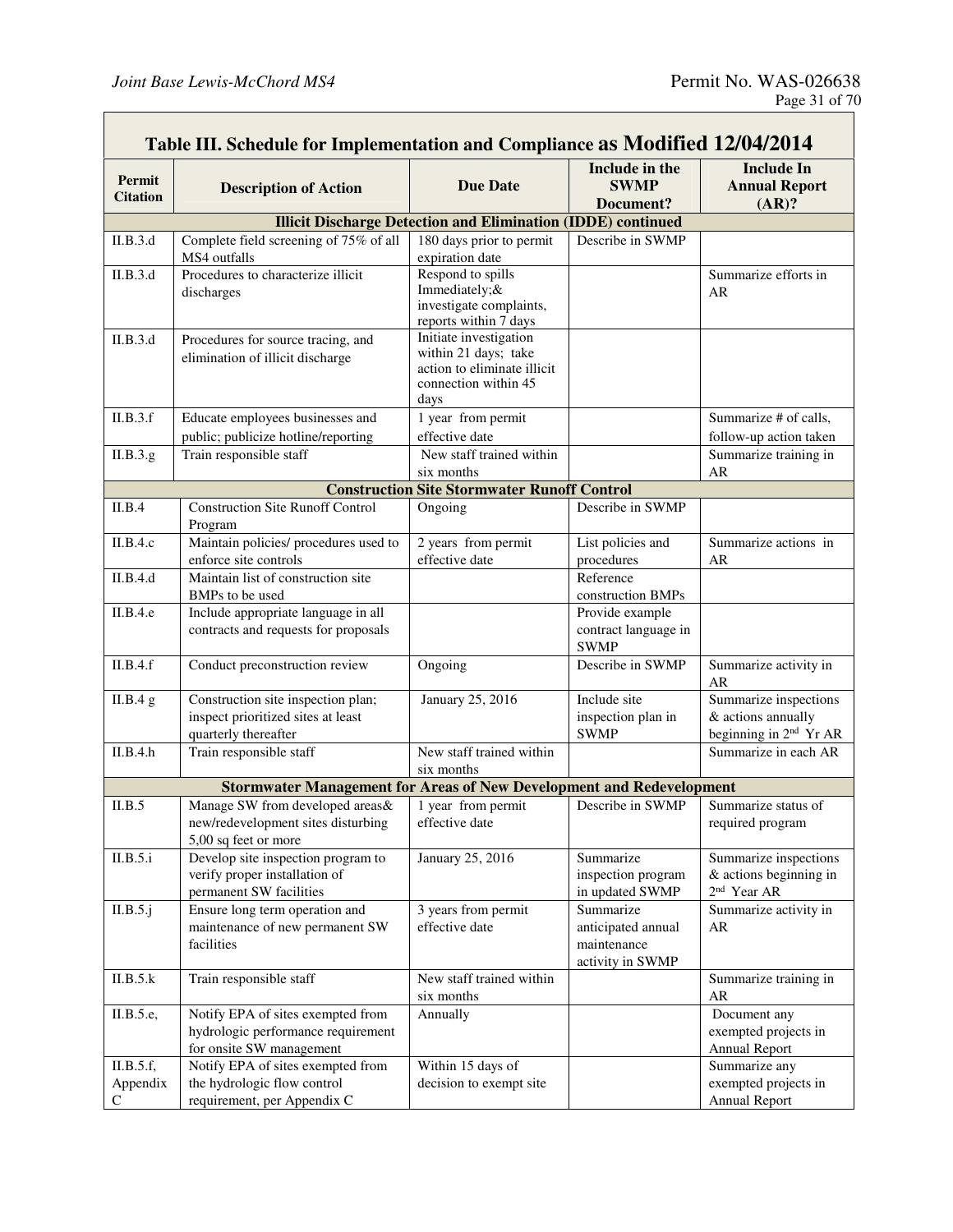| Table III. Schedule for Implementation and Compliance as Modified 12/04/2014 |                                                                                                                      |                                                                                      |                                           |                                                                                               |
|------------------------------------------------------------------------------|----------------------------------------------------------------------------------------------------------------------|--------------------------------------------------------------------------------------|-------------------------------------------|-----------------------------------------------------------------------------------------------|
| Permit                                                                       |                                                                                                                      |                                                                                      | Include in the                            | <b>Include In</b>                                                                             |
| <b>Citation</b>                                                              | <b>Description of Action</b>                                                                                         | <b>Due Date</b>                                                                      | <b>SWMP</b>                               | <b>Annual Report</b>                                                                          |
|                                                                              |                                                                                                                      |                                                                                      | Document?                                 | (AR)?                                                                                         |
|                                                                              | Pollution Prevention and Good Housekeeping for Municipal Operations & Maintenance                                    |                                                                                      |                                           |                                                                                               |
| II.B.6                                                                       | Update and Implement O&M program                                                                                     | 2 years from permit<br>effective date                                                | Describe O&M<br>program in SWMP           | Yes                                                                                           |
| II.B.6.a                                                                     | Maintain SW facilities according to<br>schedule established in permit                                                | 2 years from permit<br>effective date                                                | Document standards<br>in SWMP             | Yes; document<br>circumstances<br>preventing maintenance                                      |
| II.B.6.b<br>& c & d                                                          | Inspect 95% of permanent SW<br>facilities/conduct spot checks after<br>major storms; Inspect 95% all catch<br>basins | No later than permit<br>expiration date                                              | Document<br>schedules in SWMP<br>document | Document # of<br>facilities/catch basins in<br>2 <sup>nd</sup> year AR;<br>Summarize activity |
| II.B.6.g.                                                                    | Train responsible staff                                                                                              | New staff: within six<br>months                                                      | Describe training in<br><b>SWMP</b>       | Summarize training in<br>AR                                                                   |
| II.B.6.h                                                                     | Develop SWPPPs for equipment                                                                                         | 2 years year from permit                                                             | Document areas by                         | Summarize activities in                                                                       |
|                                                                              | maintenance/material storage areas not<br>addressed by other permits                                                 | effective date                                                                       | type/locations in<br><b>SWMP</b>          | AR                                                                                            |
|                                                                              | <b>Stormwater Retrofit Report on Reduction of Pollutant Discharges to Impaired Receiving Waters</b>                  |                                                                                      |                                           |                                                                                               |
| ILC.2.f                                                                      | Submit retrofit report                                                                                               | January 30, 2018                                                                     | Summarize actions<br>in SWMP              | Submit retrofit report<br>w/4 <sup>th</sup> Year AR                                           |
| ILC.2.h                                                                      | Consistent with Part II.G, initiate at                                                                               | No later than permit                                                                 |                                           | Summarize actions in                                                                          |
|                                                                              | least one retrofit project identified in                                                                             | expiration date                                                                      |                                           | 5 <sup>th</sup> Year Annual Report                                                            |
|                                                                              | report                                                                                                               |                                                                                      |                                           |                                                                                               |
| II.C.3                                                                       | Meet with EPA to discuss results of                                                                                  | No later than permit                                                                 |                                           | Summarize meeting in<br>5 <sup>th</sup> Year Annual Report                                    |
|                                                                              | retrofit report                                                                                                      | expiration date<br><b>Required Response to Violations of Water Quality Standards</b> |                                           |                                                                                               |
| II.D                                                                         | Notify EPA when a discharge is                                                                                       | Within 30 days of                                                                    |                                           | Summarize in each AR                                                                          |
|                                                                              | causing or contributing to a violation                                                                               | Permittee knowledge                                                                  |                                           |                                                                                               |
|                                                                              | of water quality standards                                                                                           |                                                                                      |                                           |                                                                                               |
|                                                                              |                                                                                                                      | <b>Monitoring, Recordkeeping, and Reporting Requirements</b>                         |                                           |                                                                                               |
| IV.A.2,                                                                      | Develop monitoring and quality                                                                                       | 1 year from permit                                                                   | Describe                                  | Submit WQ & Biological                                                                        |
| <b>IV.A.8</b>                                                                | assurance plan to address WQ                                                                                         | effective date; update                                                               | monitoring plan in                        | Monitoring/QA plan with                                                                       |
|                                                                              | Monitoring and Biological                                                                                            | no later than July 25,                                                               | in SWMP                                   | 1 <sup>st</sup> Year AR; submit<br>updated plan with 2 <sup>nd</sup> Year                     |
|                                                                              | Monitoring; update plan to include                                                                                   | 2015                                                                                 |                                           | AR                                                                                            |
|                                                                              | MS4 Discharge Monitoring                                                                                             |                                                                                      |                                           |                                                                                               |
| IV.A.5,                                                                      | Begin sampling MS4 discharges into                                                                                   | July 25, 2015                                                                        |                                           | Submit MS4 Discharge<br><b>Characterization Report</b>                                        |
| $\it IV.C.1$                                                                 | American Lake and Clover Creek;                                                                                      |                                                                                      |                                           | beginning in 4th Year AR,                                                                     |
|                                                                              | summarize collected data in a MS4<br>Discharge Characterization Report                                               |                                                                                      |                                           | annually thereafter                                                                           |
| IV.A.6.a,                                                                    | Begin water quality sampling in JBLM                                                                                 | July 25, 2015                                                                        |                                           | Submit WQ data report in                                                                      |
| IV.C.1                                                                       | Canal                                                                                                                |                                                                                      |                                           | 4th Year AR, annually<br>thereafter                                                           |
| IV.A.6.b,<br>IV.C.1                                                          | Begin water quality sampling in<br>Clover Creek and Murray Creek                                                     | July 25, 2015                                                                        |                                           | Submit WQ data report in<br>4th Year AR, annually<br>thereafter                               |
| IV.A.7,<br>IV.C.1                                                            | Collect two (2) benthic macroinvertebrate<br>samples in Clover Creek /two (2) samples                                | 180 days prior to permit<br>expiration date                                          |                                           | Submit Biological data<br>report in 5 <sup>th</sup> Year Annual                               |
|                                                                              | in Murray Creek                                                                                                      |                                                                                      |                                           | Report                                                                                        |
| <b>IV.A.9</b>                                                                | Notify EPA regarding Permittee                                                                                       | 120 days from permit                                                                 |                                           |                                                                                               |
|                                                                              | decision to monitor per the RSMP                                                                                     | effective date                                                                       |                                           |                                                                                               |
| IV.C.1,                                                                      | Submit Monitoring Reports and                                                                                        | Annually, on January                                                                 |                                           |                                                                                               |
| IV.C.2,                                                                      | <b>Annual Reports</b>                                                                                                | 30 <sup>th</sup> of each year,                                                       |                                           |                                                                                               |
| IV.C.3                                                                       |                                                                                                                      | beginning in 2015                                                                    |                                           |                                                                                               |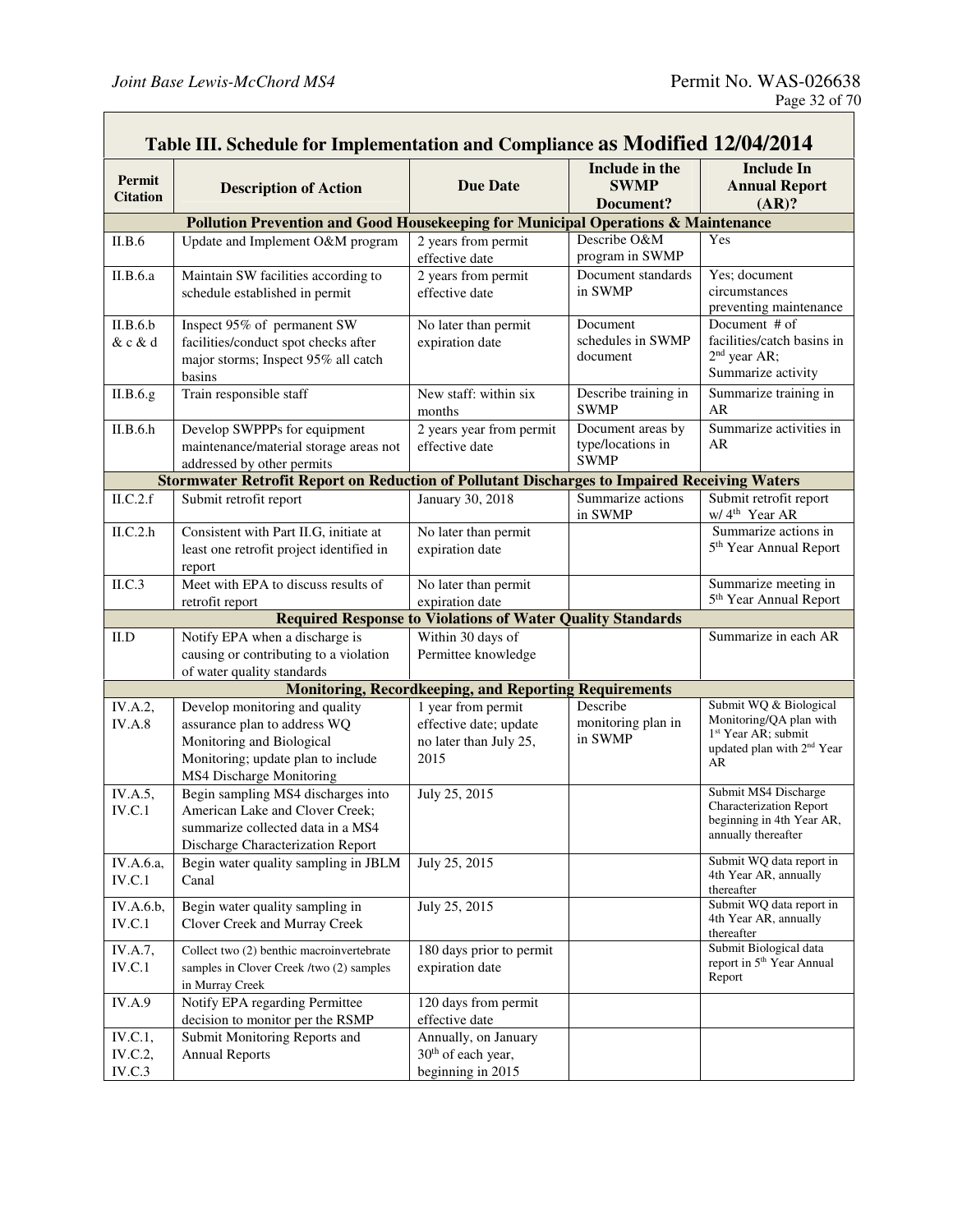## **IV. Monitoring, Recordkeeping, and Reporting Requirements**

## **A. Monitoring**

- **1. Compliance Evaluation**. At least once per year, the Permittee must evaluate its compliance with these permit conditions and progress toward achieving the minimum control measures. This evaluation of permit compliance must be documented in each Annual Report required as described in Part IV.C.2.
- **2. Monitoring Objectives.** The Permittee must monitor stormwater discharges, surface water quality and stream biology to assess the effectiveness of the SWMP to minimize the impacts from MS4 discharges. The Permittee must conduct monitoring to estimate phosphorus loading from its MS4 discharges into American Lake; characterize water quality discharging through the JBLM Canal; characterize water quality in Clover Creek and Murray Creek; assess baseline biological conditions in Clover Creek and Murray Creek; and conduct monitoring to determine pollutant loading into Clover Creek from the MS4. Within one year from the effective date of this permit, the Permittee must develop a monitoring plan to address the objectives of Parts IV.A.6, IV.A.7 and IV.A.8. The initial monitoring plan must be submitted as part of the 1<sup>st</sup> year Annual Report. No later than July 25, 2015, the Permittee must update the monitoring plan to address the objectives of Part IV.A.5 and IV.A.8, and submit the updated plan with the  $2<sup>nd</sup>$  year Annual Report.
- **3. Representative Sampling.** Samples and measurements taken for the purpose of monitoring must be representative of the monitored activity.
- **4. Monitoring Procedures.** Monitoring must be conducted according to test procedures approved under 40 CFR Part 136. Where an approved 40 CFR Part 136 method does not exist, and other test procedures have not been specified, any available method may be used after approval from EPA.

## **5. Stormwater Discharge Monitoring.**

- a) No later than July 25, 2015, the Permittee must sample at least quarterly from at least one stormwater outfall discharging to American Lake. This monitoring must include stormwater flow measurements collected using automated or manual sampling methods. Samples must be analyzed for total phosphorus as summarized in Table IV.A.i.
- b) At a minimum, over a period of 24 consecutive months the Permittee must collect monthly samples of MS4 discharges into Clover Creek, as specified in Table IV.A.ii below.
- c) The Permittee must collect automated flow weighted composite samples to fully characterize two individual storm events each year for two years during the beginning of the wet weather season (~October 15- Nov 15) discharging to Clover Creek. As indicated in Part IV.A.2, the Permittee must update or create a Quality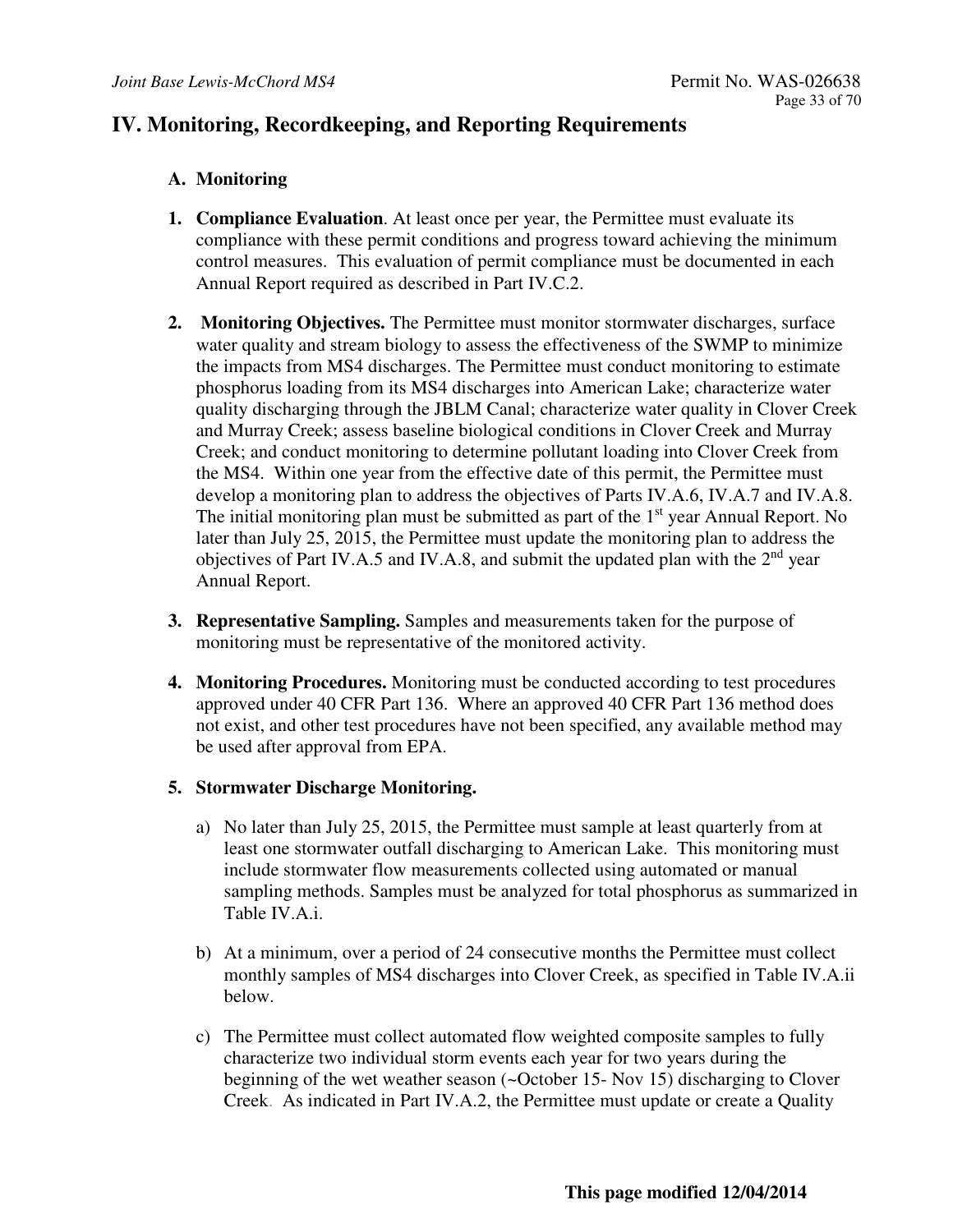Assurance Plan (QAP) which clearly identifies all methods and protocols used in the composite sampling. All data collected must be summarized and reported to EPA annually as part of the corresponding Annual Report.

d) Beginning with the 4th Year Annual Report, any data collected from the selected stormwater outfall(s) discharging to American Lake and Clover Creek must be summarized into a MS4 Discharge Characterization Report and submitted to EPA annually as part of the corresponding Annual Report.

#### **Table IV.A: MS4 Discharge Monitoring For American Lake and Clover Creek**

#### **Table IV.A.i: American Lake MS4 Outfall Monitoring**

|                                                                                                                                                                                                                                     | <b>Monitoring requirements</b> |                                         |                    |  |
|-------------------------------------------------------------------------------------------------------------------------------------------------------------------------------------------------------------------------------------|--------------------------------|-----------------------------------------|--------------------|--|
| <b>Parameter</b>                                                                                                                                                                                                                    | Sample location <sup>1</sup>   | <b>Sample</b><br>frequency <sup>2</sup> | <b>Sample Type</b> |  |
| Flow (cfs)                                                                                                                                                                                                                          | See below                      | <b>Ouarterly</b>                        | Composite          |  |
| Total Phosphorus (mg/L)                                                                                                                                                                                                             | See below                      | <b>Ouarterly</b>                        | Composite          |  |
| ${}^{1}$ At least one (1) MS4 outfall discharging into American Lake, location(s) to be selected by Permittee.<br><sup>2</sup> Samples must be collected at least quarterly during a storm event sufficient to produce a discharge. |                                |                                         |                    |  |

#### **Table IV.A.ii: Clover Creek MS4 Outfall Monitoring**

|                                                                                                                                                                                                                                                                                                                                                                           | <b>Monitoring requirements</b> |                        |                              |
|---------------------------------------------------------------------------------------------------------------------------------------------------------------------------------------------------------------------------------------------------------------------------------------------------------------------------------------------------------------------------|--------------------------------|------------------------|------------------------------|
|                                                                                                                                                                                                                                                                                                                                                                           | <b>Sample</b><br><b>Sample</b> |                        |                              |
| <b>Parameter</b>                                                                                                                                                                                                                                                                                                                                                          | location <sup>1</sup>          | frequency <sup>2</sup> | <b>Sample Type</b>           |
| Flow $(cfs)^3$                                                                                                                                                                                                                                                                                                                                                            | See below                      | See below              | Composite                    |
| Oil and Grease                                                                                                                                                                                                                                                                                                                                                            | See below                      | See below              | Grab                         |
| Dissolved Oxygen (mg/L)                                                                                                                                                                                                                                                                                                                                                   | See below                      | See below              | Composite, via in situ probe |
| pH(s.u)                                                                                                                                                                                                                                                                                                                                                                   | See below                      | See below              | Composite, via in situ probe |
| Fecal coliform bacteria (cfu/100mL)                                                                                                                                                                                                                                                                                                                                       | See below                      | See below              | Grab                         |
| Total Nitrogen (mg/L)                                                                                                                                                                                                                                                                                                                                                     | See below                      | See below              | Composite                    |
| Total Phosphorus (mg/L)                                                                                                                                                                                                                                                                                                                                                   | See below                      | See below              | Composite                    |
| Total Suspended Solids (mg/L)                                                                                                                                                                                                                                                                                                                                             | See below                      | See below              | Composite                    |
| Turbidity (NTU)                                                                                                                                                                                                                                                                                                                                                           | See below                      | See below              | Composite, via in situ probe |
| Total and Dissolved Copper (µ/L)                                                                                                                                                                                                                                                                                                                                          | See below                      | See below              | Composite                    |
| Total and Dissolved Zinc $(\mu/L)$                                                                                                                                                                                                                                                                                                                                        | See below                      | See below              | Composite                    |
| Hardness (mg/L)                                                                                                                                                                                                                                                                                                                                                           | See below                      | See below              | Composite                    |
| Samples must be collected from at least two (2) outfall locations discharging to Clover Creek.<br>$2 \alpha$<br>$\mathbf{r} = \mathbf{r} \cdot \mathbf{r}$ , and the set of the set of the set of the set of the set of the set of the set of the set of the set of the set of the set of the set of the set of the set of the set of the set of the set of the<br>$-111$ |                                |                        |                              |

<sup>2</sup> Over a period of twenty four (24) consecutive months, the Permittee must collect samples monthly at both outfall locations.

<sup>3</sup> Stormwater flow measurements must be collected using automated or manual sampling methods.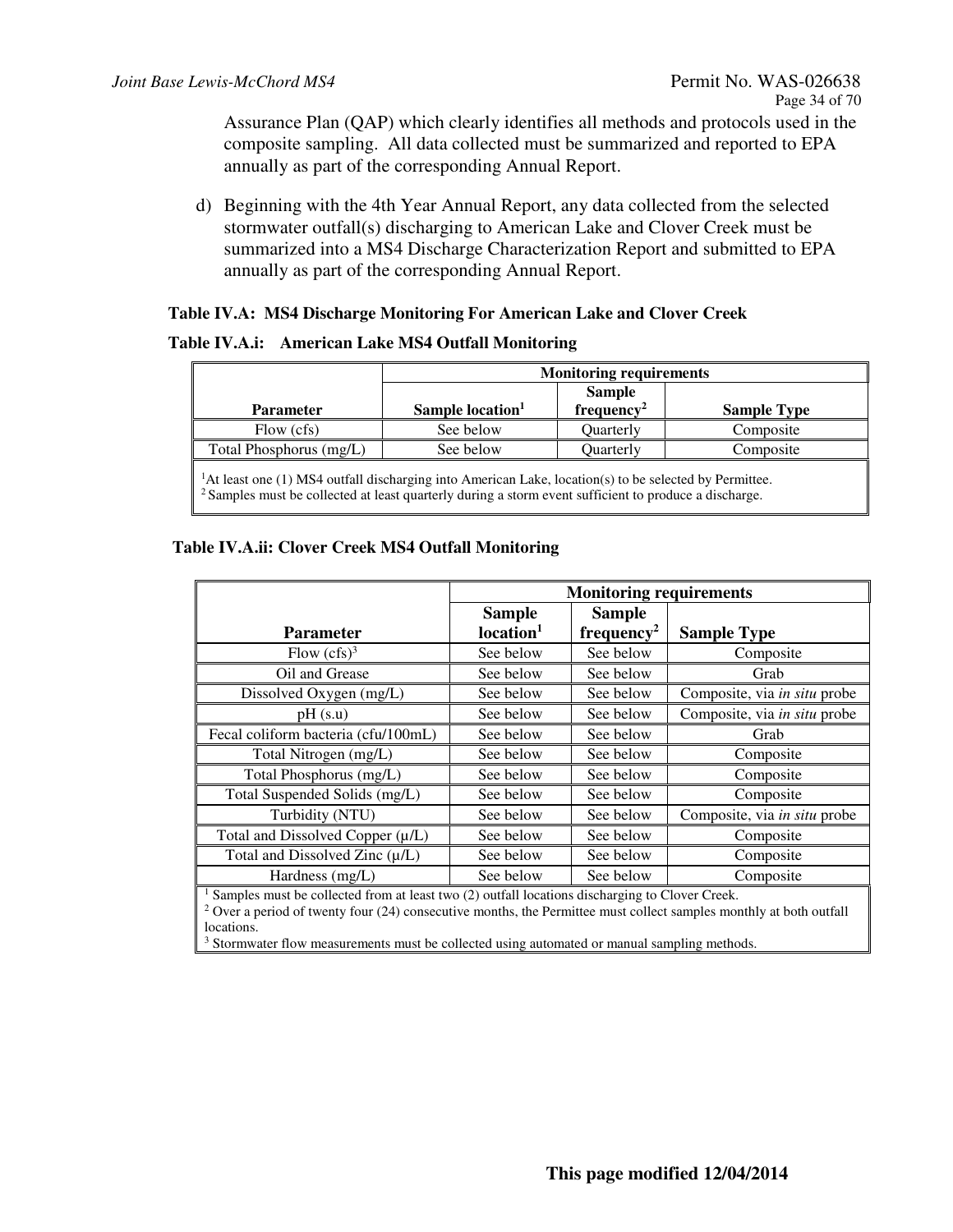#### **6. Water Quality Monitoring.**

- a) **Water Quality in the JBLM Canal**. No later than July 25, 2015, the Permittee must begin a water quality monitoring program within the JBLM Canal. Over a period of 24 consecutive months, the Permittee must collect water quality samples at least quarterly, for a total of eight (8) quarterly samples. In addition, the Permittee must also collect at least five (5) individual samples during "high flow" storm events, at a frequency to be determined by the Permittee. This monitoring must include flow measurement(s) using automated or manual sampling methods. All samples collected must be analyzed for the parameters listed in Table IV.B. All monitoring of water quality within the JBLM Canal, comprised of the minimum thirteen (13) sampling events described above, must be completed no later than 180 days prior to the expiration date of the permit. Beginning with the 4<sup>th</sup> Year Annual Report, any monitoring data representing water quality discharging through the JBLM Canal must be summarized and reported to EPA annually as part of the corresponding Annual Report.
- b) **Water Quality in Clover Creek and Murray Creek**. No later than July 25, 2015, the Permittee must begin a water quality monitoring program in both Murray Creek and Clover Creek. This monitoring must include flow measurement(s) using automated or manual sampling methods. All samples must be analyzed for the parameters identified in Tables IV.C and IV.D, respectively. Beginning with the  $4<sup>th</sup>$  Year Annual Report, any monitoring data representing water quality in Clover Creek and Murray Creeks must be summarized and reported to EPA annually as part of the corresponding Annual Report

|                                                                                                                | <b>Monitoring requirements</b> |                               |  |  |
|----------------------------------------------------------------------------------------------------------------|--------------------------------|-------------------------------|--|--|
| <b>Parameter</b>                                                                                               | Sample location <sup>1</sup>   | Sample frequency <sup>2</sup> |  |  |
| Flow (cfs)                                                                                                     | See below                      | See below                     |  |  |
| Temperature $(C^{\circ})$                                                                                      | See below                      | See below                     |  |  |
| Dissolved Oxygen (mg/L)                                                                                        | See below                      | See below                     |  |  |
| $pH$ (s.u.)                                                                                                    | See below                      | See below                     |  |  |
| Fecal coliform bacteria (cfu/100mL)                                                                            | See below                      | See below                     |  |  |
| Total Nitrogen (mg/L)                                                                                          | See below                      | See below                     |  |  |
| Total Phosphorus (mg/L)                                                                                        | See below                      | See below                     |  |  |
| Total Suspended Solids (mg/L)                                                                                  | See below                      | See below                     |  |  |
| Turbidity (NTU)                                                                                                | See below                      | See below                     |  |  |
| Total and Dissolved Copper(µ/L)                                                                                | See below                      | See below                     |  |  |
| Total and Dissolved $Zinc(\mu/L)$                                                                              | See below                      | See below                     |  |  |
| Hardness $(mg/L)$                                                                                              | See below                      | See below                     |  |  |
| <sup>1</sup> Samples must be collected from at least one (1) location within the JBLM Canal, downstream of all |                                |                               |  |  |
| MS4 discharges/other flows entering the Canal, and prior to discharge into Puget Sound.                        |                                |                               |  |  |
| $2$ Over a period of twenty four (24) consecutive months, the Permittee must collect samples quarterly,        |                                |                               |  |  |
| for a minimum of four samples per year, resulting in a minimum total of eight quarterly samples. An            |                                |                               |  |  |

#### **Table IV.B: Water Quality Monitoring Requirements for JBLM Canal**

additional five (5) individual samples must be collected during "high flow" storm events, at a frequency to be determined by the Permittee.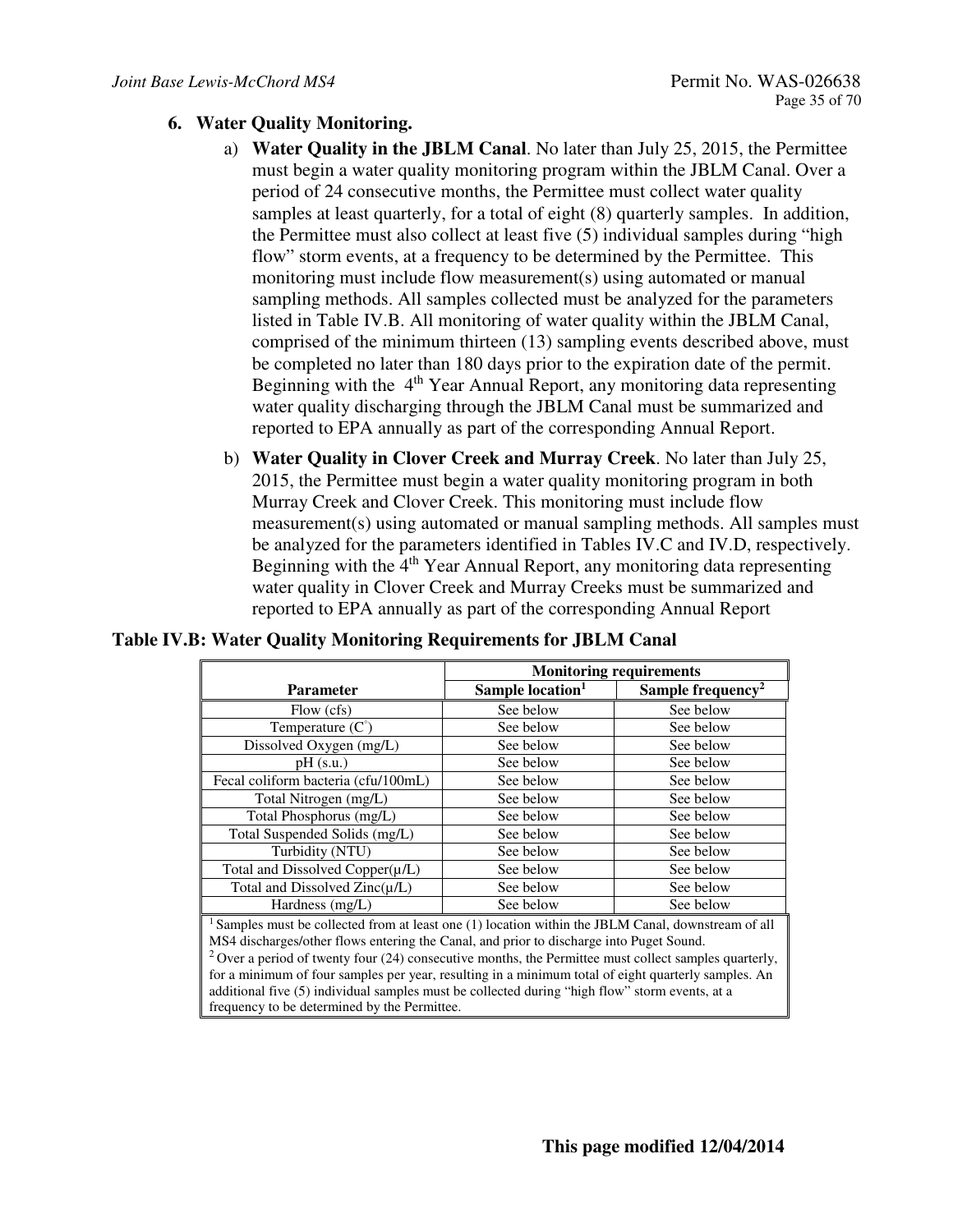|                                      | <b>Monitoring requirements</b> |                               |  |
|--------------------------------------|--------------------------------|-------------------------------|--|
| <b>Parameter</b>                     | Sample location <sup>1</sup>   | Sample frequency <sup>2</sup> |  |
| Flow (cfs)                           | See below                      | Quarterly                     |  |
| Temperature $(C^{\circ})$            | See below                      | <b>Ouarterly</b>              |  |
| Dissolved Oxygen (mg/L)              | See below                      | <b>Ouarterly</b>              |  |
| $pH$ (s.u.)                          | See below                      | <b>Ouarterly</b>              |  |
| Fecal coliform bacteria (cfu/100mL)  | See below                      | Quarterly                     |  |
| Total Nitrogen (mg/L)                | See below                      | Quarterly                     |  |
| Total Phosphorus (mg/L)              | See below                      | <b>Ouarterly</b>              |  |
| Total Suspended Solids (mg/L)        | See below                      | Quarterly                     |  |
| Turbidity (NTU)                      | See below                      | <b>Ouarterly</b>              |  |
| Total and Dissolved Copper $(\mu/L)$ | See below                      | <b>Ouarterly</b>              |  |
| Total and Dissolved $Zinc(\mu/L)$    | See below                      | Quarterly                     |  |
| Hardness (mg/L)                      | See below                      | Quarterly                     |  |

**Table IV.C: Water Quality Monitoring Requirements for Murray Creek**

|  | Table IV.D: Water Quality Monitoring Requirements for Clover Creek |  |
|--|--------------------------------------------------------------------|--|
|  |                                                                    |  |

|                                                                                                                                                                                      | <b>Monitoring requirements</b> |                               |  |
|--------------------------------------------------------------------------------------------------------------------------------------------------------------------------------------|--------------------------------|-------------------------------|--|
| <b>Parameter</b>                                                                                                                                                                     | Sample location <sup>1</sup>   | Sample frequency <sup>2</sup> |  |
| Flow (cfs)                                                                                                                                                                           | See below                      | <b>Ouarterly</b>              |  |
| Temperature $(C^{\circ})$                                                                                                                                                            | See below                      | <b>Ouarterly</b>              |  |
| Dissolved Oxygen (mg/L)                                                                                                                                                              | See below                      | Quarterly                     |  |
| $pH$ (s.u.)                                                                                                                                                                          | See below                      | <b>Ouarterly</b>              |  |
| Fecal coliform bacteria (cfu/100mL)                                                                                                                                                  | See below                      | <b>Ouarterly</b>              |  |
| Total Nitrogen (mg/L)                                                                                                                                                                | See below                      | <b>Ouarterly</b>              |  |
| Total Phosphorus (mg/L)                                                                                                                                                              | See below                      | <b>Ouarterly</b>              |  |
| Total Suspended Solids (mg/L)                                                                                                                                                        | See below                      | <b>Ouarterly</b>              |  |
| Turbidity (NTU)                                                                                                                                                                      | See below                      | <b>Ouarterly</b>              |  |
| Total and Dissolved Copper $(\mu/L)$                                                                                                                                                 | See below                      | Quarterly                     |  |
| Total and Dissolved $Zinc(\mu/L)$                                                                                                                                                    | See below                      | Quarterly                     |  |
| Hardness $(mg/L)$                                                                                                                                                                    | See below                      | <b>Ouarterly</b>              |  |
| $1$ A minimum of one location in Clover Creek as it exits Permit Area, to be selected by the Permittee.<br>$2A$ minimum of four (4) samples must be collected in each calendar year. |                                |                               |  |

**7. Biological Monitoring.** No later than 180 days prior to the expiration date of this permit, the Permittee must collect at least two (2) benthic macroinvertabrate samples in Murray Creek and at least two (2) benthic macroinvertabrate samples in Clover Creek. One sampling event per waterbody must be conducted between the months August-October within any calendar year of the permit term. Sample locations should be in close proximity to the water quality monitoring locations identified by the Permittee to comply with Part IV.A.6.b. The Permittee must use benthic macroinvertebrate monitoring protocols which are consistent with the Pierce County Watershed Health Monitoring Project, Thurston County's Water Resources Monitoring Program, and/or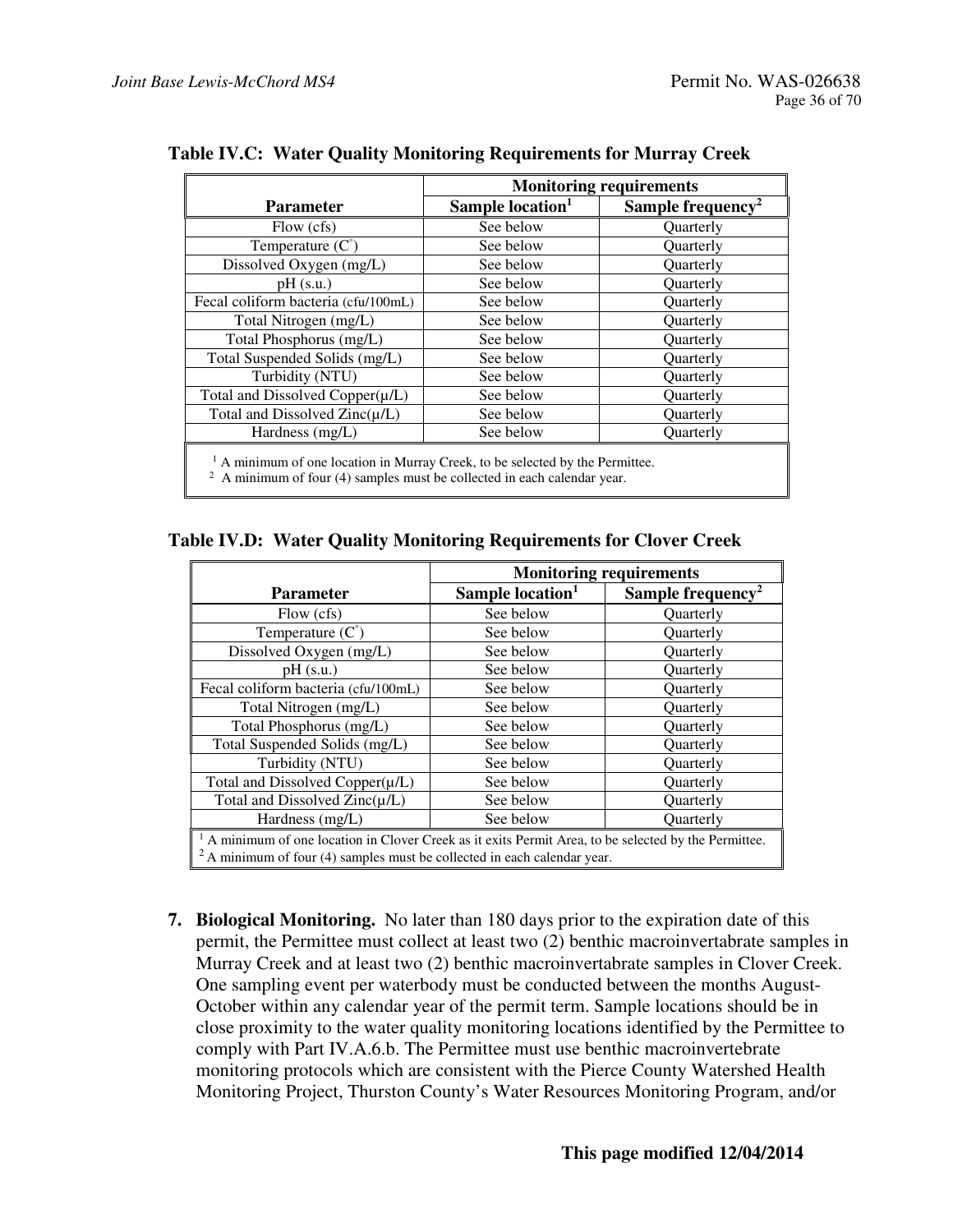other contemporaryWestern Washington benthic macroinvertebrate monitoring programs. Each sample must be analyzed and scored using the Puget Sound Lowlands benthic index of biological integrity (B-IBI), as described at http://pugetsoundstreambenthos.org/SiteMap.aspx. The Permittee may elect to opt out of this monitoring requirement, as described below in Part IV.A.9.

**8. Quality Assurance Requirements.** The Permittee must develop a quality assurance plan (QAP) for all monitoring required in this Part. The QAP must be developed concurrent with the monitoring plan as described in Part IV.A.2**.** Any existing QAPs may be modified to meet the requirements of this section. Upon completion of the monitoring plan and QAP, the Permittee must submit the combined document to EPA with the 1st year Annual Report. Any update to the QAP must be submitted to EPA as part of the subsequent Annual Report.

- a) The QAP must be designed to assist in planning for the collection and analysis of stormwater discharge, water quality and biological/benthic macroinvertebrate samples in support of the permit, and in explaining data anomalies when they occur.
- b) Throughout all sample collection and analysis activities, the Permittee must use the EPA-approved QA/QC and chain-of-custody procedures described in the following documents:
	- *EPA Requirements for Quality Assurance Project Plans EPA-QA/R-5*  (EPA/240/B-01/003, March 2001). A copy of this document can be found electronically at: http://www.epa.gov/quality/qs-docs/r5 final.pdf
	- *Guidance for Quality Assurance Project Plans EPA-QA/G-5*, (EPA/600/R-98/018, February, 1998). A copy of this document can be found electronically at: http://www.epa.gov/r10earth/offices/oea/epaqag5.pdf
- c) At a minimum, the QAP must reflect the content specified in the EPA documents listed in Part IV.A.8.b, and include the following information:
	- Details on the number of samples, type of sample containers, preservation of samples, holding times, analytical methods, analytical detection and quantitation limits for each target compound, type and number of quality assurance field samples, precision and accuracy requirements, sample preparation requirements, sample shipping methods, and laboratory data delivery requirements;
	- $Map(s)$  indicating the location of each sampling point;
	- Oualification and training of personnel; and
	- Name(s), address(es) and telephone number(s) of the laboratories, used by or proposed to be used by the Permittee.
- d) The Permittee must amend the QAP whenever there is a modification in sample collection, sample analysis, or other procedure addressed by the QAP.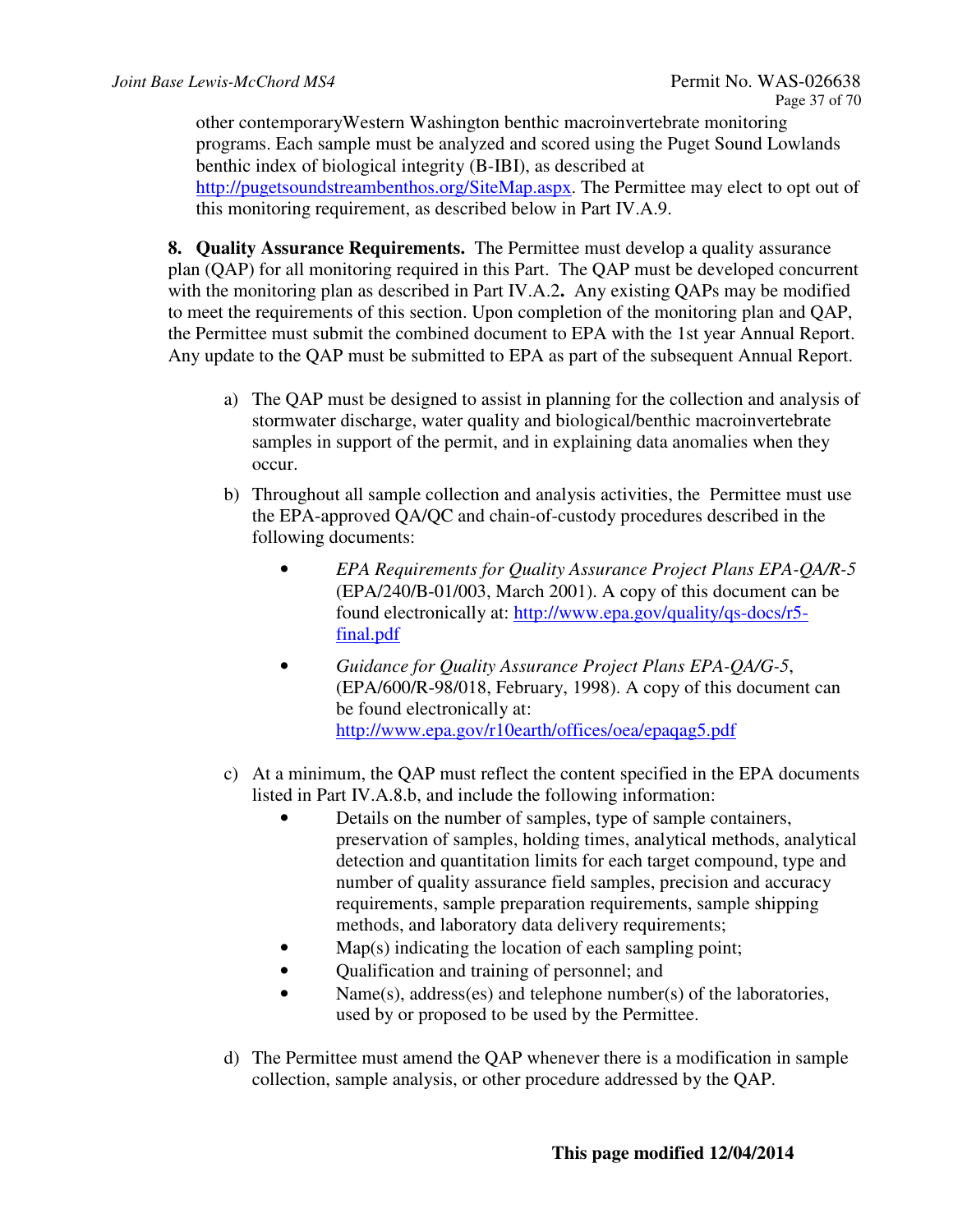e) Copies of the QAP must be maintained by the Permittee and made available to EPA upon request.

## **9. Optional Participation in the Puget Sound Regional Stormwater Management Program (RSMP) Status and Trends Monitoring**.

- a) The purpose of this part is to allow the Permittee the option to contribute to the Regional Stormwater Management Program (RSMP) Status and Trends Monitoring of small streams and marine nearshore in Puget Sound. The RSMP Status and Trends monitoring is described in Part S.8.b of the Washington Department of Ecology-issued *Western Washington Phase II Municipal*  Stormwater Permit (effective August 1, 2013) through other sources.<sup>2</sup> The Permittee may elect to participate in the RSMP Status and Trends Monitoring program in lieu of the monitoring requirements specified in IV.A.7 of this permit. The Permittee's decision to participate in the RSMP will be considered binding through the duration of the permit term. The Permittee is solely responsible for discussing and arranging its potential in the RSMP with the program organizers prior to the EPA notification deadline in Part IV.A.9.c.
- b) This optional "participation in the RSMP" requires the Permittee to make a monetary payment, or series of annual payments, based on a per capita calculation to be assessed by the RSMP organizers in a manner similar to the calculated contributions from other municipal RSMP participants.
- c) Not later than 120 days from the effective date of this permit, the Permittee must inform EPA in writing of its decision to either conduct the monitoring described in Part IV.A.7, or to participate in the Puget Sound RSMP. The notification letter must be submitted to the EPA address indicated in Part IV.D.

## **B. Recordkeeping**

- **1. Retention of Records.** The Permittee must retain records and copies of all information (including all monitoring, calibration and maintenance records and all original strip chart recordings for any continuous monitoring instrumentation, copies of all reports required by this permit, a copy of the NPDES permit, and records of all data used to complete the application for this permit) for a period of at least five years from the date of the sample, measurement, report or application, or for the term of this permit, whichever is longer. This period may be extended at the request of the EPA at any time. Records include all information used in the development of the SWMP, all monitoring data, copies of all reports, and all data used in the development of the permit application.
- **2. Availability of Records.** The Permittee must submit the records referred to in Part IV.B.1 to EPA only when such information is requested. The Permittee must retain all records comprising the SWMP required by this permit (including a copy of the permit

-2 See *Western Washington Phase II Municipal Stormwater Permit* available online at http://www.ecy.wa.gov/programs/wq/stormwater/municipal/phaseIIww/wwphiipermit.html; and the RSMP website at http://www.ecy.wa.gov/programs/wq/stormwater/municipal/rsmp.html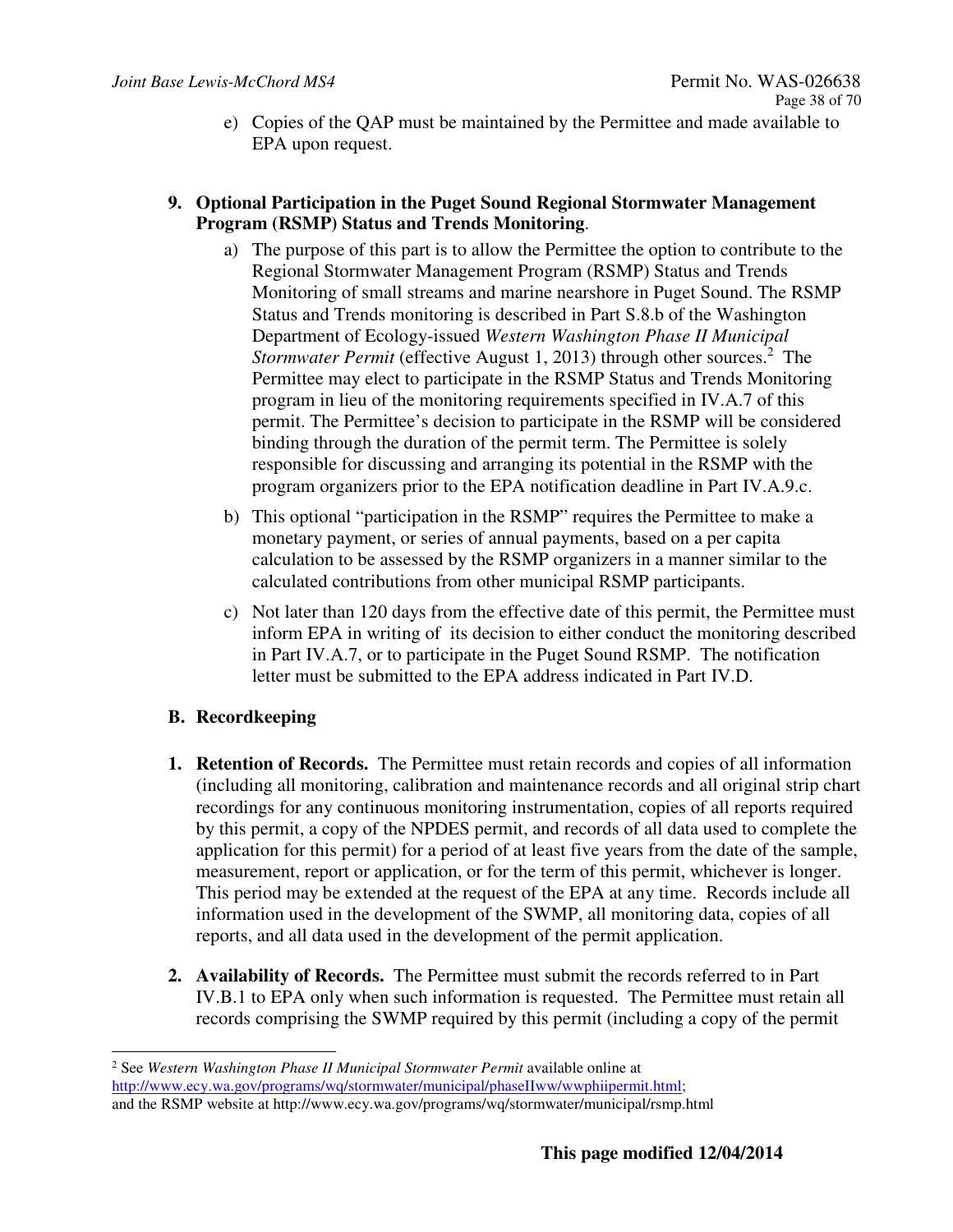language and all Annual Reports) at a location accessible to the EPA. The Permittee must make records (including the permit application, Annual Reports and the SWMP document) available to the public if requested to do so in writing pursuant to the Freedom of Information Act. The public must be able to request and view the records during normal business hours, and the Permittee must make all reasonable efforts to comply with such requests. As allowed by the Freedom of Information Act, the Permittee may charge fees for copies of documents provided in response to written requests from the public.

## **C. Reporting Requirements**

- **1. Stormwater Discharge, Water Quality and Biological Monitoring Reports**. All available stormwater discharge and water quality monitoring data collected during the prior reporting period(s) must be submitted as part of the  $4<sup>th</sup>$  and  $5<sup>th</sup>$  Year Annual Reports. If the Permittee conducts more frequent monitoring than is required by this Permit, the results of such monitoring must also be submitted. All biological monitoring data and corresponding Puget Sound Lowlands I-IBI scores must be submitted as part of the subsequent Annual Report following the sample collection. At a minimum, this Report must include:
	- a) Dates of sample collection and analyses;
	- b) Results of analytical samples collected;
	- c) Location of sample collection;
	- d) Summary analysis of data collected.
- **2. Annual Report.** No later than January 30, 2015, and annually thereafter, the Permittee must submit an Annual Report to EPA. The reporting periods and associated due dates for each Annual Report are specified in Table IV.E. Copies of all Annual Reports must be made available to the public, at a minimum, upon written request to the Permittee pursuant to the Freedom of Information Act.

| <b>Table IV.E - Annual Report Deadlines</b>                              |                                    |                    |  |  |
|--------------------------------------------------------------------------|------------------------------------|--------------------|--|--|
| <b>Annual Report</b><br><b>Reporting Period</b>                          |                                    | <b>Due Date</b>    |  |  |
| 1 <sup>st</sup> Year Annual Report                                       | October 1, 2013–September 30, 2014 | January 30, 2015   |  |  |
| 2 <sup>nd</sup> Year Annual Report                                       | October 1, 2014-September 30, 2015 | January 30, 2016   |  |  |
| 3rd Year Annual Report                                                   | October 1, 2015-September 30, 2016 | January 30, 2017   |  |  |
| 4 <sup>th</sup> Year Annual Report<br>October 1, 2016-September 30, 2017 |                                    | January 30, 2018   |  |  |
| 5 <sup>th</sup> Year Annual Report                                       | October 1, 2017-September 30, 2018 | September 30, 2018 |  |  |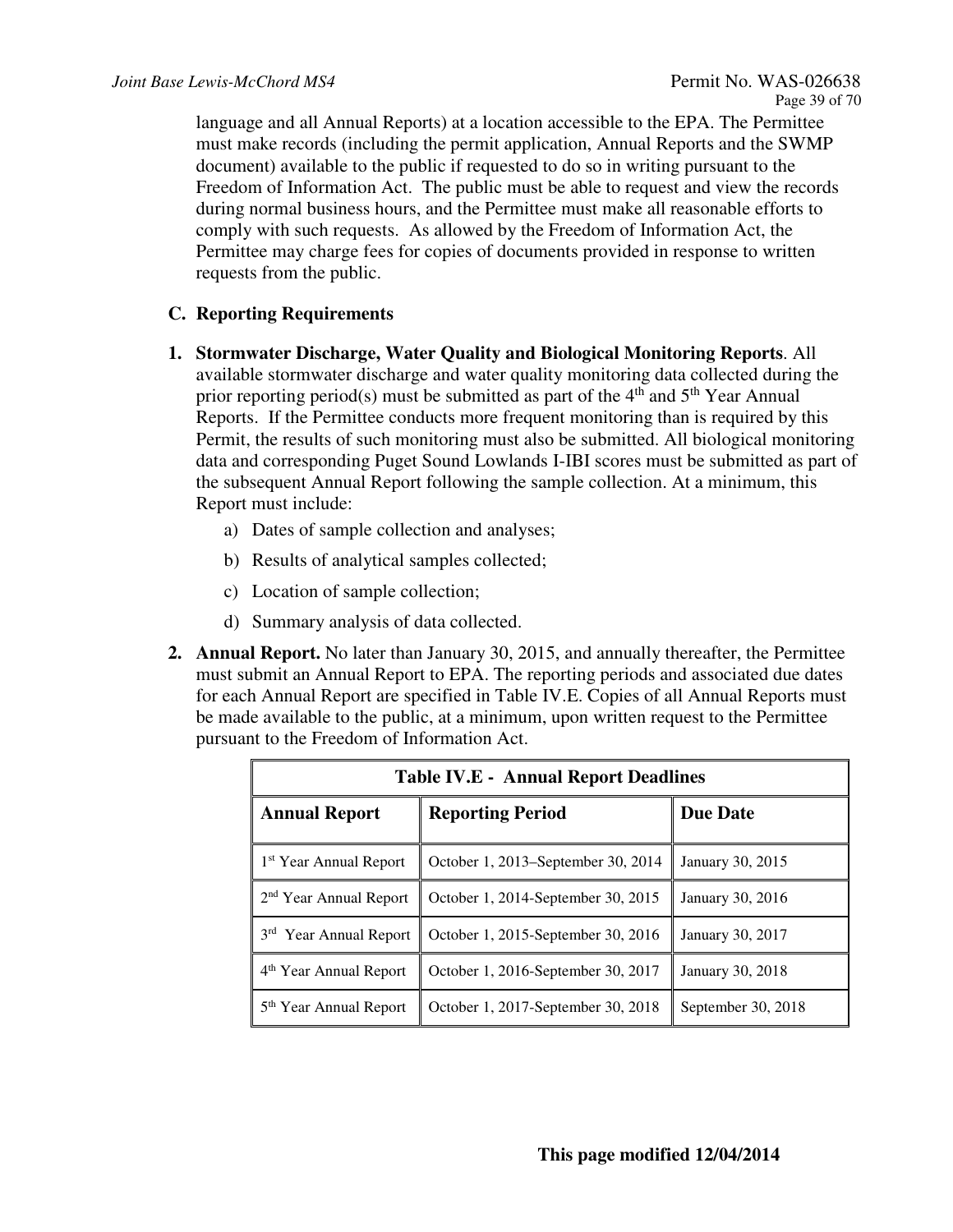- **3. Contents of the Annual Report.** The following information occurring during the relevant reporting period must be summarized or included within each Annual Report:
	- a) An updated SWMP document, as required in Part II.A.3;
	- b) A report or assessment of compliance with this permit and progress towards achieving the identified actions and activities for each minimum control measure in Parts II.B and II.C. Status of each program area must be addressed, even if activity has previously been completed or has not yet been implemented;
	- c) Results of any information collected and analyzed during the previous 12 month reporting period, including summaries of program costs and descriptions of funding sources, information used to assess the success of the program at improving water quality to the maximum extent practicable, or other relevant information;
	- d) Stormwater Discharge, Water Quality and Biological Monitoring Reporting, as required in Part IV.C.1;
	- e) A summary of the number and nature of all inspections, formal enforcement actions, and/or other similar activities performed by the Permittee;
	- f) A summary of all public and private new development or redevelopment project sites that disturb 5,000 square feet or more of land area commencing during the reporting period, including project name, project location, total acreage of new development or redevelopment, and all documentation related to any project sites exempted by JBLM or its counterparts from the provisions of Part II.B.5 pursuant to Permit Appendix C;
	- g) A summary list of any water quality compliance-related enforcement actions received from regulatory agencies other than EPA. Such actions include, but are not limited to, formal warning letters, notices of violation, field citations, or similar actions. This summary should include dates, project synopsis, and actions taken to address the compliance issue(s);
	- h) Copies of completed or revised Monitoring & Quality Assurance Plan(s), retrofit plans, education materials, ordinances (or other regulatory mechanisms), equivalent documents or program materials, inventories, guidance materials, maps, or other products produced as required by this permit;
	- i) A general summary of the activities the Permittee plans to undertake during the next reporting cycle (including an implementation schedule) for each minimum control measure;
	- j) A description and schedule for implementation of additional BMPs that may be necessary, based on monitoring results, to ensure compliance with applicable water quality standards;
	- k) Notice if the Permittee is relying on another entity to satisfy any of the permit obligations, if applicable; and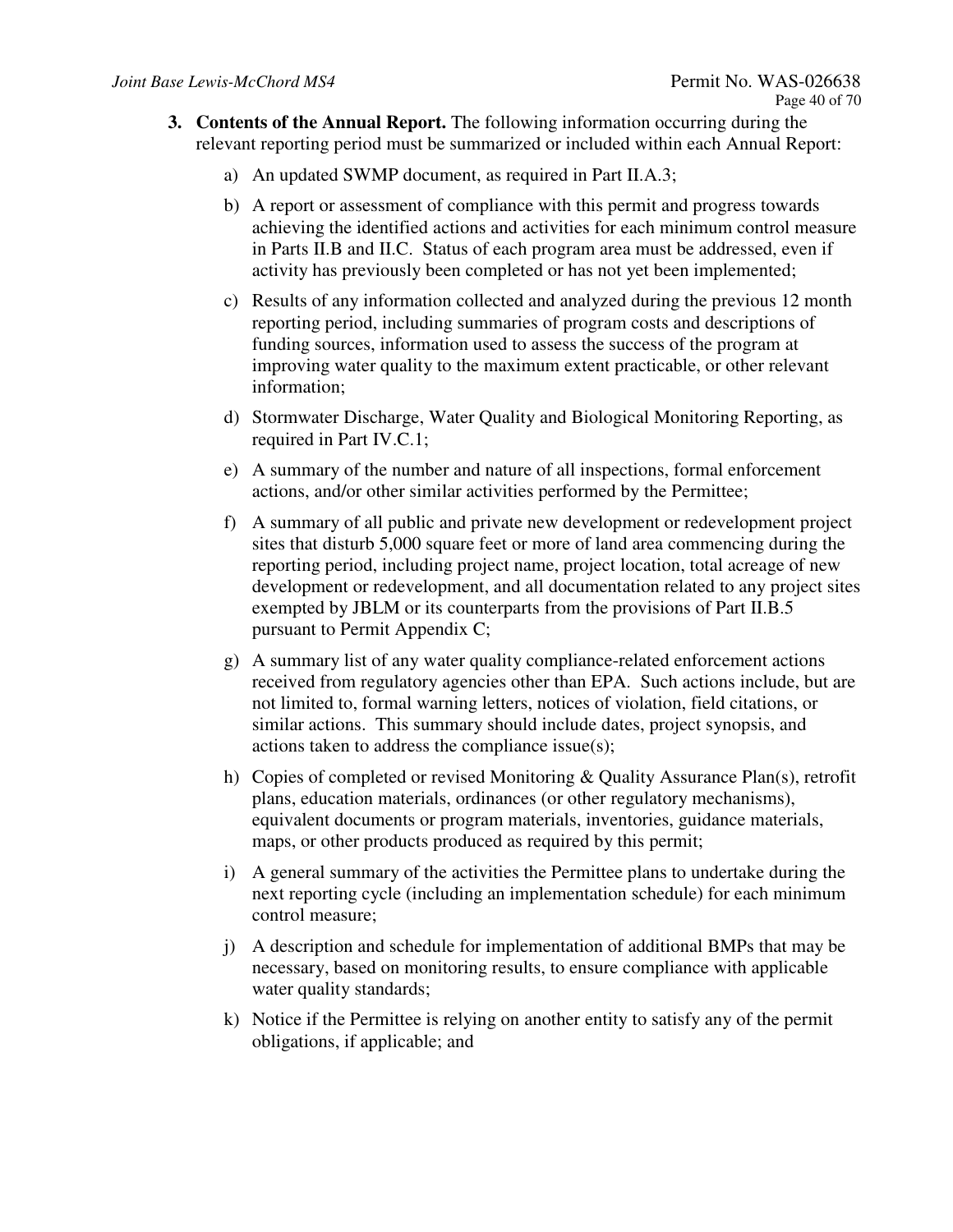l) A description of the location, size, receiving water, and drainage area of any new MS4 outfall(s) owned or operated by the Permittee added to the system since the previous annual reporting period.

**D. Addresses.** Reports and other documents to be submitted as required by this permit must be signed and certified in accordance with Part VI.E.

- a) If EPA provides the Permittee of an alternative means of submitting reports during the permit term other than the manner described herein, the Permittee may use that alternative reporting mechanism in lieu of this provision.
- b) One hard copy and one electronic copy (on CD ROM, or through prearranged transmission by Email as indicated below) of any submittal must be provided the following address:

| EPA Region 10: | United States Environmental Protection Agency   |
|----------------|-------------------------------------------------|
|                | Region 10                                       |
|                | Attention: Municipal Stormwater Program Contact |
|                | <b>NPDES</b> Compliance Unit                    |
|                | 1200 $6th$ Avenue, Suite 900 (OCE-133)          |
|                | Seattle, WA 98101                               |

c) Prior to the electronic submittal of any required documents to EPA, the Permittee must contact the EPA Region 10 NPDES MS4 Permit Program Coordinator at (206) 553-6650 or (800) 424-4372, and obtain appropriate Email contact information.

## **V. Compliance Responsibilities**

**A. Duty to Comply.** The Permittee must comply with all conditions of this permit. Any permit noncompliance constitutes a violation of the Act and is grounds for enforcement action, for permit termination, revocation and reissuance, or modification, or for denial of a permit renewal application.

## **B. Penalties for Violations of Permit Conditions**

**1. Civil and Administrative Penalties**. Pursuant to 40 CFR Part 19 and the Act, any person who violates Section 301, 302, 306, 307, 308, 318 or 405 of the Act, or any permit condition or limitation implementing any such sections in a permit issued under section 402 of the Act, or any requirement imposed in a pretreatment program approved under sections  $402(a)(3)$  or  $402(b)(8)$  of the Act, is subject to a civil penalty not to exceed the maximum amounts authorized by Section 309(d) of the Act and the Federal Civil Penalties Inflation Adjustment Act (28 U.S.C. § 2461) as amended by the Debt Collection Improvement Act (31 U.S.C. § 3701) (currently \$37,500 per day for each violation).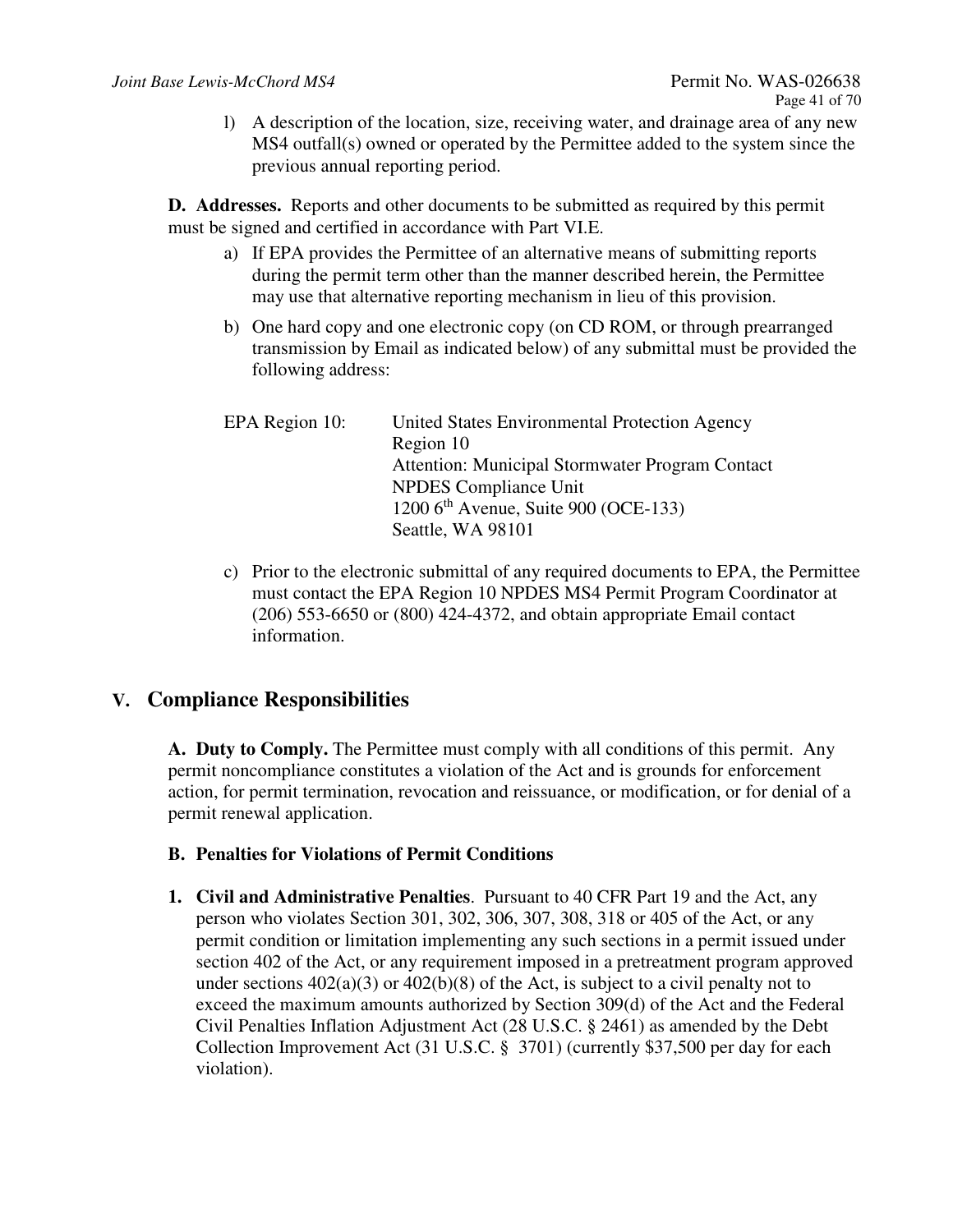**2. Administrative Penalties**. Any person may be assessed an administrative penalty by the Administrator for violating Section 301, 302, 306, 307, 308, 318 or 405 of this Act, or any permit condition or limitation implementing any of such sections in a permit issued under Section 402 of this Act. Pursuant to 40 CFR Part 19 and the Act, administrative penalties for Class I violations are not to exceed the maximum amounts authorized by Section  $309(g)(2)(A)$  of the Act and the Federal Civil Penalties Inflation Adjustment Act (28 U.S.C. § 2461) as amended by the Debt Collection Improvement Act (31 U.S.C. § 3701) (currently \$16,000 per violation, with the maximum amount of any Class I penalty assessed not to exceed \$37,500). Pursuant to 40 CFR Part 19 and the Act, penalties for Class II violations are not to exceed the maximum amounts authorized by Section  $309(g)(2)(B)$  of the Act and the Federal Civil Penalties Inflation Adjustment Act (28 U.S.C. § 2461) as amended by the Debt Collection Improvement Act (31 U.S.C. § 3701) (currently \$16,000 per day for each day during which the violation continues, with the maximum amount of any Class II penalty not to exceed \$177,500).

#### **3. Criminal Penalties.**

- a) **Negligent Violations**. The Act provides that any person who negligently violates Sections 301, 302, 306, 307, 308, 318, or 405 of the Act, or any condition or limitation implementing any of such sections in a permit issued under Section 402 of the Act, or any requirement imposed in a pretreatment program approved under Section  $402(a)(3)$  or  $402(b)(8)$  of the Act, is subject to criminal penalties of \$2,500 to \$25,000 per day of violation, or imprisonment of not more than one year, or both. In the case of a second or subsequent conviction for a negligent violation, a person shall be subject to criminal penalties of not more than \$50,000 per day of violation, or by imprisonment of not more than two years, or both.
- b) **Knowing Violations**. Any person who knowingly violates such sections, or such conditions or limitations is subject to criminal penalties of \$5,000 to \$50,000 per day of violation, or imprisonment for not more than three years, or both. In the case of a second or subsequent conviction for a knowing violation, a person shall be subject to criminal penalties of not more than \$100,000 per day of violation, or imprisonment of not more than six years, or both.
- c) **Knowing Endangerment**. Any person who knowingly violates Section 301, 302, 303, 306, 307, 308, 318 or 405 of the Act, or any permit condition or limitation implementing any of such sections in a permit issued under section 402 of the Act, and who knows at that time that he thereby places another person in imminent danger of death or serious bodily injury, shall, upon conviction, be subject to a fine of not more than \$250,000 or imprisonment of not more than 15 years, or both. In the case of a second or subsequent conviction for a knowing endangerment violation, a person shall be subject to a fine of not more than \$500,000 or by imprisonment of not more than 30 years, or both. An organization, as defined in Section  $309(c)(3)(B)(iii)$  of the Act, shall, upon conviction of violating the imminent danger provision, be subject to a fine of not more than \$1,000,000 and can be fined up to \$2,000,000 for second or subsequent convictions.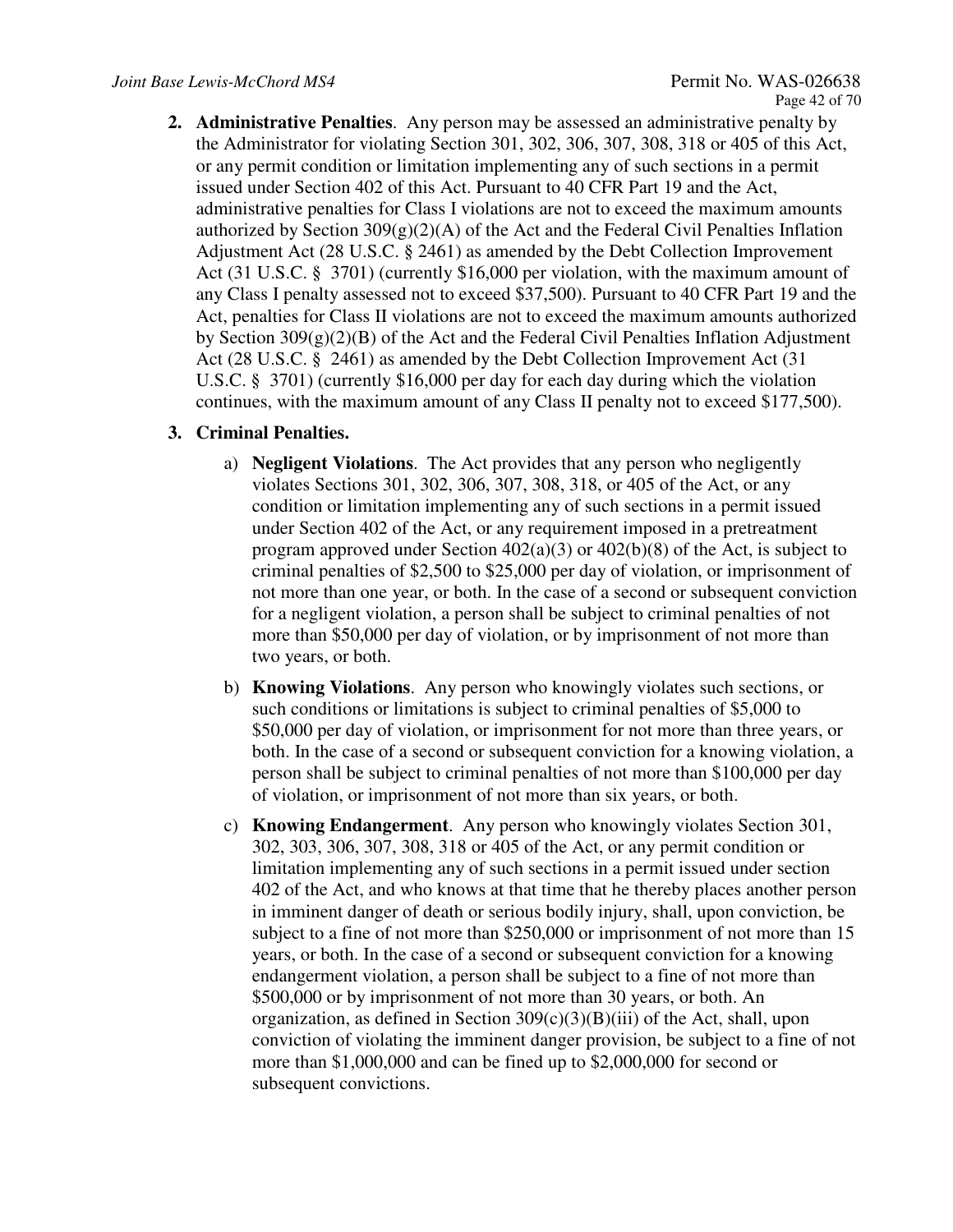d) **False Statements**. The Act provides that any person who falsifies, tampers with, or knowingly renders inaccurate any monitoring device or method required to be maintained under this permit shall, upon conviction, be punished by a fine of not more than \$10,000, or by imprisonment for not more than two years, or both. If a conviction of a person is for a violation committed after a first conviction of such person under this paragraph, punishment is a fine of not more than \$20,000 per day of violation, or by imprisonment of not more than four years, or both. The Act further provides that any person who knowingly makes any false statement, representation, or certification in any record or other document submitted or required to be maintained under this permit, including monitoring reports or reports of compliance or non-compliance shall, upon conviction, be punished by a fine of not more than \$10,000 per violation, or by imprisonment for not more than six months per violation, or by both.

**C. Need to Halt or Reduce Activity not a Defense**. It shall not be a defense for the Permittee in an enforcement action that it would have been necessary to halt or reduce the permitted activity in order to maintain compliance with this permit.

**D. Duty to Mitigate.** The Permittee must take all reasonable steps to minimize or prevent any discharge or disposal in violation of this Permit that has a reasonable likelihood of adversely affecting human health or the environment.

**E. Proper Operation and Maintenance.** The Permittee must at all times properly operate and maintain all facilities and systems of treatment and control (and related appurtenances) which are installed or used by the Permittee to achieve compliance with the conditions of this permit. Proper operation and maintenance also includes adequate laboratory controls and appropriate quality assurance procedures. This provision requires the operation of back-up or auxiliary facilities or similar systems which are installed by the Permittee only when the operation is necessary to achieve compliance with the conditions of the permit.

## **F. Bypass of Treatment Facilities.**

**1. Bypass not exceeding limitations**. The Permittee may allow any bypass to occur that does not cause effluent limitations to be exceeded, but only if it also is for essential maintenance to assure efficient operation. These bypasses are not subject to the provisions of paragraphs 2 and 3 of this Part.

#### **2. Notice**.

- a) Anticipated bypass. If the Permittee knows in advance of the need for a bypass, it must submit prior written notice, if possible at least 10 days before the date of the bypass.
- b) Unanticipated bypass. The Permittee must submit notice of an unanticipated bypass as required under Part V.K of this Permit.
- **3. Prohibition of bypass.** The intentional bypass of stormwater from all or any portion of a stormwater treatment BMP whenever the design capacity of the treatment BMP is not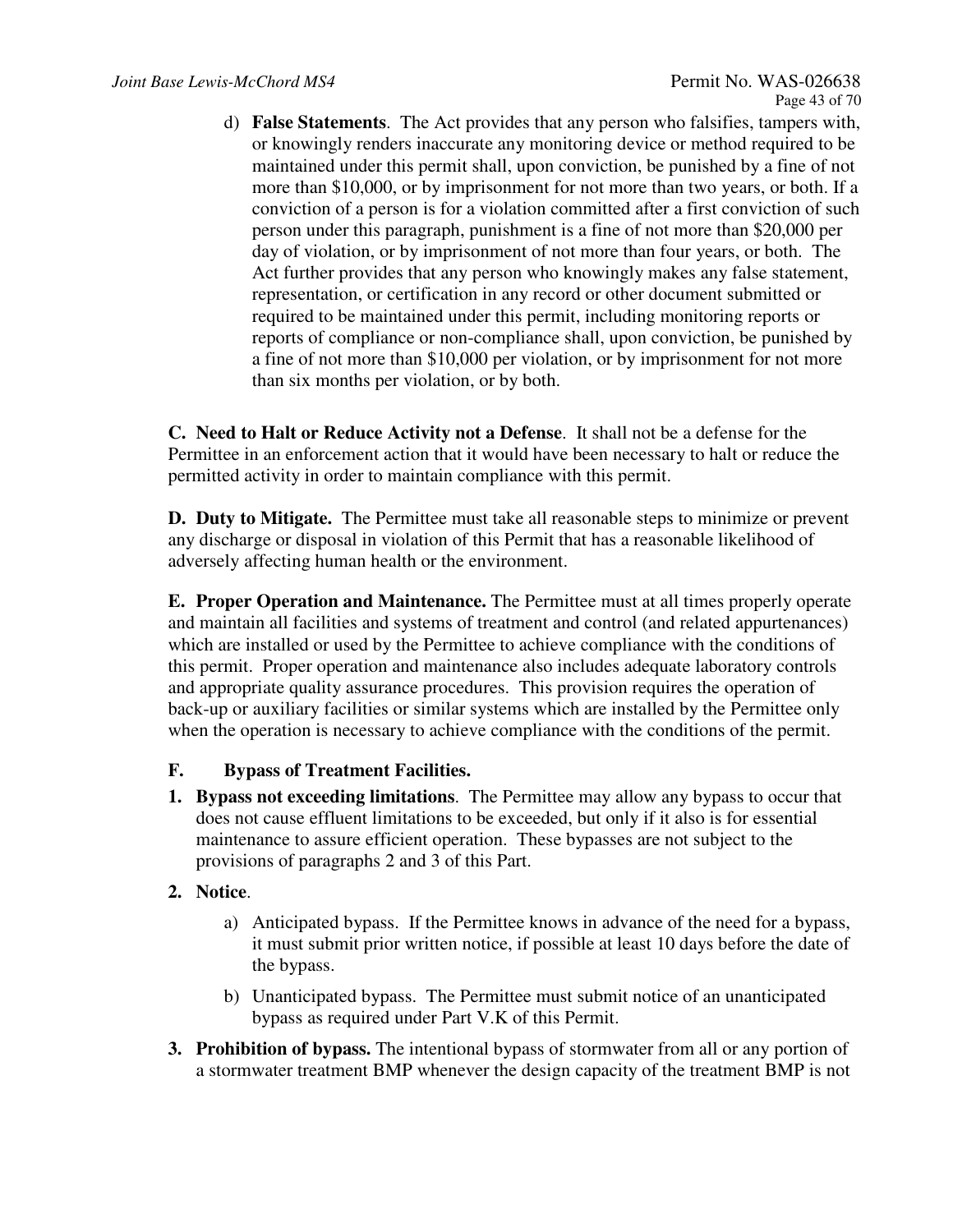exceeded is prohibited, and the Director of the Office of Compliance and Enforcement may take enforcement action against the Permittee for such bypass, unless:

- a) The bypass was unavoidable to prevent loss of life, personal injury, or severe property damage;
- b) There were no feasible alternatives to the bypass, such as the use of auxiliary treatment facilities, retention of untreated stormwater, or maintenance during normal dry weather. This condition is not satisfied if adequate back-up equipment should have been installed in the exercise of reasonable engineering judgment to prevent a bypass that occurred during normal periods of dry weather or preventive maintenance; and
- c) The Permittee submitted notices as required under paragraph 2 of this Part.
- **4.** EPA's Director of the Office of Compliance and Enforcement may approve an anticipated bypass, after considering its adverse effects, if the Director determines that it will meet the three conditions listed above in paragraph 3.a. of this Part.

## **G. Upset Conditions**

- **1. Effect of an upset**. An upset constitutes an affirmative defense to an action brought for noncompliance with such technology-based permit effluent limitations if the Permittee meets the requirements of G.2 of this Part. No determination made during administrative review of claims that noncompliance was caused by upset, and before an action for noncompliance, is final administrative action subject to judicial review.
- **2. Conditions necessary for a demonstration of upset**. To establish the affirmative defense of upset, the Permittee must demonstrate, through properly signed, contemporaneous operating logs, or other relevant evidence that:
	- a) An upset occurred and that the Permittee can identify the cause(s) of the upset;
	- b) The permitted facility was at the time being properly operated;
	- c) The Permittee submitted notice of the upset as required under Part V.K; and
	- d) The Permittee complied with any remedial measures required under Part V.D.
- **3. Burden of proof.** In any enforcement proceeding, the Permittee seeking to establish the occurrence of an upset has the burden of proof.

**H. Toxic Pollutants.** The Permittee must comply with effluent standards or prohibitions established under Section 307(a) of the Act for toxic pollutants within the time provided in the regulations that establish those standards or prohibitions, even if the permit has not yet been modified to incorporate the requirement.

**I. Planned Changes.** The Permittee must give notice to the Director as soon as possible of any planned physical alterations or additions to the permitted facility whenever: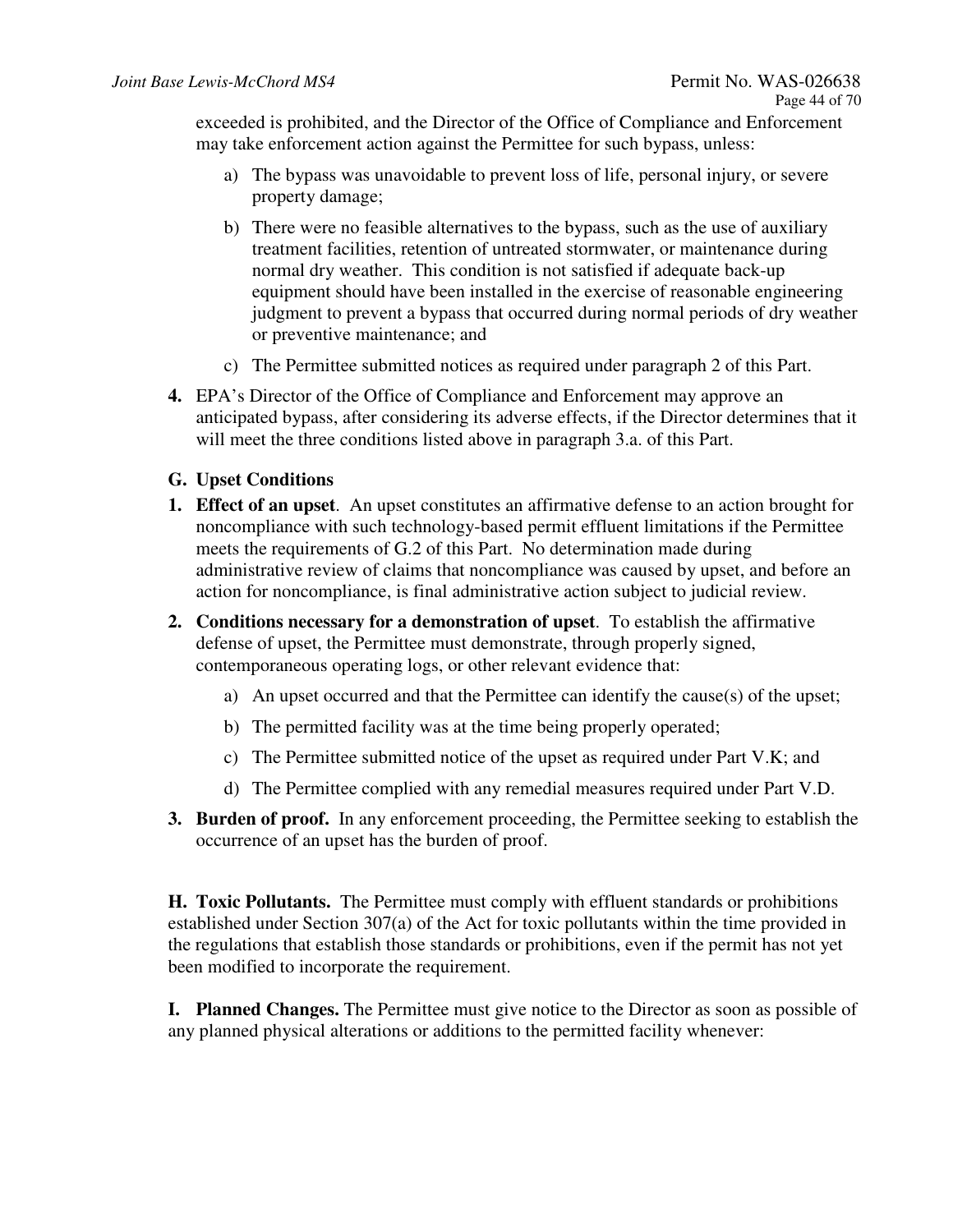**1.**The alteration or addition to a permitted facility may meet one of the criteria for determining whether a facility is a new source as determined in 40 CFR §122.29(b); or

**2.**The alteration or addition could significantly change the nature or increase the quantity of pollutants discharged. This notification applies to pollutants that are not subject to effluent limitations in the permit.

**J. Anticipated Noncompliance.** The Permittee must give advance notice to the Director of any planned changes in the permitted facility or activity that may result in noncompliance with this permit.

## **K. Twenty-Four Hour Reporting.**

- **1.** The Permittee must report the following occurrences of noncompliance by telephone within 24 hours from the time the Permittee becomes aware of the circumstances:
	- a) any discharge to or from the MS4 which could result in noncompliance that endangers health or the environment;
	- b) any unanticipated bypass that exceeds any effluent limitation in the permit (See Part V.F);
	- c) any upset that exceeds any effluent limitation in the permit (See Part V.G);
- **2.** A written submission must also be provided within five days of the time you become aware of the circumstances. The written submission must contain a description of the noncompliance and its cause; the period of noncompliance, including exact dates and times, and if the noncompliance has not been corrected, the anticipated time it is expected to continue; and steps taken or planned to reduce, eliminate, and prevent reoccurrence of the noncompliance.
- **3.** The following shall be included as information which must be reported within 24 hours under this paragraph.
	- a) Any unanticipated bypass which exceeds any effluent limitation in the permit. (See 40 CFR §122.41(g).)
	- b) Any upset which exceeds any effluent limitation in the permit (See 40 CFR  $122.41(n)(1)$ .
- **4.** The Director of the Office of Compliance and Enforcement may waive the written report on a case-by-case basis if the oral report has been received within 24 hours by the NPDES Compliance Hotline in Seattle, Washington, by telephone, (206) 553-1846.
- **5.** Reports must be submitted to the addresses in Part IV.D.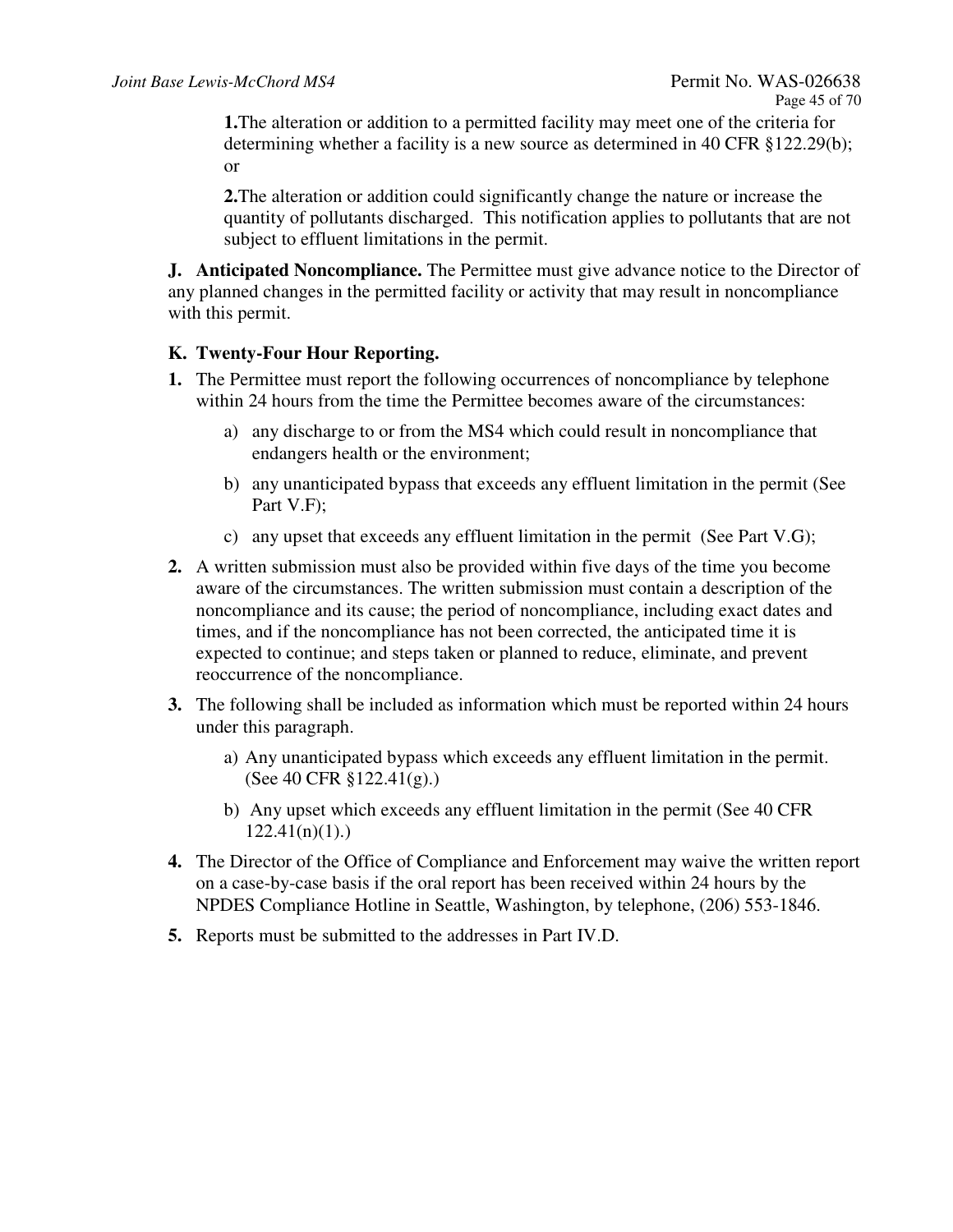**L. Other Noncompliance.** The Permittee must report all instances of noncompliance, not required to be reported within 24 hours, as part of each Annual Report as required in Part IV.C.2. Noncompliance reports must contain the information listed in Part V.K. of this permit

## **VI. General Provisions**

**A. Permit Actions.** This permit may be modified, revoked and reissued, or terminated for cause as specified in 40 CFR §§ 122.62, 122.64, or 124.5. The filing of a request by the Permittee for a permit modification, revocation and reissuance, termination, or a notification of planned changes or anticipated noncompliance, does not stay any permit condition.

**B. Duty to Reapply.** If the Permittee intends to continue an activity regulated by this permit after the expiration date of this permit, the Permittee must apply for and obtain a new permit. In accordance with 40 CFR §122.21(d), and unless permission for the application to be submitted at a later date has been granted by the Director, the Permittee must submit a new application at least 180 days before the expiration date of the permit, or in conjunction with the fourth Annual Report. The reapplication package must contain the information required by 40 CFR §122.21(f) which includes: name and mailing address(es) of the Permittee(s) that operate the MS4(s), and names and titles of the primary administrative and technical contacts for the municipal Permittee(s). In addition, the Permittee must identify the identification number of the existing NPDES MS4 permit; any previously unidentified water bodies that receive discharges from the MS4; a summary of any known water quality impacts on the newly identified receiving waters; a description of any changes to the number of applicants; and any changes or modifications to the Stormwater Management Program. The re-application package may incorporate by reference the fourth Annual Report when the reapplication requirements have been addressed within that report.

**C. Duty to Provide Information.** The Permittee must furnish to the Director, within the time specified in the request, any information that the Director may request to determine whether cause exists for modifying, revoking and reissuing, or terminating this permit, or to determine compliance with this permit. The Permittee must also furnish to the Director, upon request, copies of records required to be kept by this permit.

**D. Other Information.** When the Permittee becomes aware that it failed to submit any relevant facts in a permit application, or that it submitted incorrect information in a permit application or any report to the Director, the Permittee must promptly submit the omitted facts or corrected information.

**E. Signatory Requirements.** All applications, reports or information submitted to the Director must be signed and certified as follows.

- **1.** All permit applications must be signed as follows:
	- a) For a corporation: by a responsible corporate officer.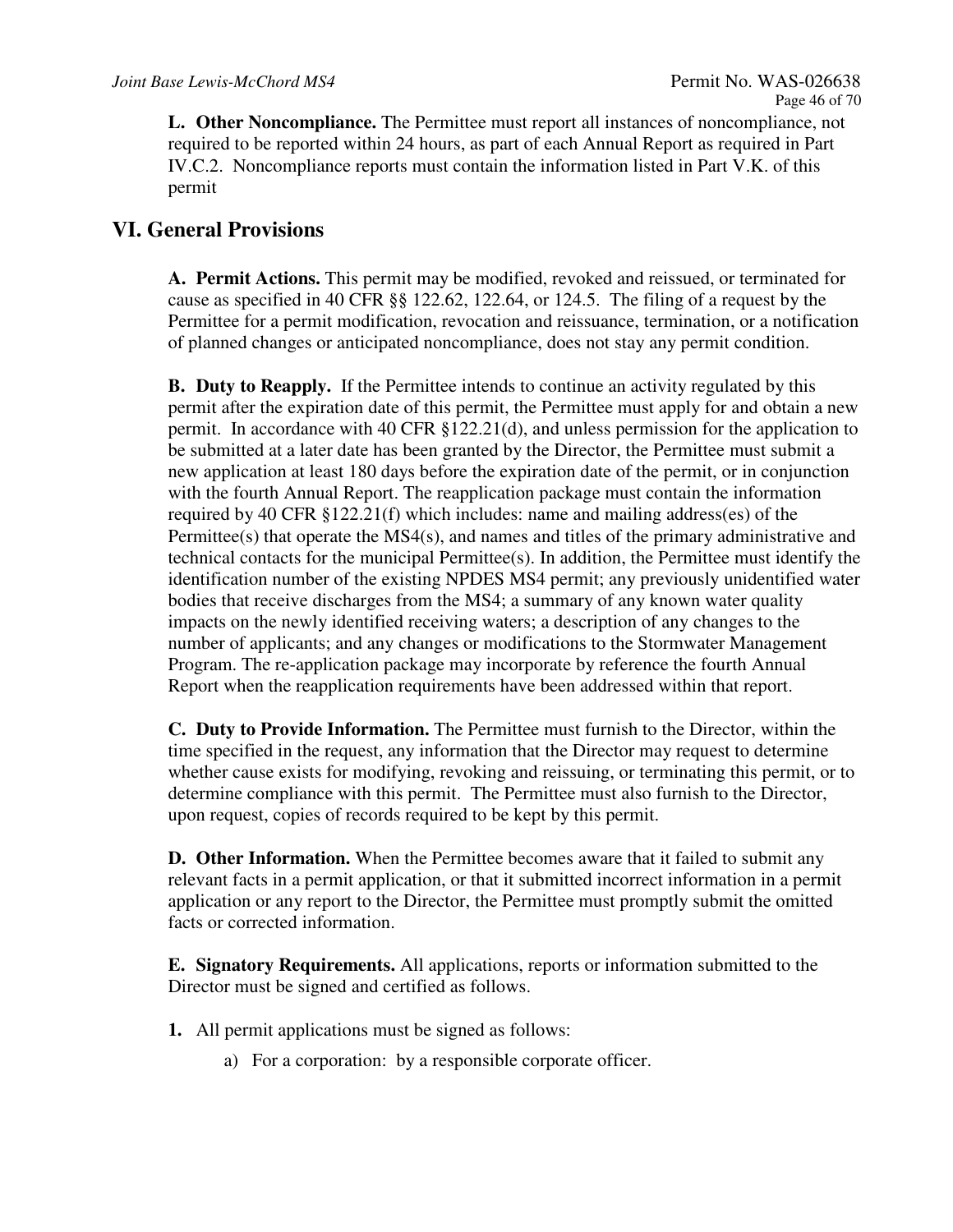- b) or a partnership or sole proprietorship: by a general partner or the proprietor, respectively.
- c) For a municipality, state, federal, or other public agency: by either a principal executive officer or ranking elected official.
- **2.** All reports required by the permit and other information requested by the Director must be signed by a person described above or by a duly authorized representative of that person. A person is a duly authorized representative only if:
	- a) The authorization is made in writing by a person described above;
	- b) The authorization specifies either an individual or a position having responsibility for the overall operation of the regulated facility or activity, such as the position of plant manager, operator of a well or a well field, superintendent, position of equivalent responsibility, or an individual or position having overall responsibility for environmental matters for the organization; and
	- c) The written authorization is submitted to the Director.
- **3. Changes to authorization**. If an authorization under Part VI.E.2 is no longer accurate because a different individual or position has responsibility for the overall operation of the facility, a new authorization satisfying the requirements of Part VI.E.2 must be submitted to the Director prior to or together with any reports, information, or applications to be signed by an authorized representative.
- **4. Certification.** Any person signing a document under this Part must make the following certification:

"I certify under penalty of law that this document and all attachments were prepared under my direction or supervision in accordance with a system designed to assure that qualified personnel properly gather and evaluate the information submitted. Based on my inquiry of the person or persons who manage the system, or those persons directly responsible for gathering the information, the information submitted is, to the best of my knowledge and belief, true, accurate, and complete. I am aware that there are significant penalties for submitting false information, including the possibility of fine and imprisonment for knowing violations."

**F. Availability of Reports.** In accordance with 40 CFR Part 2, information submitted to EPA pursuant to this permit may be claimed as confidential by the Permittee. In accordance with the Act, permit applications, permits and effluent data are not considered confidential. Any confidentiality claim must be asserted at the time of submission by stamping the words "confidential business information" on each page containing such information. If no claim is made at the time of submission, EPA may make the information available to the public without further notice to the Permittee. If a claim is asserted, the information will be treated in accordance with the procedures in 40 CFR Part 2, Subpart B (Public Information) and 41 Fed. Reg. 36902 through 36924 (September 1, 1976), as amended.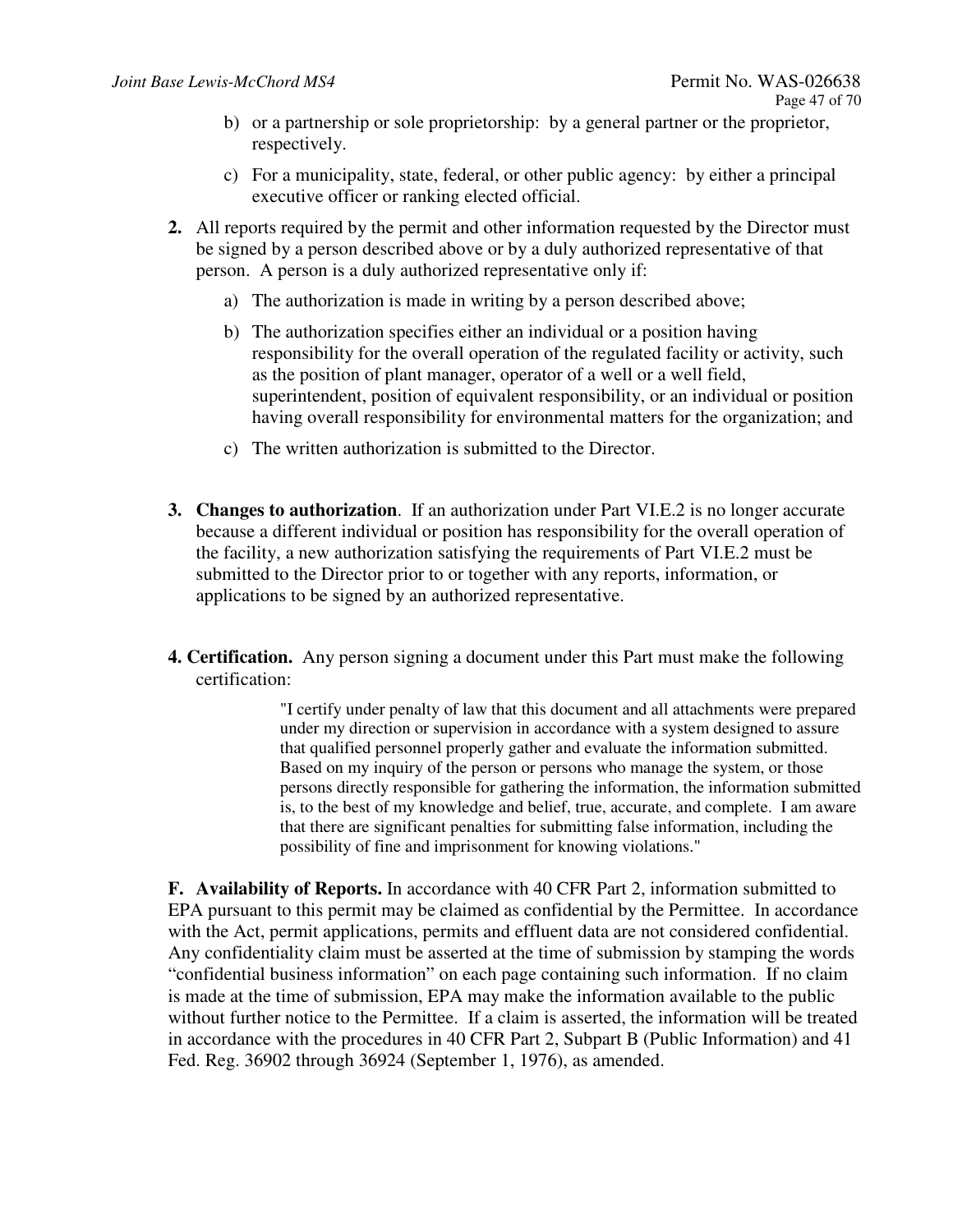**G. Inspection and Entry.** The Permittee must allow the Director or an authorized representative (including an authorized contractor acting as a representative of the Director), upon the presentation of credentials and other documents as may be required by law, to:

- **1.** Enter upon the Permittee's premises where a regulated facility or activity is located or conducted, or where records must be kept under the conditions of this permit;
- **2.** Have access to and copy, at reasonable times, any records that must be kept under the conditions of this permit;
- **3.** Inspect at reasonable times any facilities, equipment (including monitoring and control equipment), practices, or operations regulated or required under this permit; and
- **4.** Sample or monitor at reasonable times, for the purpose of assuring permit compliance or as otherwise authorized by the Act, any substances or parameters at any location.

**H. Property Rights.** The issuance of this permit does not convey any property rights of any sort, or any exclusive privileges, nor does it authorize any injury to persons or property or invasion of other private rights, nor any infringement of state or local laws or regulations.

**I. Transfers.** This permit is not transferable to any person except after notice to the Director. The Director may require modification or revocation and reissuance of the permit to change the name of the Permittee and incorporate such other requirements as may be necessary under the Act. (See 40 CFR §122.61; in some cases, modification or revocation and reissuance is mandatory.)

## **J. State/Tribal Environmental Laws**

- **1.** Nothing in this permit shall be construed to preclude the institution of any legal action or relieve the Permittee from any responsibilities, liabilities, or penalties established pursuant to any applicable State/Tribal law or regulation under authority preserved by Section 510 of the Act.
- **2.** No condition of this permit releases the Permittee from any responsibility or requirements under other environmental statutes or regulations.

**K. Oil and Hazardous Substance Liability.** Nothing in this permit shall be constructed to preclude the institution of any legal action or relieve the Permittee from any responsibilities, liabilities, or penalties to which the Permittee is or may be subject under Section 311 of the CWA or Section 106 of the Comprehensive Environmental Response, Compensation and Liability Act of 1980 (CERCLA).

**L. Severability.** The provisions of this permit are severable, and if any provision of this permit, or the application of any provision of this permit to any circumstance, is held invalid, the application of such provision to the circumstances, and the remainder of this permit shall not be affected thereby.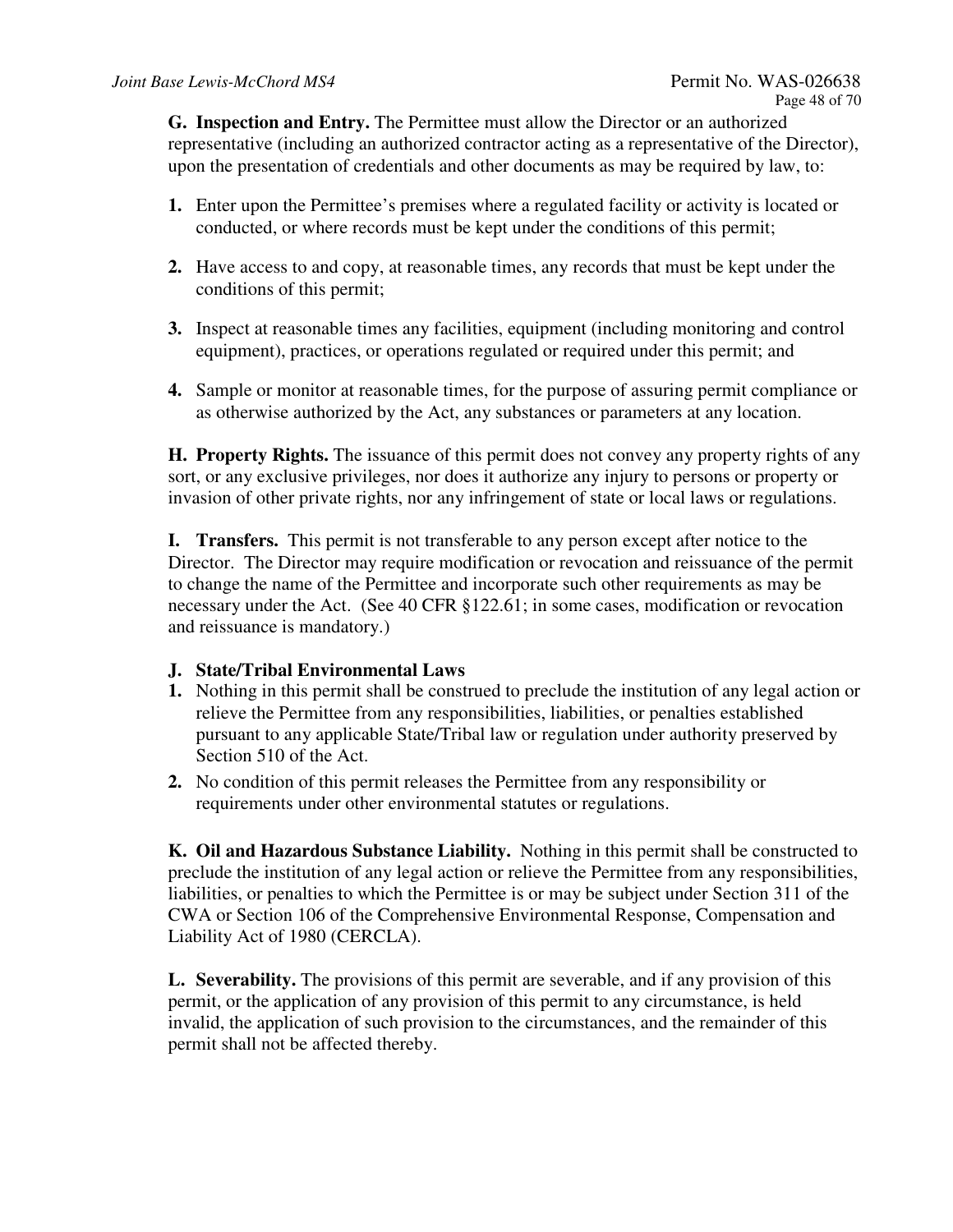## **VII. Definitions and Acronyms**

All definitions contained in Section 502 of the Act and 40 CFR Part 122 apply to this permit and are incorporated herein by reference. For convenience, simplified explanations of some regulatory/statutory definitions have been provided but, in the event of a conflict, the definition found in the statute or regulation takes precedence.

"Administrator" means the Administrator of the EPA, or an authorized representative.

"Air Operations Areas" or AOAs, is defined in the *Aviation Stormwater Design Manual - Managing Wildlife Hazards Near Airports* (December 2008). For the purposes of this Permit, the term AOA means any area of an airport used or intended to be used for landing, takeoff, or surface maneuvering of aircraft. This includes such paved or unpaved areas that are used or intended to be used for the unobstructed movement of aircraft in addition to associated runways, taxiways, or aprons. For the purposes of this permit, the term AOA also includes the following unique subareas as defined in the *Aviation Stormwater Design Manual - Managing Wildlife Hazards Near Airports* (December 2008) and described in this Part: Clearway, Object-Free Area, Runway Protection Zone, Runway Safety Area, and Taxiway Safety Areas. See: http://www.wsdot.wa.gov/aviation/AirportStormwaterGuidanceManual.htm

 "AKART" means all known, available and reasonable methods of prevention, control and treatment, and refers to the State of Washington Water Pollution Control Act, Chapter 90.48.010 and 90.48.520 RCW.

"Best Management Practices (BMPs)" means schedules of activities, prohibitions of practices, maintenance procedures, and other management practices to prevent or reduce the pollution of waters of the United States and waters of the State. BMPs also include treatment requirements, operating procedures, and practices to control runoff, spillage or leaks, sludge or waste disposal, or drainage from raw material storage. See "stormwater control measure (SCM)."

"Bioretention" is the water quality and water quantity stormwater management practice using the chemical, biological and physical properties of plants, microbes and soils for the removal of pollution from stormwater runoff. Biorentention, for the purpose of this permit, means engineered facilities that store and treat stormwater by passing it through a specified soil profile, and either retain or detain the treated stormwater for flow attenuation. Refer to the 2012 *Stormwater Management Manual for Western Washington,* Chapter 7 of *Volume V – Runoff Treatment BMPs* for Bioretention BMP types and design specifications.

"Bypass" means the intentional diversion of waste streams from any portion of a treatment facility. See 40 CFR §122.41(m)(1)(i).

 **"**Canopy Interception**"** is the interception of precipitation, by leaves and branches of trees and vegetation that does not reach the soil.

"Clearway," as defined in the *Aviation Stormwater Design Manual - Managing Wildlife Hazards Near Airports* (December 2008), means a defined rectangular area beyond the end of a runway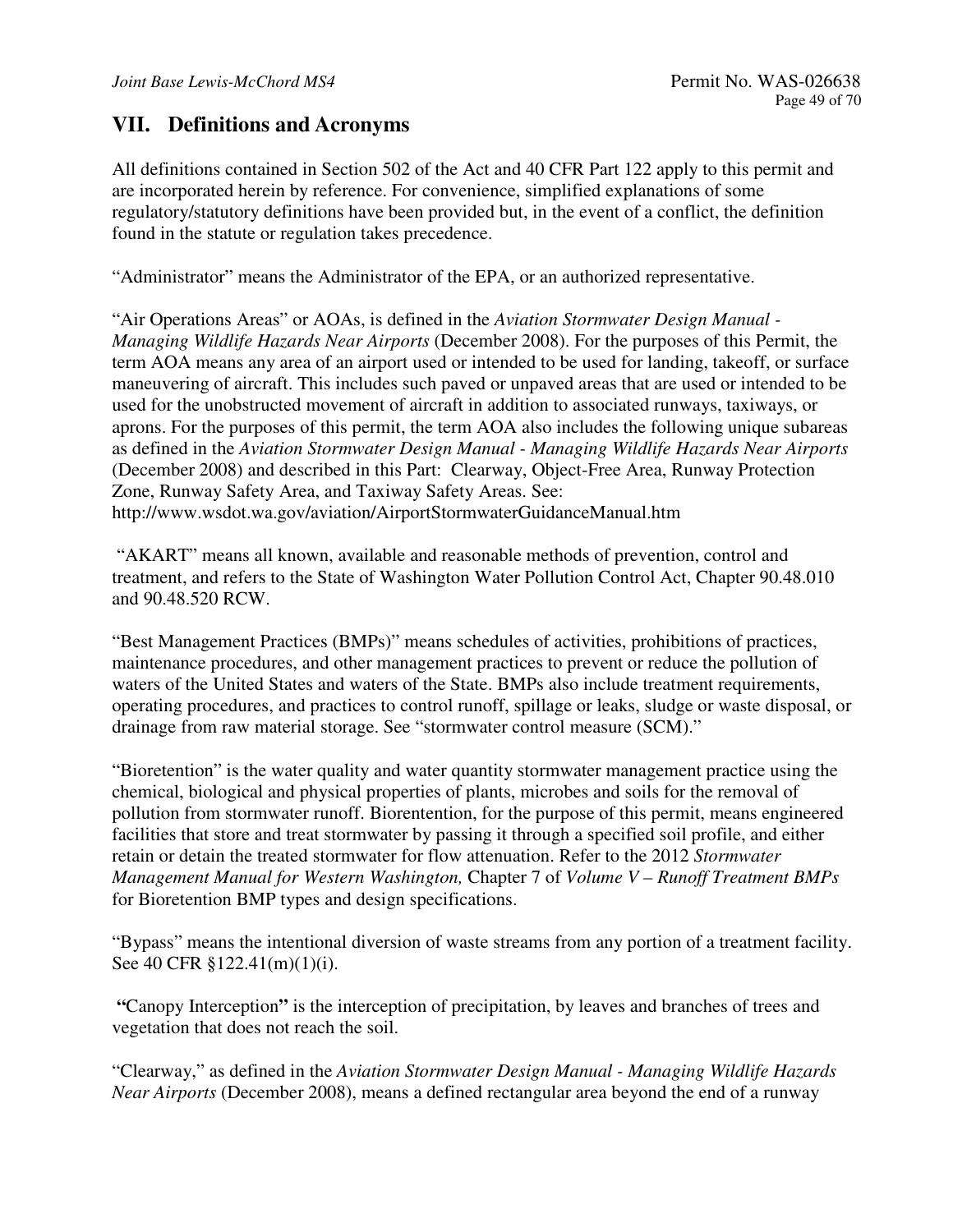cleared or suitable for use in lieu of runway to satisfy takeoff distance requirements. This is the region of space above an inclined plane that leaves the ground at the end of the runway. See: http://www.wsdot.wa.gov/aviation/AirportStormwaterGuidanceManual.htm

 "Construction General Permit or CGP" means the current version of the U.S. Environmental Protection Agency's *NPDES General Permit for Stormwater Discharges from Construction Activities in Washington, Permit No.WAR12-000F.* The permit is posted on EPA's website at *www.epa.gov/npdes/stormwater/cgp.* 

**"**Common Plan of Development**"** is a contiguous construction project where multiple separate and distinct construction activities may be taking place at different times on different schedules but under one plan. The "plan" is broadly defined as any announcement or piece of documentation or physical demarcation indicating construction activities may occur on a specific plot; included in this definition are most subdivisions and industrial parks.

"Construction Activity" includes, but is not limited to, clearing, grading, excavation, and other site preparation work related to construction of residential buildings and non-residential buildings, and heavy construction (e.g., highways, streets, bridges, tunnels, pipelines, transmission lines and industrial non-building structures). See "Stormwater Discharge Associated with Construction Activity."

"Control Measure" as used in this permit, refers to any Best Management Practice or other method used to prevent or reduce the discharge of pollutants to waters of the United States and waters of the State.

"Converted vegetation" or converted vegetation areas, means the surfaces on a project site where native vegetation, pasture, scrub/shrub, or unmaintained non-native vegetation (e.g., himalayan blackberry, scotch broom) are converted to lawn or landscaped areas, or where native vegetation is converted to pasture.

 "CWA" or "The Act" means the Clean Water Act (formerly referred to as the Federal Water Pollution Control Act or Federal Water Pollution Control Act Amendments of 1972) Pub.L. 92-500, as amended by Pub. L. 95-217, Pub. L. 95-576, Pub. L. 96-483 and Pub. L. 97-117, 33 U.S.C. 1251 et seq.

"Director" means the Environmental Protection Agency Region 10 Regional Administrator, the Director of the Office of Water and Watersheds, the Director of the Office of Compliance and Enforcement, or an authorized representative.

"Discharge" when used without a qualifier, refers to "discharge of a pollutant" as defined at 40 CFR §122.2.

"Discharge of a pollutant" means (a) any addition of any "pollutant" or combination of pollutants to "waters of the United States" from any "point source," or (b) any addition of any pollutant or combination of pollutants to the waters of the "contiguous zone" or the ocean from any point source other than a vessel or other floating craft which is being used as a means of transportation. This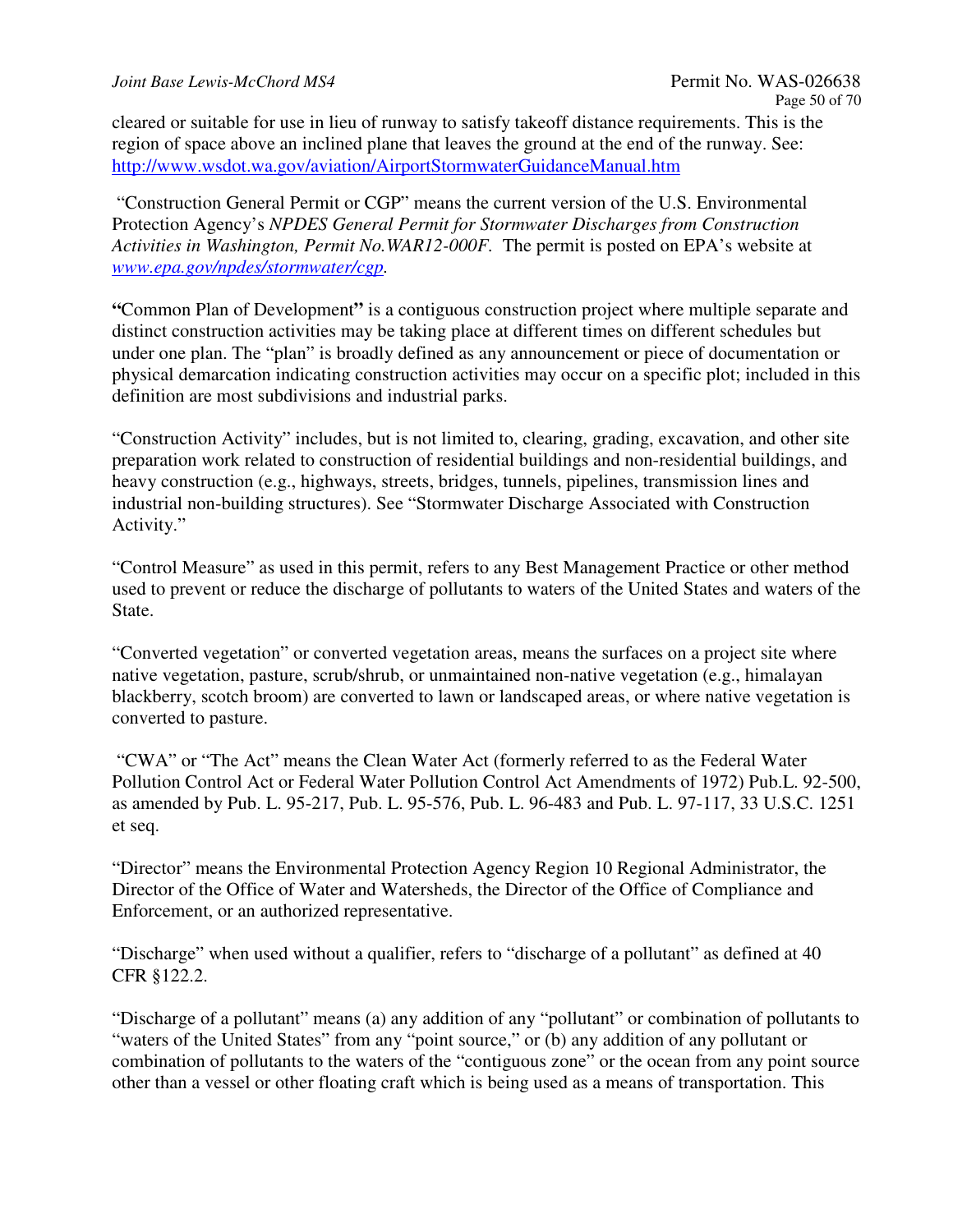#### *Joint Base Lewis-McChord MS4* **Permit No. WAS-026638**

definition includes additions of pollutants into waters of the United States from: surface runoff which is collected or channeled by man; discharges through pipes, sewers, or other conveyances owned by a State, municipality, or other person which do not lead to a treatment works; and discharges through pipes, sewers, or other conveyances, leading into privately owned treatment works. This term does not include an addition of pollutants by any "indirect discharger."

"Discharge-related Activities" include: activities which cause, contribute to, or result in stormwater point source pollutant discharges, and measures to control such stormwater discharges, including the siting, construction, and operation of best management practices to control, reduce or prevent stormwater pollution.

"Discharge Monitoring Report or DMR" means the EPA uniform national form, including any subsequent additions, revisions or modification for the reporting of self monitoring results by the Permittee. See 40 CFR §122.2.

"Disconnect" for the purposes of this permit, means the change from a direct discharge into receiving waters to one in which the discharged water flows across a vegetated surface, through a constructed water or wetlands feature, through a vegetated swale, or other attenuation or infiltration device before reaching the receiving water.

"Effective impervious surfaces" are those impervious surfaces that are connected via sheet flow or discrete conveyance to a drainage system. (Impervious surfaces are considered ineffective if: 1) the runoff is dispersed through at least one hundred feet of native vegetation in accordance with BMT T55.30 – "Full Dispersion" as described in Chapter 5 of Volume V of the 2012 *Stormwater Management Manual for Western Washington*; or 2) residential roof runoff is infiltrated in accordance with Downspout Full Infiltration Systems in BMP T5.10A in Volume III *–Hydrologic Analysis and Flow Control BMPs* of the 2012 *Stormwater Management Manual for Western Washington;* or 3) approved continuous runoff modeling methods indicate that the entire runoff file is infiltrated.

"Engineered Infiltration" is an underground device or system designed to accept stormwater and slowly exfiltrates it into the underlying soil. This device or system is designed based on soil tests that define the infiltration rate.

"Erodible or leachable materials" means wastes, chemicals, or other substances that measurably alter the physical or chemical characteristics of runoff when exposed to rainfall. Examples include erodible soils that are stockpiled, uncovered process wastes, manure, fertilizers, oily substances, ashes, kiln dust, and garbage dumpster leakage.

"Erosion" means the process of carrying away soil particles by the action of water.

"Evaporation" means rainfall that is changed or converted into a vapor.

"Evapotranspiration" means the sum of evaporation and transpiration of water from the earth's surface to the atmosphere. It includes evaporation of liquid or solid water plus the transpiration from plants.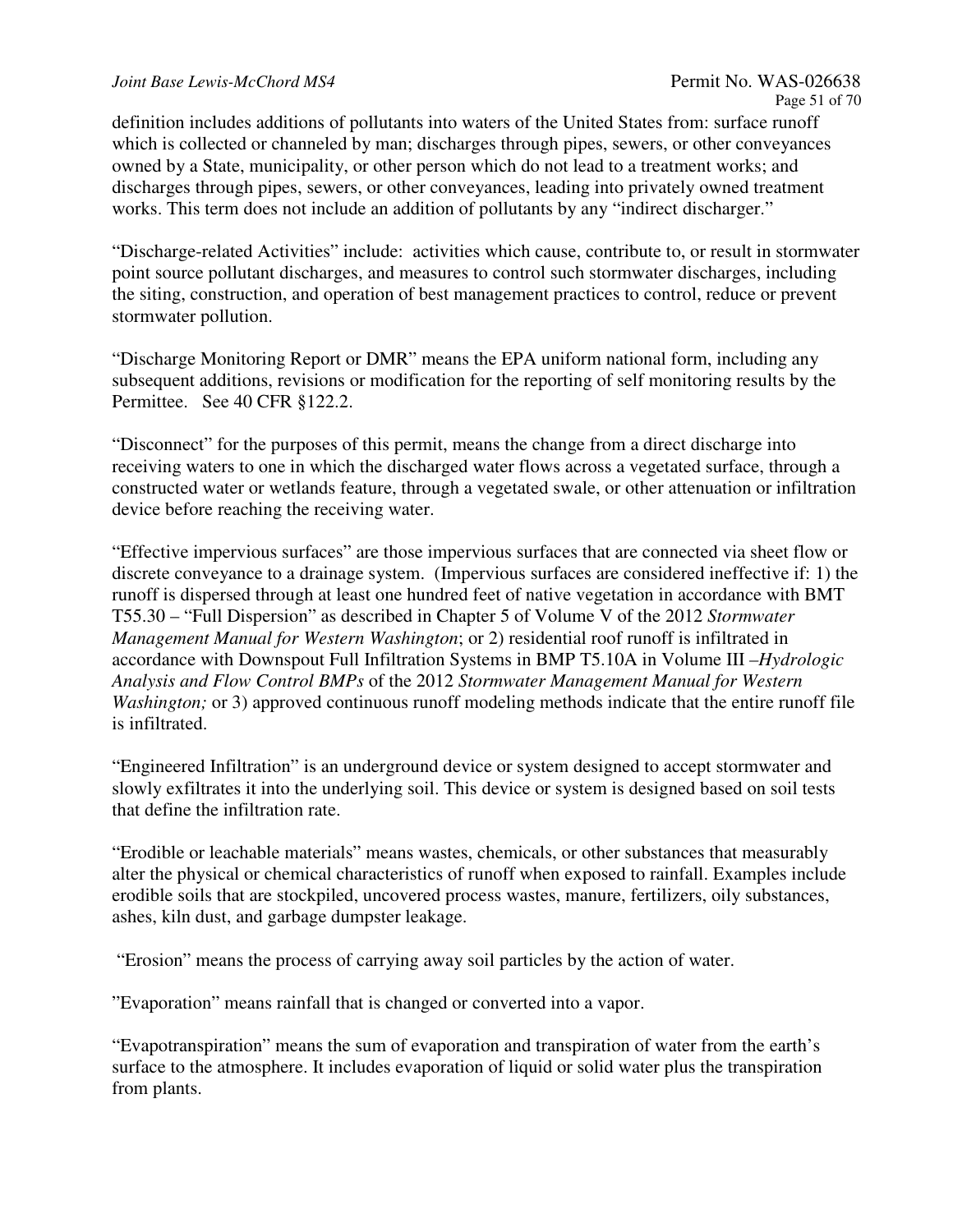"Extended Filtration" is a structural stormwater device which filters stormwater runoff through a soil media and collects it an under drain which slowly releases it after the storm is over.

"EPA" means the Environmental Protection Agency Regional Administrator, the Director of the Office of Water and Watersheds, or an authorized representative.

"Facility or Activity" means any NPDES "point source" or any other facility or activity (including land or appurtenances thereto) that is subject to regulation under the NPDES program.

"Green infrastructure" means runoff management approaches and technologies that utilize, enhance and/or mimic the natural hydrologic cycle processes of infiltration, evapotranspiration and reuse.

"Hard surface" means an impervious surface, a permeable pavement, or a vegetated roof.

"Hydromodification" means changes to the stormwater runoff characteristics of a watershed caused by changes in land use.

"Hyperchlorinated**"** means water that contains more than 10 mg/Liter chlorine.

"Illicit Connection" means any man-made conveyance connecting an illicit discharge directly to a municipal separate storm sewer.

"Illicit Discharge" is defined at 40 CFR §122.26(b)(2) and means any discharge to a municipal separate storm sewer that is not entirely composed of stormwater, except discharges authorized under an NPDES permit (other than the NPDES permit for discharges from the MS4) and discharges resulting from fire fighting activities.

"Impaired Water**"** (or "Water Quality Impaired Water") for purposes of this permit means any water body identified by the State of Washington or EPA pursuant to Section 303(d) of the Clean Water Act as not meeting applicable State water quality standards. Impaired waters include both waters with approved or established Total Maximum Daily Loads (TMDLs), and those for which a TMDL has not yet been approved or established.

"Impervious surface" means a non-vegetated surface area that either prevents or retards the entry of water into the soil mantle as under natural conditions prior to development. "Impervious surface" also means a non-vegetated surface area which causes water to run off the surface in greater quantities (or at an increased rate of flow) than the flow present under natural conditions prior to development. Common impervious surfaces include, but are not limited to: roof tops, walkways, patios, driveways, parking lots or storage areas, concrete or asphalt paving, gravel roads, packed earthen materials, and oiled, macadam or other surfaces which similarly impede the natural infiltration of stormwater. Open, uncovered retention/detention facilities must be considered impervious surfaces for purposes of runoff modeling.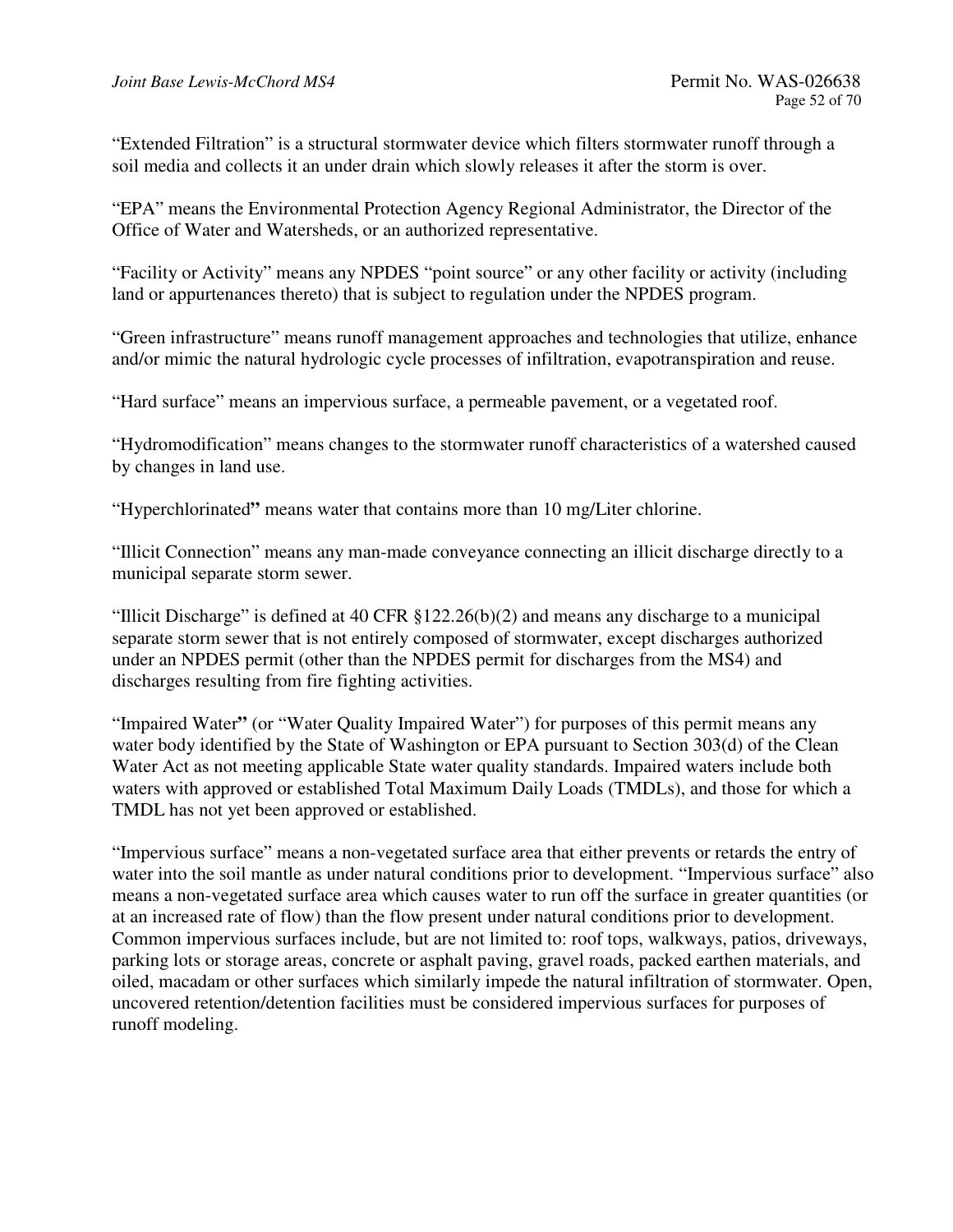"Industrial Activity" as used in this permit refers to the eleven categories of industrial activities included in the definition of discharges of stormwater associated with industrial activity at 40 CFR  $§122.26(b)(14).$ 

"Industrial Stormwater" as used in this permit refers to stormwater runoff from industrial activities, such as those defined in 40 CFR  $122.26(b)(14)(i-xi)$ .

"Infiltration" is the process by which stormwater penetrates into soil.

"Low Impact Development" or "LID" means a stormwater and land use management strategy that strives to mimic pre-development hydrologic processes of infiltration, filtration, storage, evaporation,and transpiration by emphasizing conservation, use of onsite natural features, site planning, and distributed stormwater management practices that integrated into a project design.

"LID Best Management Practices" or "LID practices," means the distributed stormwater management practices, integrated into a project design, that emphasize pre-disturbance hydrologic processes of infiltration, filtration, storage, evaporation and transpiration. LID BMPs include, but are not limited to, bioretention/rain gardens, permeable pavements, roof downspout controls, dispersion, soil quality and depth, minimal excavation foundations, vegetated roofs, and water reuse.

"LID Principles" means the land use management strategies that emphasize conservation, use of onsite natural features, and site planning to minimize impervious surfaces, native vegetation loss, and stormwater runoff.

"Major storm event" as used in this permit, refers to rainfall greater than the 24 hour- 10 yearrecurrence interval.

"Maintenance" means the repair and maintenance includes activities conducted on currently serviceable structures, facilities, and equipment that involves no expansion or use beyond that previously existing and results in no significant adverse hydrologic impact. It includes those usual activities taken to prevent a decline, lapse, or cessation in the use of structures and systems. Those usual activities may include replacement of dysfunctional facilities, including cases where environmental permits require replacing an existing structure with a different type structure, as long as the functioning characteristics of the original structure are not changed. One example is the replacement of a collapsed, fish blocking, round culvert with a new box culvert under the same span, or width, of roadway. In regard to stormwater facilities, maintenance includes assessment to ensure ongoing proper operation, removal of built up pollutants (i.e. sediments), replacement of failed or failing treatment media, and other actions taken to correct defects as identified in the maintenance standards of Chapter 4, Volume V- *Runoff Treatment BMPs* of the 2012 *Stormwater Management Manual for Western Washington.* See also Road Pavement Maintenance exemptions in Appendix C of this Permit.

"MEP" or "maximum extent practicable," means the technology-based discharge standard for municipal separate storm sewer systems to reduce pollutants in stormwater discharges that was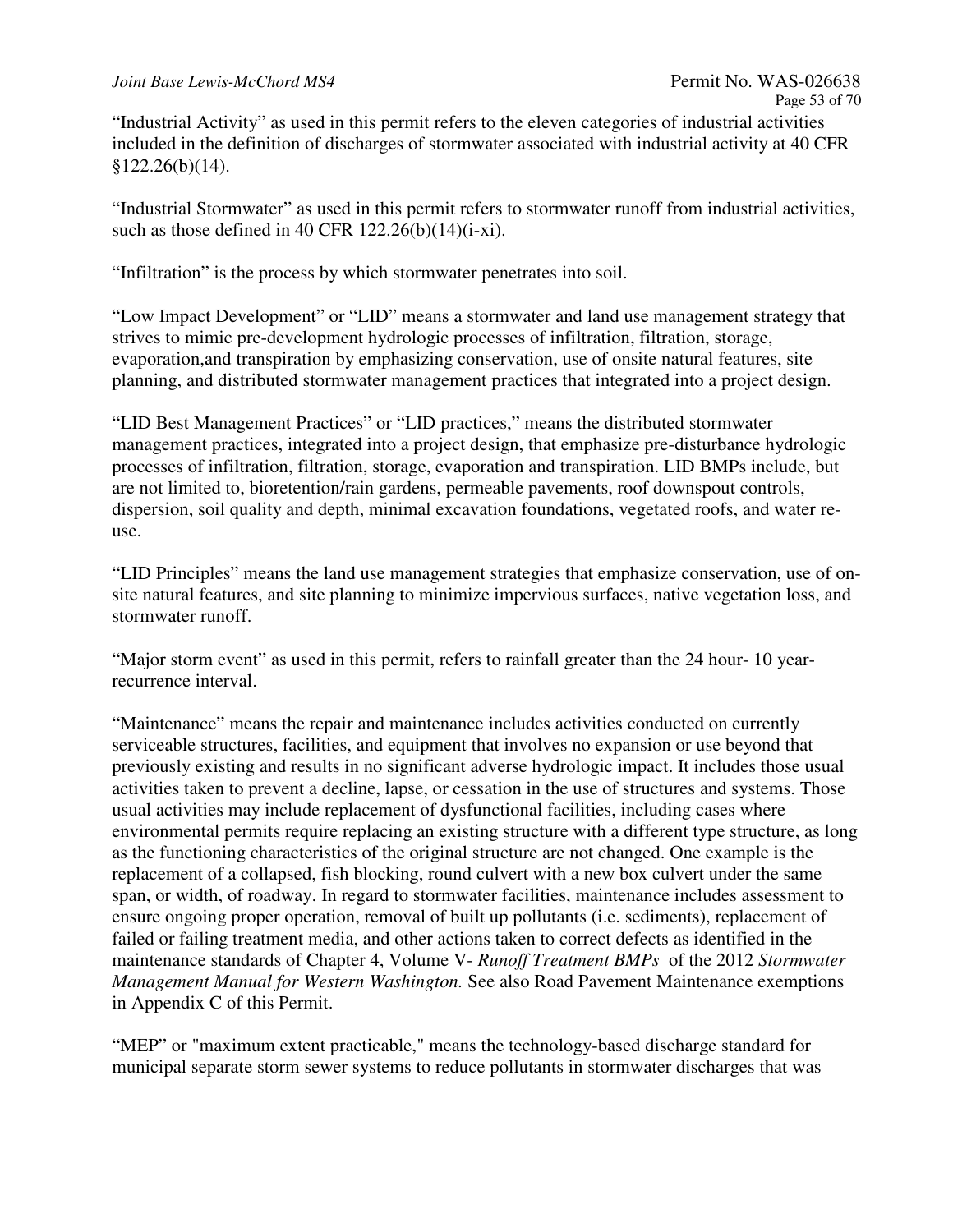#### *Joint Base Lewis-McChord MS4* **Permit No. WAS-026638**

established by CWA Section 402(p). EPA's discussion of MEP as it applies to regulated small MS4s is found at 40 CFR §122.34.

"Measurable Goal" means a quantitative measure of progress in implementing a component of a stormwater management program.

"Minimize" means to reduce and/or eliminate to the extent achievable using control measures (including best management practices) that are technologically available and economically practicable and achievable in light of best industry practices.

"MS4" means "municipal separate storm sewer system" and is used to refer to a Large, Medium, or Small Municipal Separate Storm Sewer System regulated under the federal NPDES permit program. The term, as used within the context of this permit, refers to separate storm sewer system owned or operated within the permit area by JBLM. See "municipal separate storm sewer" below and definitions at 40 CFR 122.26(b)(18), (19)

"Municipality" means a city, town, borough, county, parish, district, association, or other public body created by or under State law and having jurisdiction over disposal of sewage, industrial wastes, or other wastes, or an Indian tribe or an authorized Indian tribal organization, or a designated and approved management agency under Section 208 of the CWA.

"Municipal Separate Storm Sewer" is defined at 40 CFR 122.26(b)(8) and means a conveyance or system of conveyances (including roads with drainage systems, municipal streets, catch basins, curbs, gutters, ditches, man-made channels, or storm drains): (i) Owned or operated by a State, city, town, borough, county, parish, district, association, or other public body (created by or pursuant to State law) having jurisdiction over disposal of sewage, industrial wastes, stormwater, or other wastes, including special districts under State law such as a sewer district, flood control district or drainage district, or similar entity, or an Indian tribe or an authorized Indian tribal organization, or a designated and approved management agency under Section 208 of the CWA that discharges to waters of the United States; (ii) Designed or used for collecting or conveying stormwater; (iii) Which is not a combined sewer; and (iv) Which is not part of a Publicly Owned Treatment Works (POTW) as defined at 40 CFR §122.2.

"Seattle Urbanized Area" means the greater Seattle, Washington, area delineated by the Year 2000 Census by the U.S. Bureau of the Census according to the criteria defined by the Bureau on March 15, 2002 (67 FR 11663) namely, the area consisting of contiguous, densely settled census block groups and census blocks that meet minimum population density requirements, along with adjacent densely settled census blocks that together encompass a population of at least 50,000 people.

"National Pollutant Discharge Elimination System" or "NPDES" means the national program for issuing, modifying, revoking and reissuing, terminating, monitoring and enforcing permits, and imposing and enforcing pretreatment requirements, under Sections 307, 402, 318 and 405 of the CWA. The term includes an "approved program" delegated to a State agency.

"Native vegetation" means vegetation comprised of plant species, other than noxious weeds, that are indigenous to the coastal region of the Pacific Northwest and which reasonably could have been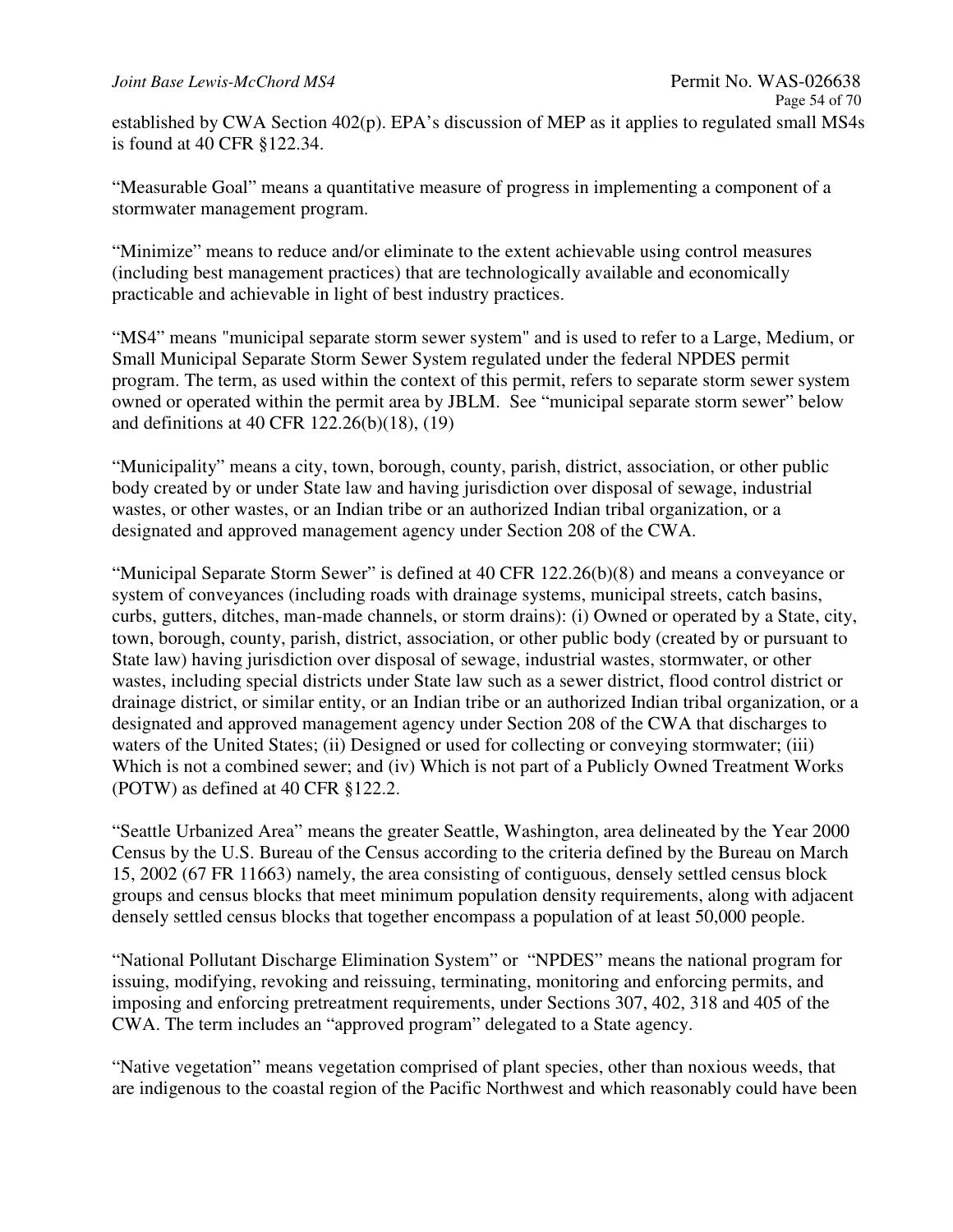expected to naturally occur on the site. Examples include trees such as Douglas Fir, western hemlock, western red cedar, alder, big-leaf maple, and vine maple; shrubs such as willow, elderberry, salmonberry, and salal; and herbaceous plants such as sword fern, foam flower, and fireweed.

"Object-Free Area," as defined in the *Aviation Stormwater Design Manual - Managing Wildlife Hazards Near Airports* (December 2008), means an area on the ground centered on a runway, taxiway, or taxilane centerline provided to enhance the safety of aircraft operations by having the area free of aboveground objects protruding above the Runway Safety Area (RSA, defined below) edge elevation, except for objects that need to be located in the OFA for air navigation or aircraft ground maneuvering purposes. See:

http://www.wsdot.wa.gov/aviation/AirportStormwaterGuidanceManual.htm

"On-site Stormwater Management BMPs" as used in this Permit, means Low Impact Development BMPs or practices.

"Outfall" means a point source (defined below) at the point where a municipal separate storm sewer discharges to waters of the United States and does not include open conveyances connecting two municipal separate storm sewers or pipes, tunnels, or other conveyances which connect segments of the same stream or other waters of the United States and are used to convey waters of the United States.

"Owner or operator" means the owner or operator of any "facility or activity" subject to regulation under the NPDES program.

"Permitting Authority" means U.S. Environmental Protection Agency, or EPA.

"Permeable pavement" means pervious concrete, porous asphalt, permeable pavers or other forms of pervious or porous paving material intended to allow passage of water through the pavement section. It often includes an aggregate base that provides structural support and acts as a stormwater reservoir.

"Pervious Surface" means any surface material that allows stormwater to infiltrate into the ground. Examples include lawn, landscape, pasture, native vegetation areas, and permeable pavements.

"Permeable pavement" or "permeable paving" means surfaces which are designed to accommodate pedestrian, bicycle, and vehicle traffic while allowing infiltration, treatment, and storage of stormwater. General categories of permeable paving systems include: open-graded concrete or hotmix asphalt pavement; aggregate or plastic pavers; and plastic grid systems, as discussed in the *Low Impact Development Technical Guidance Manual for Puget Sound* (December 2012).

"Permanent stormwater management controls" see "post-construction stormwater management controls."

"Point Source" means any discernible, confined, and discrete conveyance, including but not limited to, any pipe, ditch, channel, tunnel, conduit, well, discrete fissure, container, rolling stock,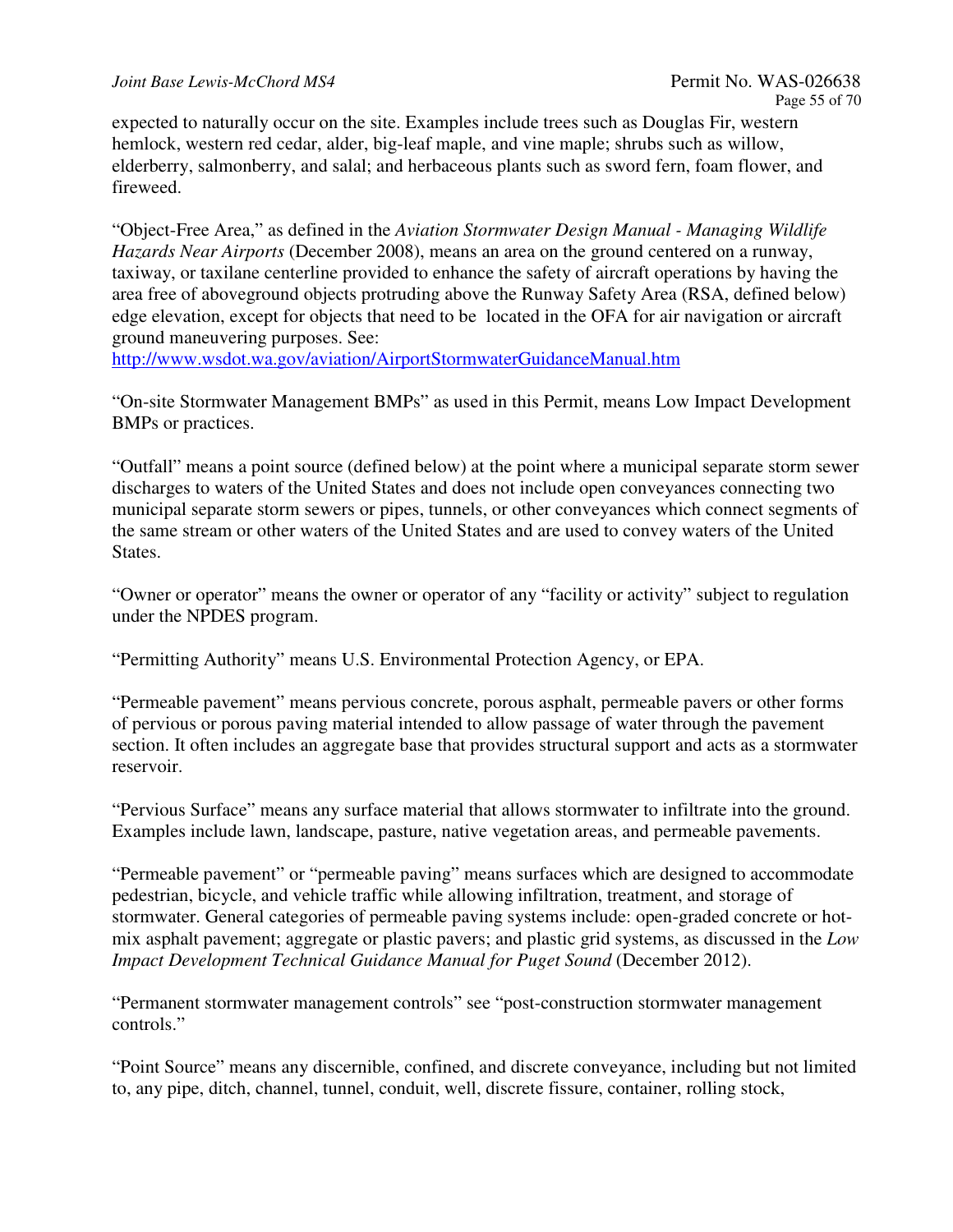concentrated animal feeding operation, landfill leachate collection system, vessel or other floating craft from which pollutants are or may be discharged. This term does not include return flows from irrigated agriculture or agricultural stormwater runoff.

"Pollutant" is defined at 40 CFR §122.2. A partial listing from this definition includes: dredged spoil, solid waste, sewage, garbage, sewage sludge, chemical wastes, biological materials, heat, wrecked or discarded equipment, rock, sand, cellar dirt, and industrial or municipal waste.

"Pollutant(s) of concern" includes any pollutant identified as a cause of impairment of any water body that will receive a discharge from a MS4 authorized under this permit.

"Pollution-generating hard surface (PGHS)" means those hard surfaces considered to be a significant source of pollutants in stormwater runoff. See the listing of surfaces under "pollutiongenerating impervious surface."

"Pollution-generating impervious surface (PGIS)" means those hard surfaces or impervious surfaces considered to be a significant source of pollutants in stormwater runoff. Such surfaces include those which are subject to: vehicular use; industrial activities; or storage of erodible or leachable materials, wastes, or chemicals, and which receive direct rainfall or the run-on or blow-in of rainfall. Metal roofs unless they are coated with an inert, non-leachable material (e.g., baked-on enamel coating); or .roofs that are subject to venting significant amounts of dusts, mists, or fumes from of manufacturing, commercial, or other indoor activities.

"Pollution-generating pervious surface (PGPS)" means any non-impervious surface subject to use vehicle use, industrial activities; or storage of erodible or leachable materials, wastes, or chemicals, and that receive direct rainfall or run-on or blow-in of rainfall, of pesticides and fertilizers or loss of soil. Typical PGPS include permeable pavement subject to vehicular use, lawns and landscaped areas, including golf courses, parks, cemeteries, and sports fields (natural and artificial turf). .

"Post-construction stormwater management controls" or "permanent stormwater management controls" means those controls designed to treat or control runoff on a permanent basis once construction is complete, including stormwater treatment and flow control BMPs /facilities, including detention facilities, bioretention, vegetated roofs, permeable pavements, etc.

"QA/QC" means quality assurance/quality control.

"QAP" means Quality Assurance Plan, or Quality Assurance Project Plan.

"Rainfall and Rainwater Harvesting**"** is the collection, conveyance, and storage of rainwater. The scope, method, technologies, system complexity, purpose, and end uses vary from rain barrels for garden irrigation in urban areas, to large-scale collection of rainwater for all domestic uses.

"Rain Garden" means a non-engineered shallow landscaped depression, with compost-amended native soils and adapted plants. The depression is designed to pond and temporarily store stormwater runoff from adjacent areas, and to allow stormwater to pass through the amended soil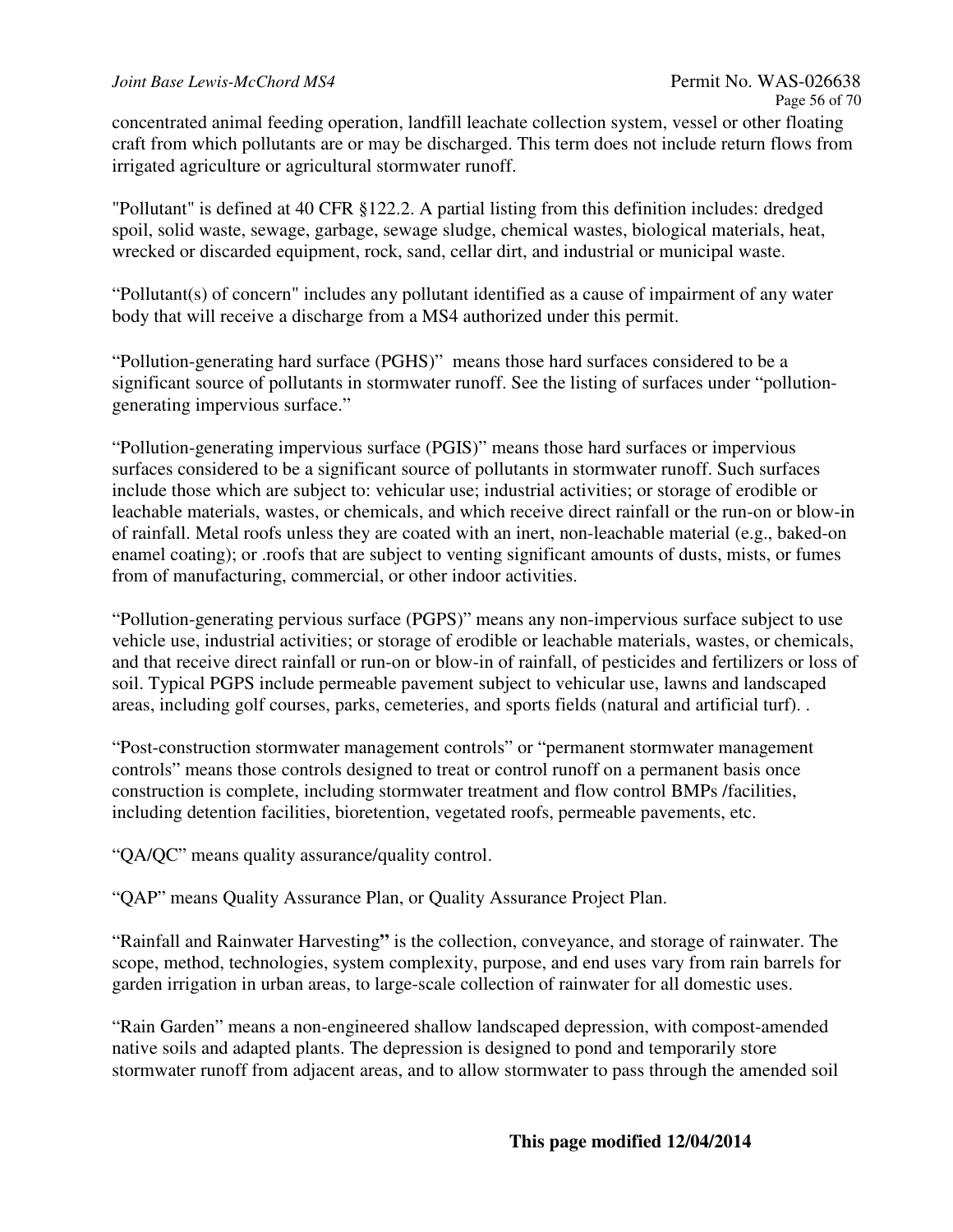profile. Refer to the Rain Garden Handbook for Western Washington Homeowners (WSU 2007 or as revised) for rain garden specifications and construction guidance.

"Receiving waters" means bodies of water or surface water systems to which surface runoff is discharged via a point source of stormwater or via sheet flow. Ground water to which surface runoff is directed by infiltration. See also "waters of the state" and "waters of the United States."

"Redevelopment" for the purposes of this permit, means the alteration, renewal or restoration of any developed land or property that results in the land disturbance of 5,000 square feet or more, and that has one of the following characteristics: land that currently has an existing structure, such as buildings or houses; or land that is currently covered with an impervious surface, such as a parking lot or roof; or land that is currently degraded and is covered with sand, gravel, stones, or other nonvegetative covering.

 "Regional Administrator" means the Regional Administrator of Region 10 of the EPA, or the authorized representative of the Regional Administrator.

"Regulated Construction Activities" include clearing, grading or excavation that results in a land disturbance of greater than or equal to one acre, or that disturbs less than one acre if part of a larger common plan of development or sale that would disturb one acre or more. See "Stormwater Discharge Associated with Construction Activity."

"Road maintenance" and/or "Repair of Public Streets, Roads and Parking Lots" means repair work on Permittee-owned or Permittee managed streets and parking lots that involves land disturbance including asphalt removal or re- grading of 5,000 square feet or more. This definition excludes the following activities: pot hole and square cut patching; overlaying existing asphalt or concrete pacing with asphalt or concrete without expanding the area of coverage; shoulder grading; reshaping or regrading drainage ditches; crack or chip sealing; resurfacing with in-kind material without expanding the road prism, and vegetative maintenance.

"Runoff" see "stormwater."

"Runoff Reduction Techniques" means the collective assortment of stormwater practices that reduce the volume of stormwater from discharging off site.

"Runway Protection Zone," as defined in the *Aviation Stormwater Design Manual - Managing Wildlife Hazards Near Airports* (December 2008), means an area off the runway end to enhance the protection of people and property on the ground. See: http://www.wsdot.wa.gov/aviation/AirportStormwaterGuidanceManual.htm

"Runway Safety Area," as defined in the *Aviation Stormwater Design Manual - Managing Wildlife Hazards Near Airports* (December 2008), means a defined surface surrounding the runway prepared or suitable for reducing the risk of damage to aircraft in the event of an undershoot, overshoot, or excursion from the runway. See:

http://www.wsdot.wa.gov/aviation/AirportStormwaterGuidanceManual.htm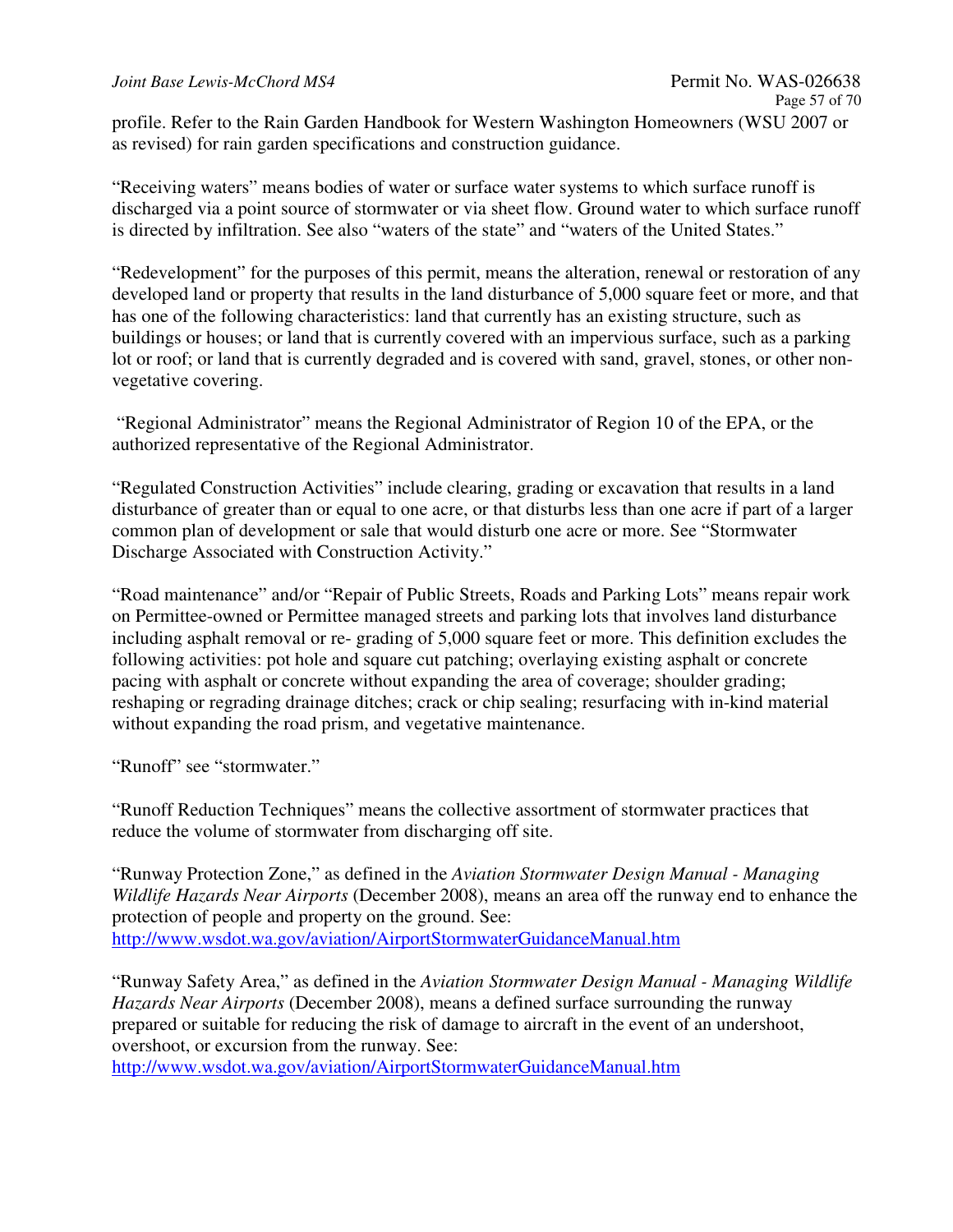#### *Joint Base Lewis-McChord MS4* **Permit No. WAS-026638**

"Severe property damage" means substantial physical damage to property, damage to the treatment facilities which causes them to become inoperable, or substantial and permanent loss of natural resources which can reasonably be expected to occur in the absence of a bypass. Severe property damage does not mean economic loss caused by delays in production. See 40 CFR  $$122.41(m)(1)(ii).$ 

"Sewershed" means, for the purposes of this permit, all the land area that is drained by a network of municipal storm sewer system conveyances to a single point of discharge to a water of the United **States** 

"Significant contributor of pollutants" means any discharge that causes or could cause or contribute to an excursion above any Washington water quality standard.

"Small Municipal Separate Storm Sewer System" is defined at 40 CFR §122.26(b)(16) and refers to all separate storm sewers that are owned or operated by the United States, a State, city, town, borough, county, parish, district, association, or other public body (created by or pursuant to State law) having jurisdiction over disposal of sewage, industrial wastes, stormwater, or other wastes, including special districts under State law such as a sewer district, flood control district or drainage district, or similar entity, or an Indian tribe or an authorized Indian tribal organization, or a designated and approved management agency under Section 208 of the CWA that discharges to waters of the United States, but is not defined as "large" or "medium" municipal separate storm sewer system. This term includes systems similar to separate storm sewer systems in municipalities such as systems at military bases, large hospital or prison complexes, and highways and other thoroughfares. The term does not include separate storm sewers in very discrete areas such as individual buildings.

"Snow management" means the plowing, relocation and collection of snow and ice.

"Soil amendments" are components added *in situ* or native soils to increase the spacing between soil particles so that the soil can absorb and hold more moisture. The amendment of soils changes various other physical, chemical and biological characteristics so that the soils become more effective in maintaining water quality.

"Source control" means stormwater management practices that control stormwater *before* pollutants have been introduced into stormwater; a structure or operation that is intended to prevent pollutants from coming into contact with stormwater through physical separation of areas or careful management of activities that are sources of pollutants. The 2012 *Stormwater Management Manual for Western Washington* separates source control BMPs into two types. *Structural Source Control BMPs* are physical, structural, or mechanical devices, or facilities that are intended to prevent pollutants from entering stormwater. *Operational BMPs* are non-structural practices that prevent or reduce pollutants from entering stormwater. See Volume IV-*Source Control BMPs* of the 2012 *Stormwater Management Manual for Western Washington* for details.

"Storm event" or "measurable storm event" for the purposes of this permit means a precipitation event that results in an actual discharge from the outfall and which follows the preceding measurable storm event by at least 48 hours (2 days).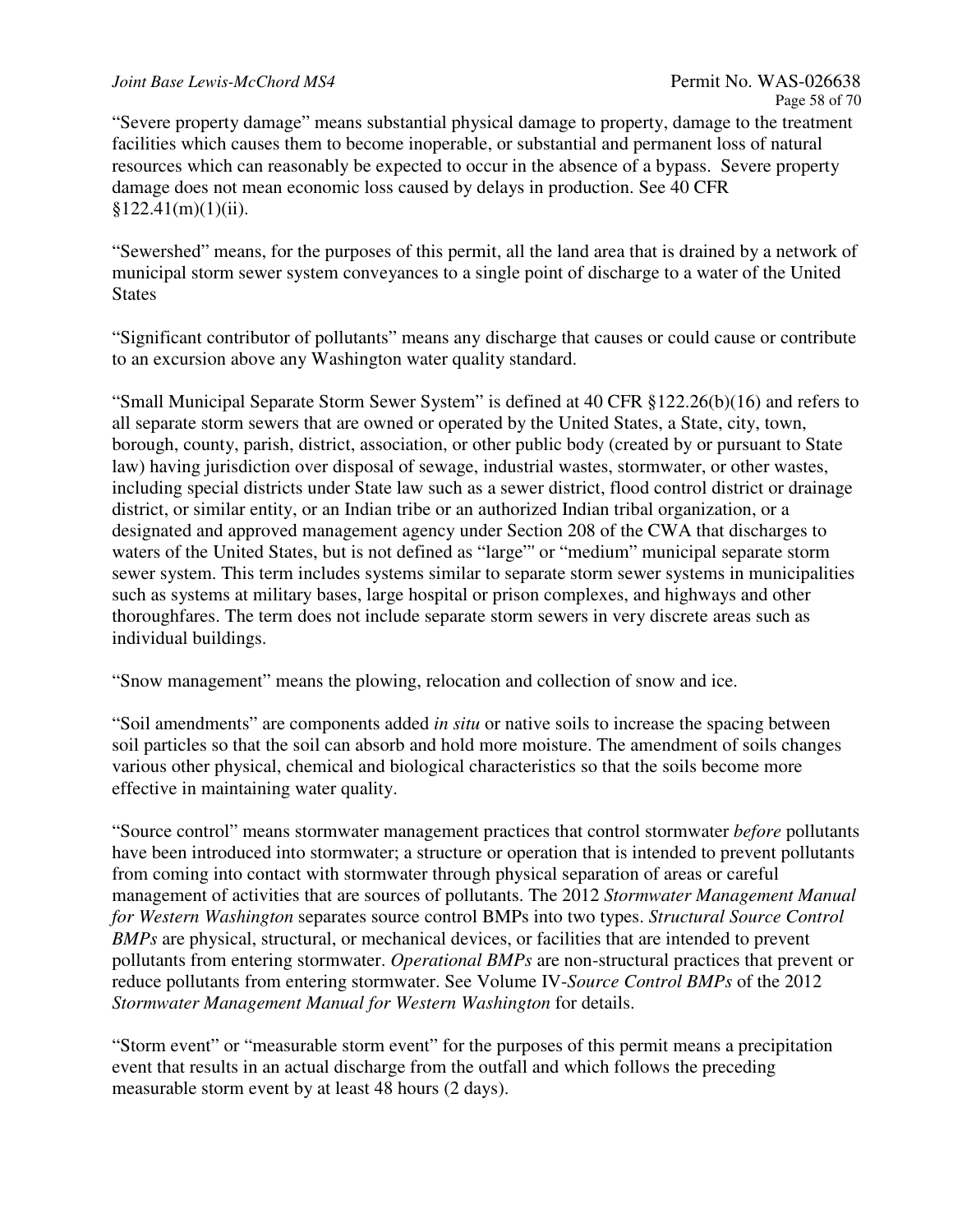"Storm water," "stormwater" and "stormwater runoff" as used in this permit means runoff during and following precipitation and snow melt events, including surface runoff and drainage, as defined at 40 CFR §122.26(b)(13). Stormwater means that portion of precipitation that does not naturally percolate into the ground or evaporate, but flows via overland flow, interflow, channels, or pipes into a defined surface water channel or a constructed infiltration facility.

"Stormwater Control Measure" means physical, structural, and/or managerial measures that, when used singly or in combination, reduce the downstream quality and quantity impacts of stormwater. Also, SCM means a permit condition used in place of or in conjunction with effluent limitations to prevent or control the discharge of pollutants. This may include a schedule of activities, prohibition of practices, maintenance procedures, or other management practices. SCMs may include, but are not limited to, treatment requirements; operating procedures; practices to control plant site runoff, spillage, leaks, sludge, or waste disposal; or drainage from raw material storage. See "best management practices (BMPs)."

"Stormwater Discharge Associated with Construction Activity" as used in this permit, refers to a discharge of pollutants in stormwater runoff from areas where soil disturbing activities (*e.g.*, clearing, grading, or excavation), construction materials or equipment storage or maintenance (*e.g.*, fill piles, borrow areas, concrete truck washout, fueling) or other industrial stormwater directly related to the construction process are located. (See 40 CFR  $$122.26(b)(14)(x)$  and 40 CFR §122.26(b)(15) for the two regulatory definitions of stormwater associated with construction sites.)

"Stormwater Discharge Associated with Industrial Activity" as used in this permit, refers to the discharge from any conveyance that is used for collecting and conveying stormwater and that is directly related to manufacturing, processing or raw materials storage areas at an industrial activity included in the regulatory definition at 40 CFR §122.26(b)(14).

"Stormwater Facility" means a constructed component of a stormwater drainage system, designed or constructed to perform a particular function or multiple functions. Stormwater facilities include, but are not limited to, pipes, swales, ditches, culverts, street gutters, detention basins, retention basins, constructed wetlands, infiltration devices, catch basins, oil/water separators, sediment basins, and modular pavement. See also "permananent stormwater management controls" and/or "post-construction stormwaer management controls."

"Stormwater Management Practice**"** or "Storm Water Management Control" means practices that manage stormwater, including structural and vegetative components of a stormwater system.

"Stormwater Management Program (SWMP)" refers to a comprehensive program to manage the quality of stormwater discharged from the municipal separate storm sewer system.

"Stormwater Pollution Prevention Plan (SWPPP)" means a site specific plan designed to describe the control of soil or other materials to prevent pollutants in stormwater runoff, generally developed for a construction site, or an industrial facility. For the purposes of this permit, a SWPPP means a written document that identifies potential sources of pollution, describes practices to reduce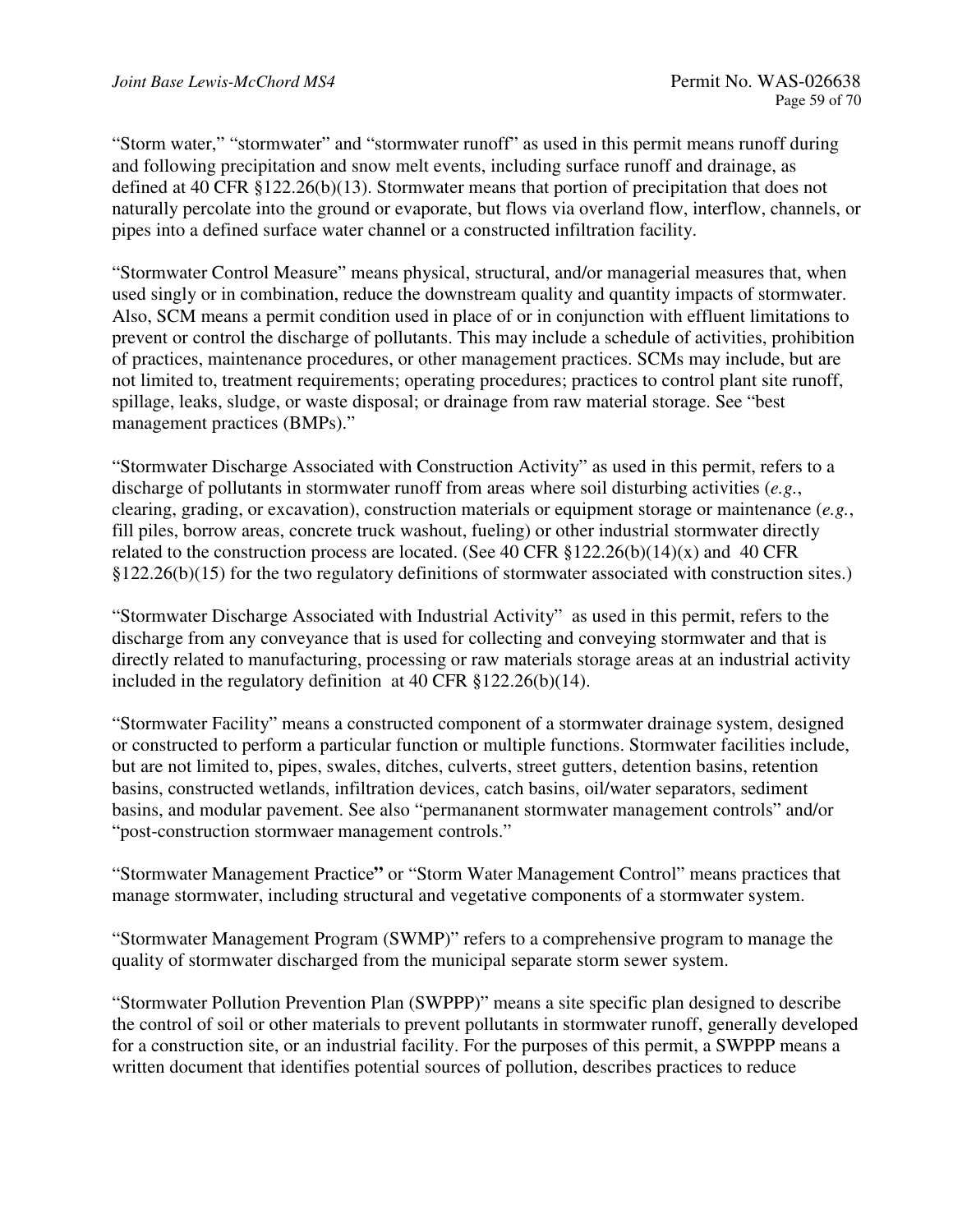pollutants in stormwater discharges from the site, and identifies procedures that the operator will implement to comply with applicable permit requirements.

"Taxiway Safety Area," as defined in the *Aviation Stormwater Design Manual - Managing Wildlife Hazards Near Airports* (December 2008), means a defined surface alongside the taxiway prepared or suitable for reducing the risk of damage to an aircraft unintentionally departing the taxiway. See: http://www.wsdot.wa.gov/aviation/AirportStormwaterGuidanceManual.htm

"TMDL" means Total Maximum Daily Load, an analysis of pollutant loading to a body of water detailing the sum of the individual waste load allocations for point sources and load allocations for non-point sources and natural background. See 40 CFR §130.2.

"Treatment" means storm water management practices that 'treat' storm water after pollutants have been incorporated into the stormwater.

"Upset" means an exceptional incident in which there is unintentional and temporary noncompliance with technology-based permit effluent limitations because of factors beyond the reasonable control of the permittee. An upset does not include noncompliance to the extent caused by operational error, improperly designed treatment facilities, inadequate treatment facilities, lack of preventive maintenance, or careless or improper operation. See 40 CFR §122.42(n)(1)

 "Waters of the State" includes those waters as defined as "waters of the United States" in 40 CFR § 122.2 within the geographic boundaries of Washington State and "waters of the state" as defined in Chapter 90.48 RCW which includes lakes, rivers, ponds, streams, inland waters, underground waters, salt waters and all other surface waters and water courses within the jurisdiction of the State of Washington. See also "receiving waters."

"Waters of the United States" means:

1. All waters which are currently used, were used in the past, or may be susceptible to use in interstate or foreign commerce, including all waters which are subject to the ebb and flow of the tide;

2. All interstate waters, including interstate "wetlands";

3. All other waters such as interstate lakes, rivers, streams (including intermittent streams), mudflats, sandflats, wetlands, sloughs, prairie potholes, wet meadows, playa lakes, or natural ponds the use, degradation, or destruction of which would affect or could affect interstate or foreign commerce including any such waters:

- a. Which are or could be used by interstate or foreign travelers for recreational or other purposes;
- b. From which fish or shellfish are or could be taken and sold in interstate or foreign commerce; or
- c. Which are used or could be used for industrial purposes by industries in interstate commerce;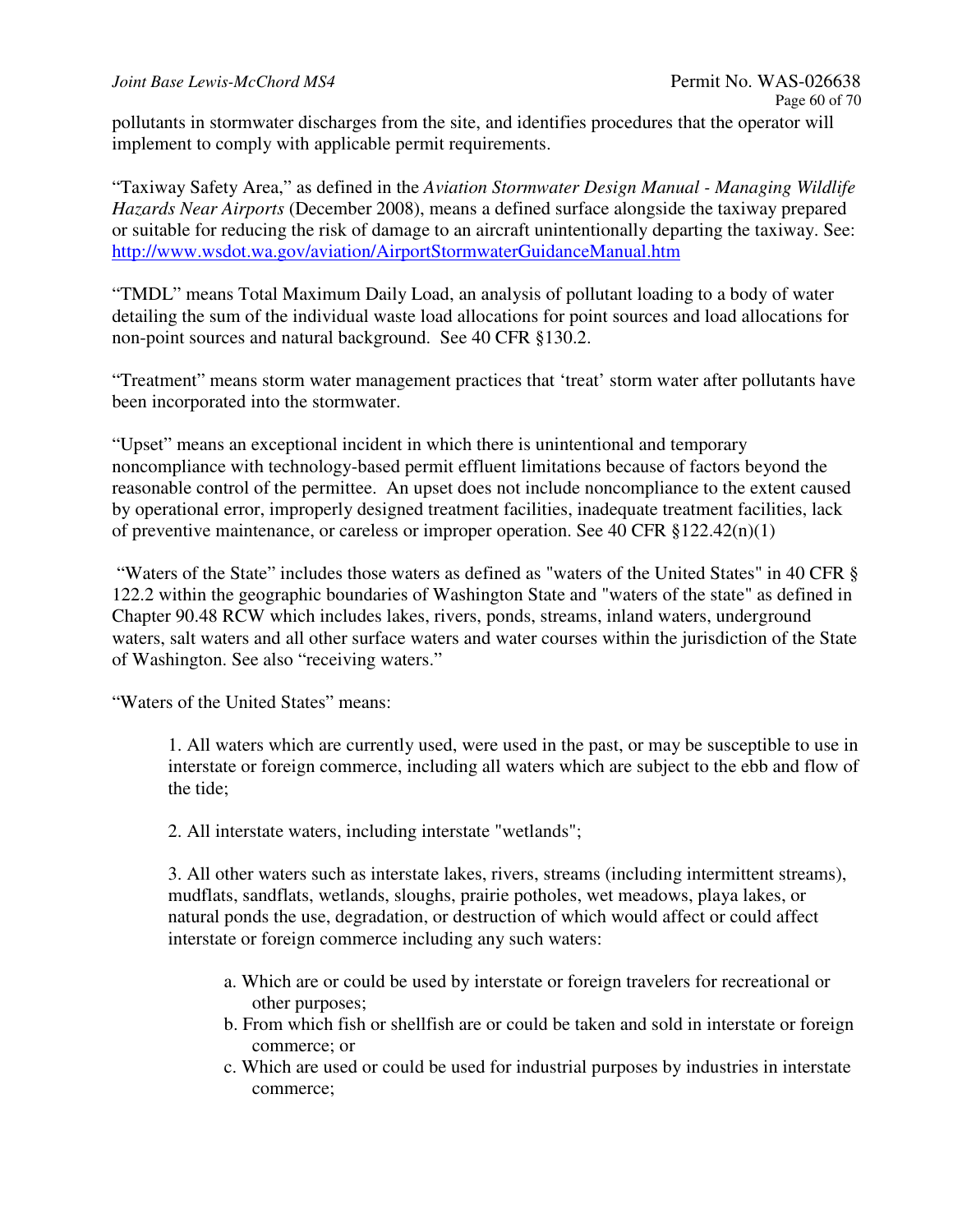4. All impoundments of waters otherwise defined as waters of the United States under this definition;

5. Tributaries of waters identified in paragraphs 1 through 4 of this definition;

6. The territorial sea; and

7. Wetlands adjacent to waters (other than waters that are themselves wetlands) identified in paragraphs 1 through 6 of this definition.

Waste treatment systems, including treatment ponds or lagoons designed to meet the requirements of the CWA (other than cooling ponds for steam electric generation stations per 40 CFR Part 423) which also meet the criteria of this definition are not waters of the United States. Waters of the United States do not include prior converted cropland. Notwithstanding the determination of an area's status as prior converted cropland by any other federal agency, for the purposes of the Clean Water Act, the final authority regarding Clean Water Act jurisdiction remains with EPA.

"Watershed" is defined as all the land area that is drained by a water body and its tributaries.

"Wetlands" means those areas that are inundated or saturated by surface or groundwater at a frequency and duration sufficient to support, and that under normal circumstances do support, a prevalence of vegetation typically adapted for life in saturated soil conditions. Wetlands generally include swamps, marshes, bogs, and similar areas.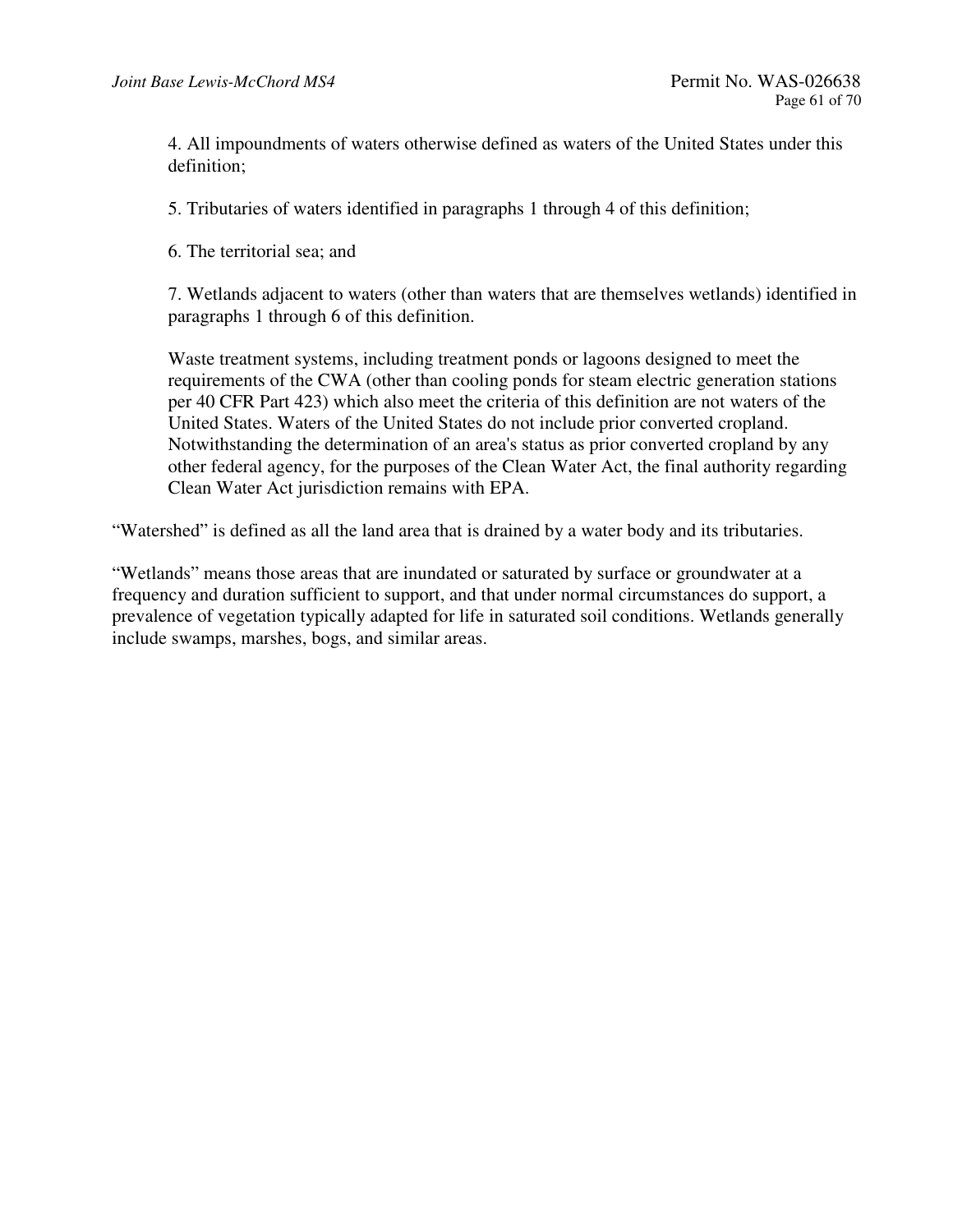# **Appendix A – Street Waste Disposal (Part II.B.6.d)**

## **Street Waste Solids**

Soils generated from maintenance of the MS4 may be reclaimed, recycled or reused when allowed by local codes and ordinances. Soils that are identified as contaminated pursuant to Washington Administrative Code (WAC) Chapter 173-350 shall be disposed at a qualified solid waste disposal facility.

## **Street Waste Liquids**

## **General Procedures:**

**Street waste collection should emphasize retention of solids in preference to liquids.** Street waste solids are the principal objective in street waste collection and are substantially easier to store and treat than liquids.

**Street waste liquids require treatment before their discharg**e. Street waste liquids usually contain high amounts of suspended and total solids and adsorbed metals. Treatment requirements depend on the discharge location.

**Discharges to sanitary sewer and storm sewer systems must be approved by the entity responsible for operation and maintenance of the system**. Neither Washington Department of Ecology nor EPA will generally require waste discharge permits for discharge of stormwater decant to sanitary sewers or to stormwater treatment BMPs that are constructed and maintained in accordance with Department of Ecology's 2012 *Stormwater Management Manual for Western Washington*.

## **For disposal of catch basin decant liquid and water removed from stormwater treatment facilities, EPA recommends the following, in order of preference:**

- 1. **Discharge of catch basin decant liquids to a municipal sanitary sewer connected to a Public Owned Treatment Works (POTW) is the preferred disposal option.**  Discharge to a municipal sanitary sewer requires the approval of the sewer authority. Approvals for discharge to a POTW will likely contain pretreatment, quantity and location conditions to protect the POTW.
- 2. **Discharge of catch basin decant liquids may be allowed into a Basic or Enhanced Stormwater Treatment BMP, if option 1 is not available.** Decant liquid collected from cleaning catch basins and stormwater treatment wet vaults may be discharged back into the storm sewer system under the following conditions:
	- The preferred disposal option of discharge to sanitary sewer is not reasonably available; and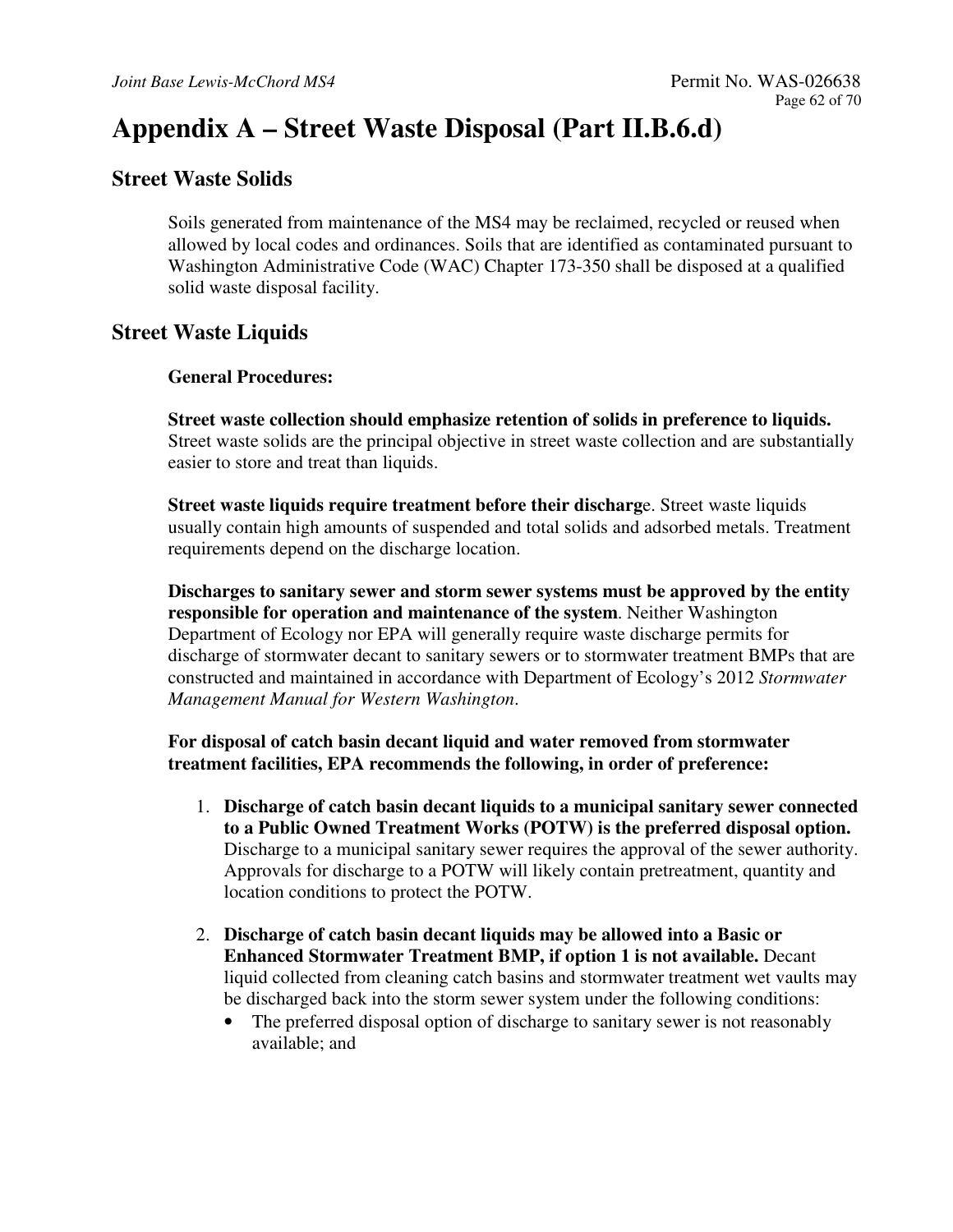- The discharge is to a Basic or Enhanced Stormwater Treatment Facility as described by Department of Ecology's 2012 *Stormwater Management Manual For Western Washington*. If pretreatment does not remove visible sheen from oils, the treatment facility must be able to prevent the discharge of oils causing a sheen; and
- The discharge is as near to the treatment facility as is practical, to minimize contamination or recontamination of the collection system; and
- The storm sewer system owner/operator has granted approval and has determined that the stormwater treatment facility will accommodate the increased loading. Pretreatment conditions to protect the stormwater treatment BMP may be issued as part of the approval process. Following local pretreatment conditions is a requirement of this permit.
- Flocculants for the pretreatment of catch basin decant liquids must be non-toxic under the circumstances of use and must be approved in advance by EPA Region 10.

The reasonable availability of sanitary sewer discharge will be determined by the Permittee, by evaluating such factors as distance, time of travel, load restrictions, and capacity of the stormwater treatment facility.

- 3. **Water removed from stormwater ponds, vaults and oversized catch basins may be returned to the storm sewer system.** Stormwater ponds, vaults and oversized catch basins contain substantial amounts of liquid, which hampers the collection of solids and pose problems if the removed waste must be hauled away from the site. Water removed from these facilities may be discharged back into the pond, vault or catch basin provided:
	- Clear water removed from a stormwater treatment structure may be discharged directly to a down gradient cell of a treatment pond or into the storm sewer system.
	- Turbid water may be discharged back into the structure it was removed from if
		- the removed water has been stored in a clean container (eductor truck, Baker tank or other appropriate container used specifically for handling stormwater or clean water); and
		- There will be no discharge from the treatment structure for at least 24 hours. If discharging to a pond, vault or catch basin that is not owned or operated by the Permittee,
	- The discharge must be approved by the storm sewer system owner/operator.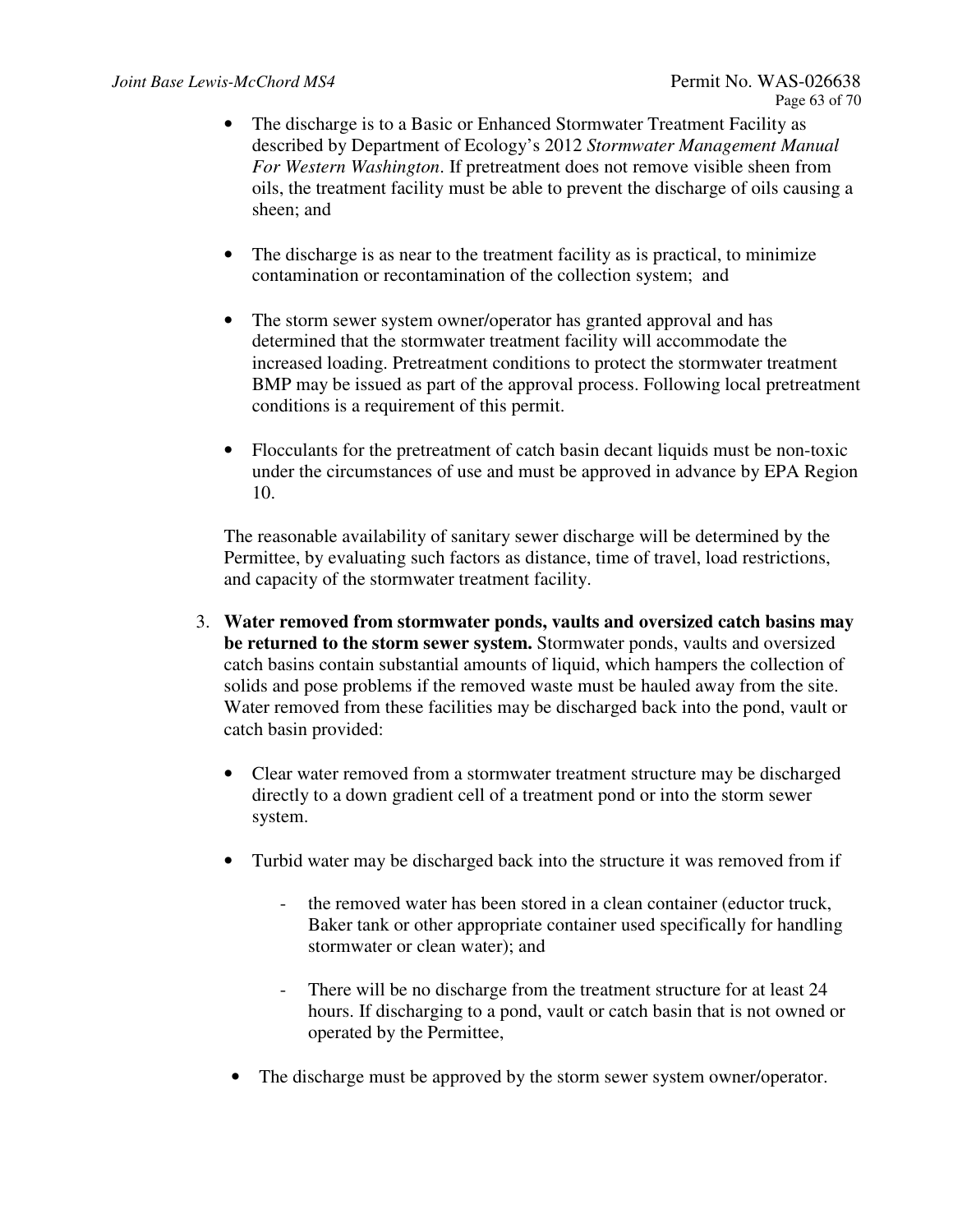## **Appendix B - Runoff Treatment Requirements for New Development and Redevelopment Project Sites (Part II.B.5.g)**

## *Project Thresholds*

The following projects require the construction of stormwater treatment facilities:

- Projects in which the total area of pollution-generating hard surface (PGHS) is 5,000 square feet or more, or
- Projects in which the total area of pollution-generating pervious surfaces (PGPS) not including permeable pavements - is three-quarters (3/4) of an acre or more; and from which there will be a surface discharge in a natural or man-made conveyance system from the site.

## *Treatment*-*Type Thresholds*

## 1. Oil Control:

Treatment to achieve Oil Control applies to projects that have "high-use sites." High-use sites are those that typically generate high concentrations of oil due to high traffic turnover or the frequent transfer of oil. High-use sites include:

a. An area of a commercial or industrial site subject to an expected average daily traffic (ADT) count equal to or greater than 100 vehicles per 1,000 square feet of gross building area;

b. An area of a commercial or industrial site subject to petroleum storage and transfer in excess of 1,500 gallons per year, not including routinely delivered heating oil;

c. An area of a commercial or industrial site subject to parking, storage or maintenance of 25 or more vehicles that are over 10 tons gross weight (trucks, buses, trains, heavy equipment, etc.);

d. A road intersection with a measured ADT count of 25,000 vehicles or more on the main roadway and 15,000 vehicles or more on any intersecting roadway, excluding projects proposing primarily pedestrian or bicycle use improvements.

## 2. Phosphorus Treatment:

The requirement to provide phosphorous control is determined by the Department of Ecology (for example, through a waste load allocation as part of an EPA approved Total Maximum Daily Load [TMDL] analysis). There is currently no EPA approved TMDL for American Lake, although it is a water body reported under section 305(b) of the Clean Water Act, and is designated by the State of Washington as not supporting beneficial uses due to phosphorous. The Permittee should consider phosphorus treatment for any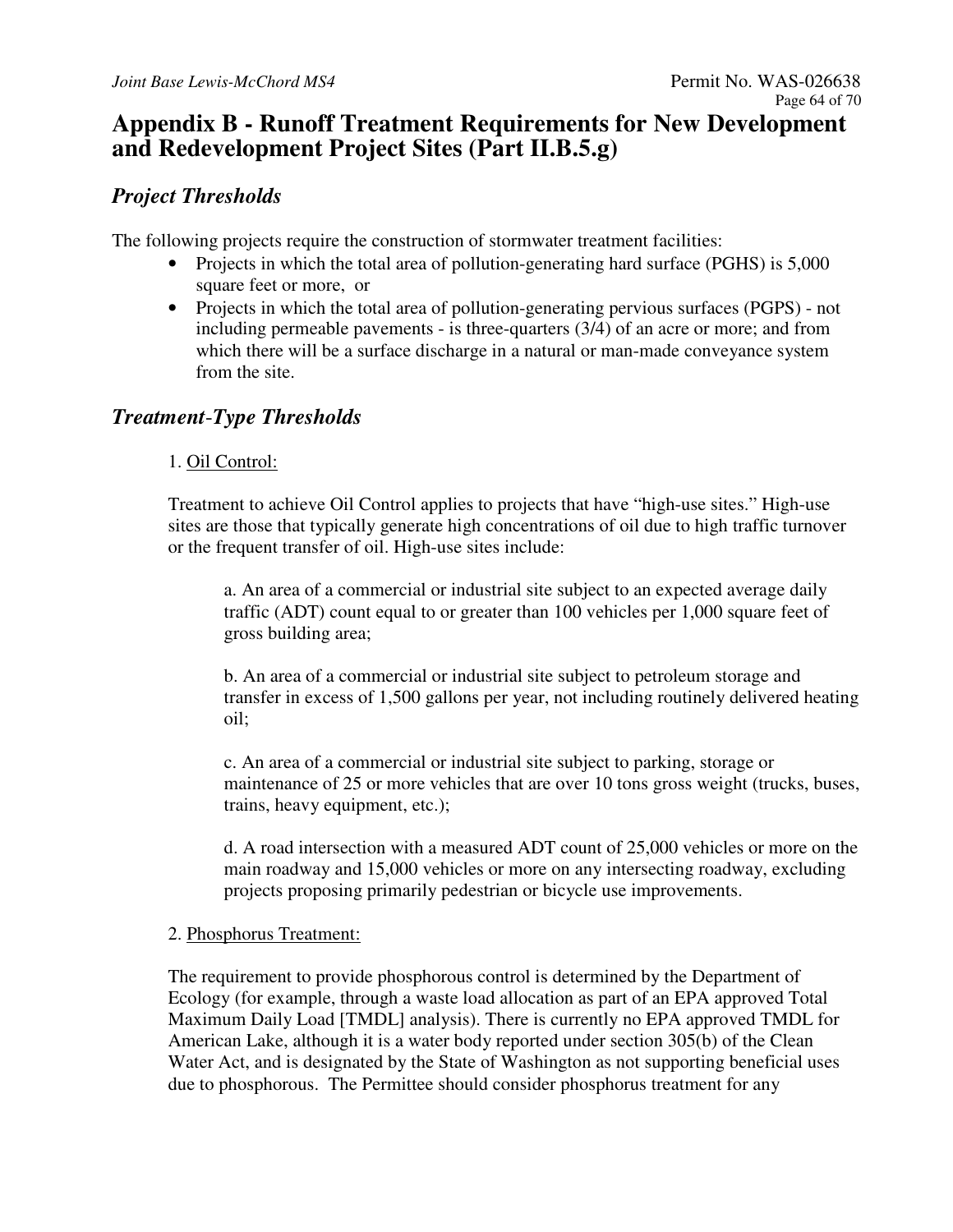discharges from new development or redevelopment projects that will discharge to American Lake.

## 3. Enhanced Treatment:

Except where specified under Appendix B4, *Basic Treatment*, enhanced treatment for reduction in dissolved metals is required for the following project sites that 1) discharge directly to freshwaters or conveyance systems tributary to freshwaters designated for aquatic life use or that have an existing aquatic life use; or 2) use infiltration strictly for flow control – not treatment- and the discharge is within ¼ mile of a freshwater designated for aquatic life use or that has an existing aquatic life use:

Industrial project sites, Commercial project sites, Multi-family project sites, and High AADT roads as follows:

- Roads with an AADT of 15,000 or greater unless discharging to a 4th Strahler order stream or larger;
- Roads with an AADT of 30,000 or greater if discharging to a 4th Strahler order stream or larger (as determined using 1:24,000 scale maps to delineate stream order).

Any areas of the above-listed project sites that are identified as being subject to Basic Treatment requirements (below) are not also subject to Enhanced Treatment requirements. For developments with a mix of land use types, the Enhanced Treatment requirement shall apply when the runoff from the areas subject to the Enhanced Treatment requirement comprise 50% or more of the total runoff.

#### 4. Basic Treatment:

Basic Treatment is required for each of the following circumstances:

Project sites that discharge to the ground, UNLESS:

1) The soil suitability criteria for infiltration treatment are met; (see Chapter 3 of Volume III-*Hydrologic Analysis and Flow Control BMPs* of the 2012 *Stormwater Management Manual for Western Washingto*n) and alternative pretreatment is provided (see Chapter 6, Volume V-*Runoff Treatment BMPs* of the 2012 *Stormwater Management Manual for Western Washingto*n) or

2) The project site uses infiltration strictly for flow control – not treatment - and the discharge is within ¼-mile of a phosphorus sensitive lake (use a Phosphorus Treatment facility), or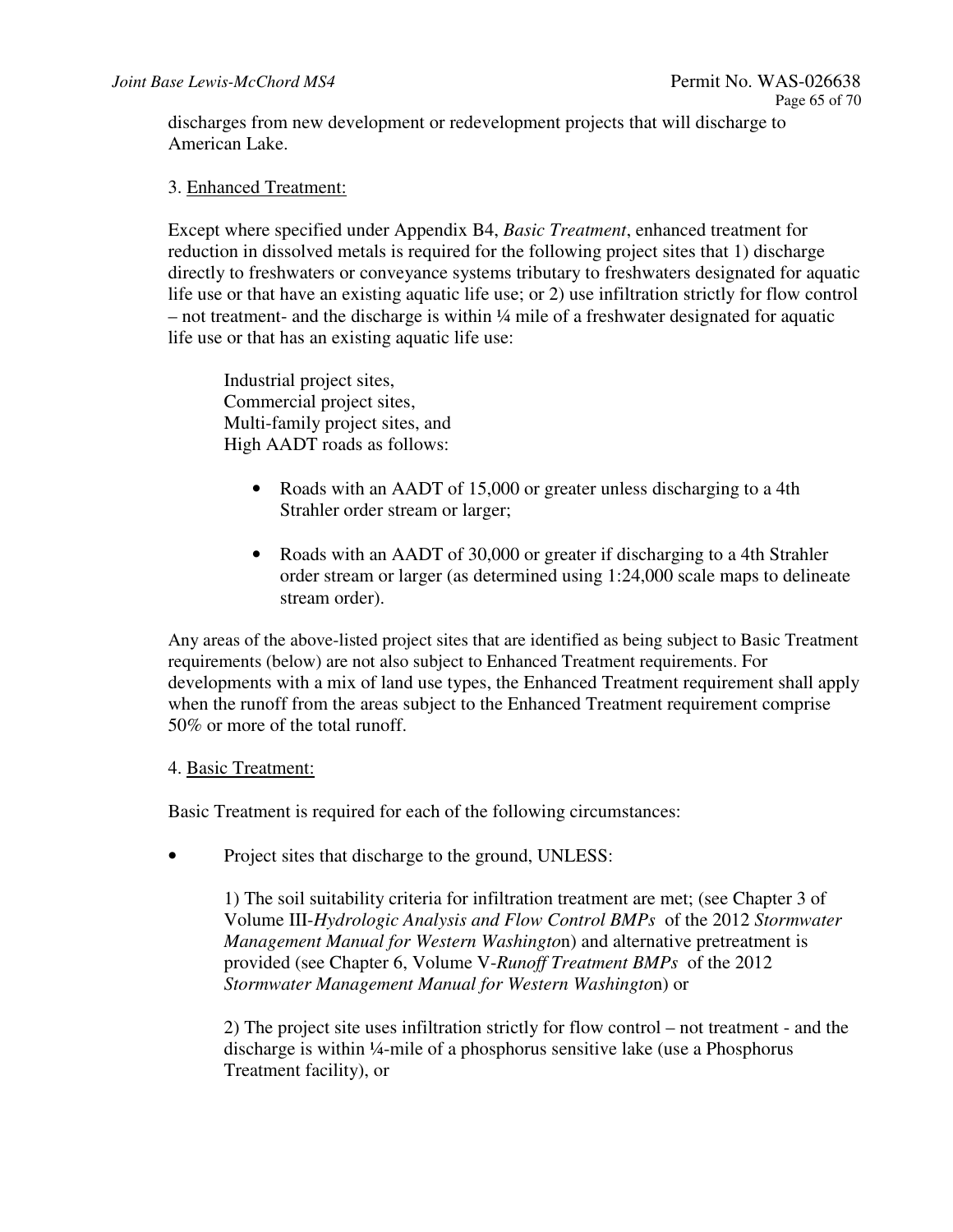3) The project site is industrial, commercial, multi-family residential, or a high AADT road (consistent with the Enhanced Treatment-type thresholds listed above) and is within <sup>1</sup>/4 mile of a fresh water designated for aquatic life use or that has an existing aquatic life use.(use an Enhanced Treatment facility).

- Residential projects not otherwise needing phosphorus control as designated by USEPA, the Department of Ecology, or by the Permittee;
- Project sites discharging directly (or indirectly through a MS4) to Basic Treatment Receiving Waters (Appendix I-C of the 2012 *Western Washington Stormwater Management Manual*)
- Project sites that drain to freshwater that is not designated for aquatic life use, and does not have an existing aquatic life use; and project sites that drain to waters not tributary to waters designated for aquatic use or that have an existing aquatic life use;
- Landscaped areas of industrial, commercial, and multi-family project sites, and parking lots of industrial and commercial project sites that do not involve pollution-generating sources (e.g., industrial activities, customer parking, storage of erodible or leachable material, wastes or chemicals) other than parking of employees' private vehicles. For developments with a mix of land use types, the Basic Treatment requirement shall apply when the runoff from the areas subject to the Basic Treatment requirement comprise 50% or more of the total runoff.

## *Treatment Facility Sizing*

Size all stormwater treatment facilities for the entire area that drains to them, even if some of those areas are not pollution-generating.

Water Quality Design Storm Volume: The volume of runoff predicted from a 24-hour storm with a 6-month return frequency (a.k.a., 6-month, 24-hour storm). Wetpool facilities are sized based upon the volume of runoff predicted through use of the Natural Resource Conservation Service curve number equations in Chapter 2 of Volume III-*Hydrologic Analysis and Flow Control BMPs* of the 2012 *Stormwater Management Manual for Western Washington,* for the 6-month, 24-hour storm. Alternatively, when using an approved continuous runoff model, the water quality design storm volume shall be equal to the simulated daily volume that represents the upper limit of the range of daily volumes that accounts for 91% of the entire runoff volume over a multi-decade period of record.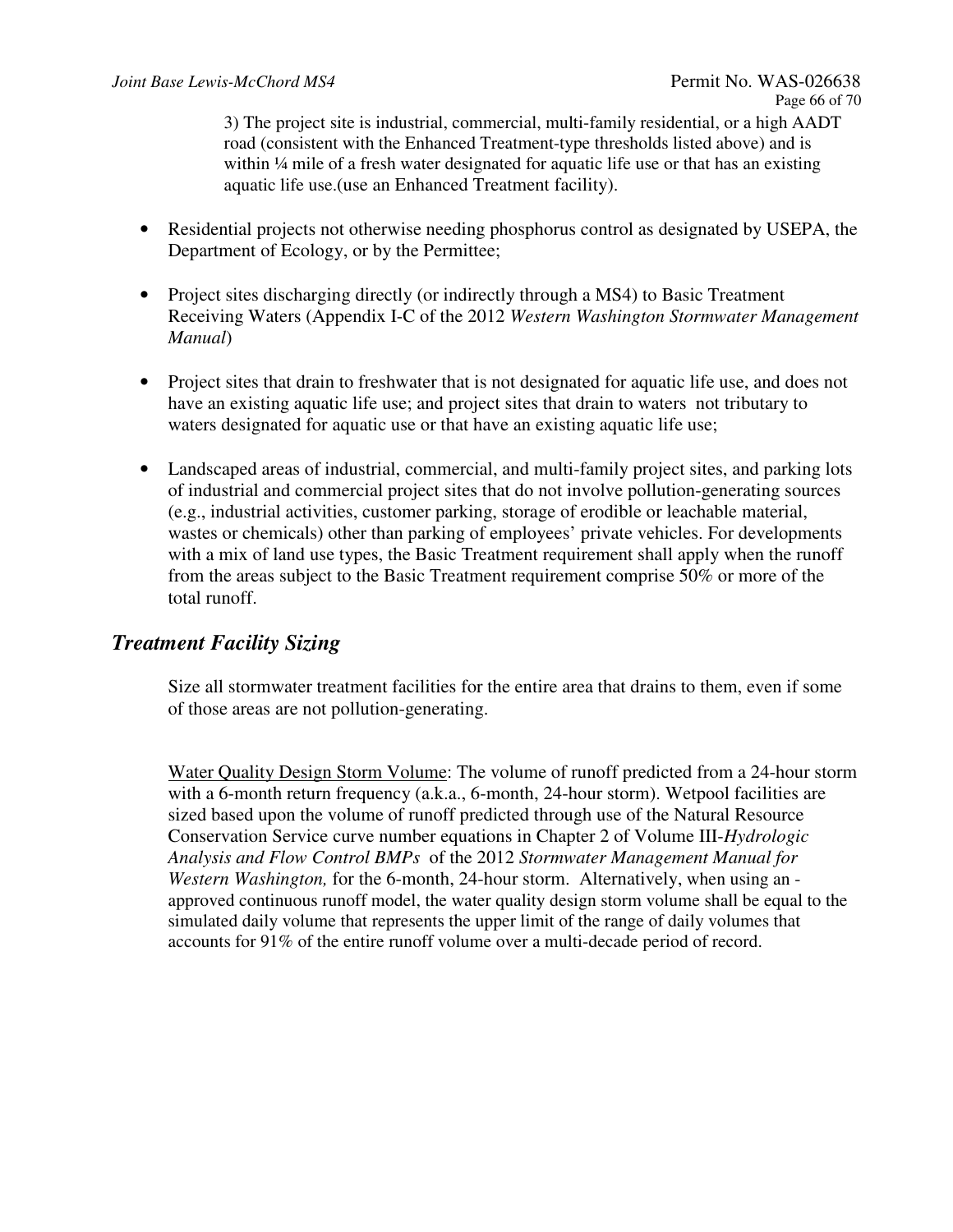## *Water Quality Design Flow Rate*

1. Preceding Detention Facilities or when Detention Facilities are not required:

The flow rate at or below which  $91\%$  of the runoff volume, (as estimated by an approved continuous runoff model) will be treated. Design criteria for treatment facilities are assigned to achieve the applicable performance goal (e.g., 80% TSS removal) at the water quality design flow rate. At a minimum, 91% of the total runoff volume, as estimated by an approved continuous runoff model, must pass through the treatment facility(ies) at or below the approved hydraulic loading rate for the facility(ies).

2. Downstream of Detention Facilities:

The water quality design flow rate must be the full 2-year release rate from the detention facility.

## *Treatment Facility Selection, Design, and Maintenance*

Stormwater treatment facilities must be:

- Selected in accordance with the process identified in Chapter 4 of Volume I, and Chapter 2 of Volume V-*Runoff Treatment BMPs* of the 2012 *Stormwater Management Manual for Western Washington* ,
- Designed in accordance with the design criteria in Volume V *Runoff Treatment BMPs* of the 2012 *Stormwater Management Manual for Western Washington*, and
- Maintained in accordance with the maintenance schedule in Volume V- *Runoff Treatment BMPs* of the 2012 *Stormwater Management Manual for Western Washington.*

#### *Additional Requirements*

The discharge of untreated stormwater from pollution*-*generating hard surfaces to ground water must not be authorized by the Permittee, except for the discharge achieved by infiltration or dispersion of runoff through use of On-site Stormwater Management BMPs in accordance with Chapter 5, and Chapter 7, Volume V-*Runoff Treatment BMPs* of the 2012 *Stormwater Management Manual for Western Washington*; or by infiltration through soils meeting the soil suitability criteria in Chapter 3 of Volume III-*Hydrologic Analysis and Flow Control BMPs* of the 2012 *Stormwater Management Manual for Western Washington*.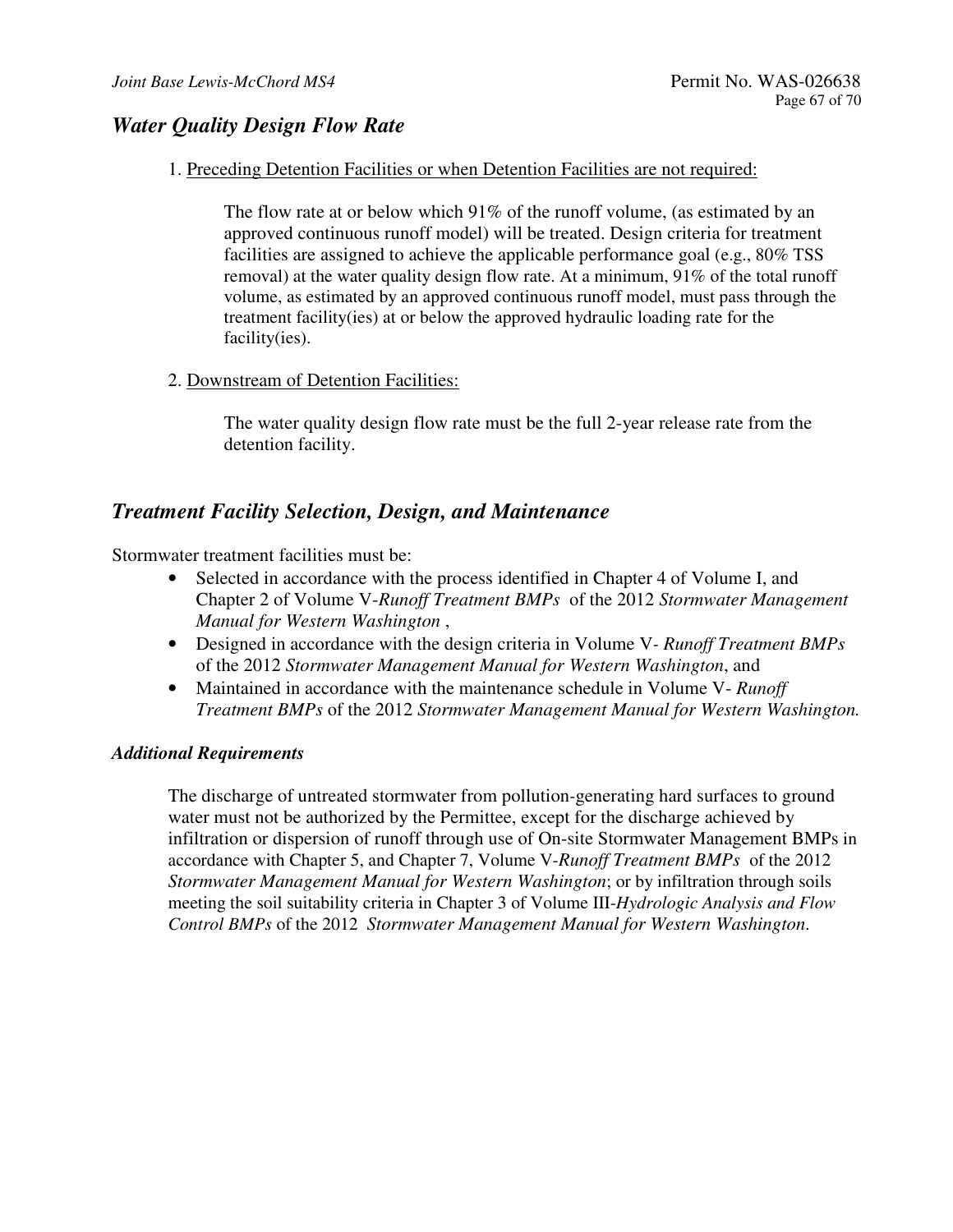## **Appendix C - Exemptions from the New Development and Redevelopment Requirements of Part II.B.5**

Unless otherwise indicated in this Appendix the practices described in this Appendix are exempt from the New Development and Redevelopment Requirements of Part II.B.5, even if such practices meet the definition of new development or redevelopment site disturbance thresholds.

## **1. Forest practices:**

Forest practices regulated under Title 222 WAC, except for Class IV General forest practices that are conversions from timber land to other uses, are exempt from the provisions of Part II.B.5.

## **2. Commercial agriculture:**

Commercial agriculture practices involving working the land for production are generally exempt. However, the conversion from timberland to agriculture, and the construction of impervious surfaces are not exempt. *Commercial Agriculture* means those activities conducted on lands defined in Revised Code of Washington (RCW) 84.34.020(2) and activities involved in the production of crops or livestock for commercial trade. An activity ceases to be considered commercial agriculture when the area on which it is conducted is proposed for conversion to a nonagricultural use or has lain idle for more than five years, unless the idle land is registered in a federal or state soils conservation program, or unless the activity is maintenance of irrigation ditches, laterals, canals, or drainage ditches related to an existing and ongoing agricultural activity.

## **3. Oil and Gas Field Activities or Operations:**

Construction of drilling sites, waste management pits, and access roads, as well as construction of transportation and treatment infrastructure such as pipelines natural gas treatment plants, natural gas pipeline compressor stations, and crude oil pumping stations are exempt.

## **4. Pavement Maintenance:**

The following pavement maintenance practices are exempt: pothole and square cut patching, overlaying existing asphalt or concrete pavement with asphalt or concrete without expanding the area of coverage, shoulder grading, reshaping/regrading drainage systems, crack sealing, resurfacing with in-kind material without expanding the road prism, pavement preservation activities that do not expand the road prism, and vegetation maintenance.

The following pavement maintenance practices are not categorically exempt – they are considered redevelopment. The extent to which Part II.B.5 applies is explained for each circumstance.

- *Removing and replacing a paved surface to base course or lower, or repairing the pavement base:* If impervious areas are not expanded, the requirements of Part II.B.5.a through B.5.e apply.
- *Extending the pavement edge without increasing the size of the road prism, or paving graveled shoulders:* These are considered new impervious surfaces and are subject to the requirements of Part II.B.5.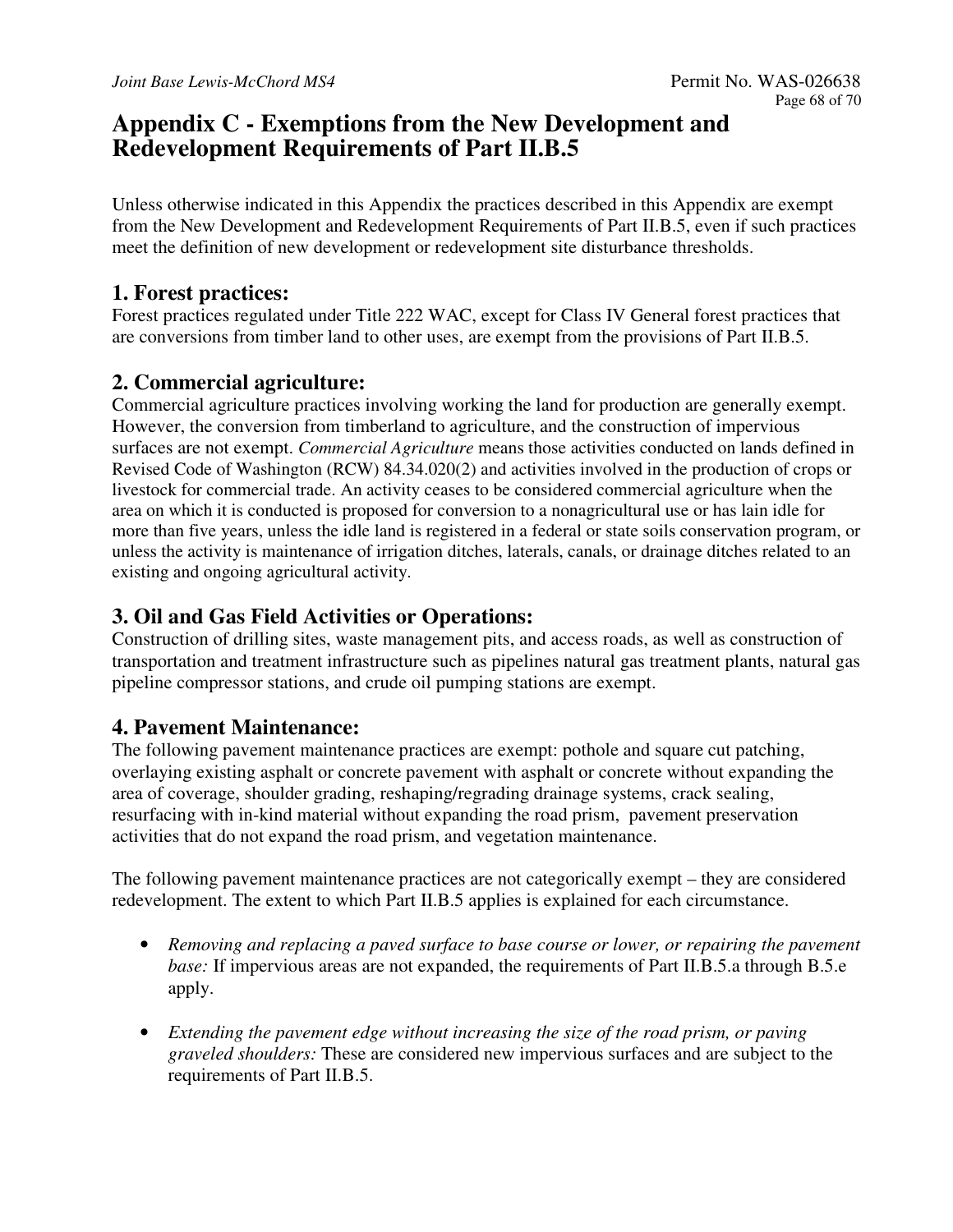• *Resurfacing by upgrading from dirt to gravel, asphalt, or concrete; upgrading from gravel to asphalt, or concrete; or upgrading from a bituminous surface treatment ("chip seal") to asphalt or concrete*: These are considered new impervious surfaces and are subject to the requirements of Part II.B.5.

## **5. Underground utility projects:**

Underground utility projects that replace the ground surface with in-kind material or materials with similar runoff characteristics are not subject to the requirements of Part II.B.5.

## **6. Exemptions from the Hydrologic Performance Requirement for Flow Control (Part II.B.5.f):**

The Permittee may exempt a new development or redevelopment project from managing the total runoff flow volume calculated to meet the hydrologic performance standard in Part II.B.5.f, provided the Permittee fully documents its determination that compliance with the hydrologic performance requirement for flow control cannot be attained due to severe economic project costs.

The Permittee must manage as much of the calculated flow volume as possible, and must keep written records of all such project determinations.

No later than 15 days from the date the Permittee makes a determination that a project should be exempt from the hydrologic performance requirement for flow control due to severe economic costs, the Permittee must provide a written summary of the following information describing each new development and/or redevelopment project site exempted from the flow control requirement and submit such information to EPA via certified mail and via electronic mail to the EPA Region 10 address listed in Part IV.D of this permit:

- Name, location and identifying project description, including a brief synopsis of the project purpose, and a detailed description of the underlying facts supporting the Permittee's determination.
- For projects where managing the total runoff flow volume calculated to meet the hydrologic performance requirement for flow control in Part II.B.5. f. is deemed by the Permittee to be unattainable due to severe economic costs, the Permittee must document, and quantify that appropriate stormwater control strategies will be deployed to manage as much of the calculated flow volume as possible; the marginal cost of full attainment must be documented along with a justification on why full attainment of the flow control requirement at the site would result in severe economic cost.